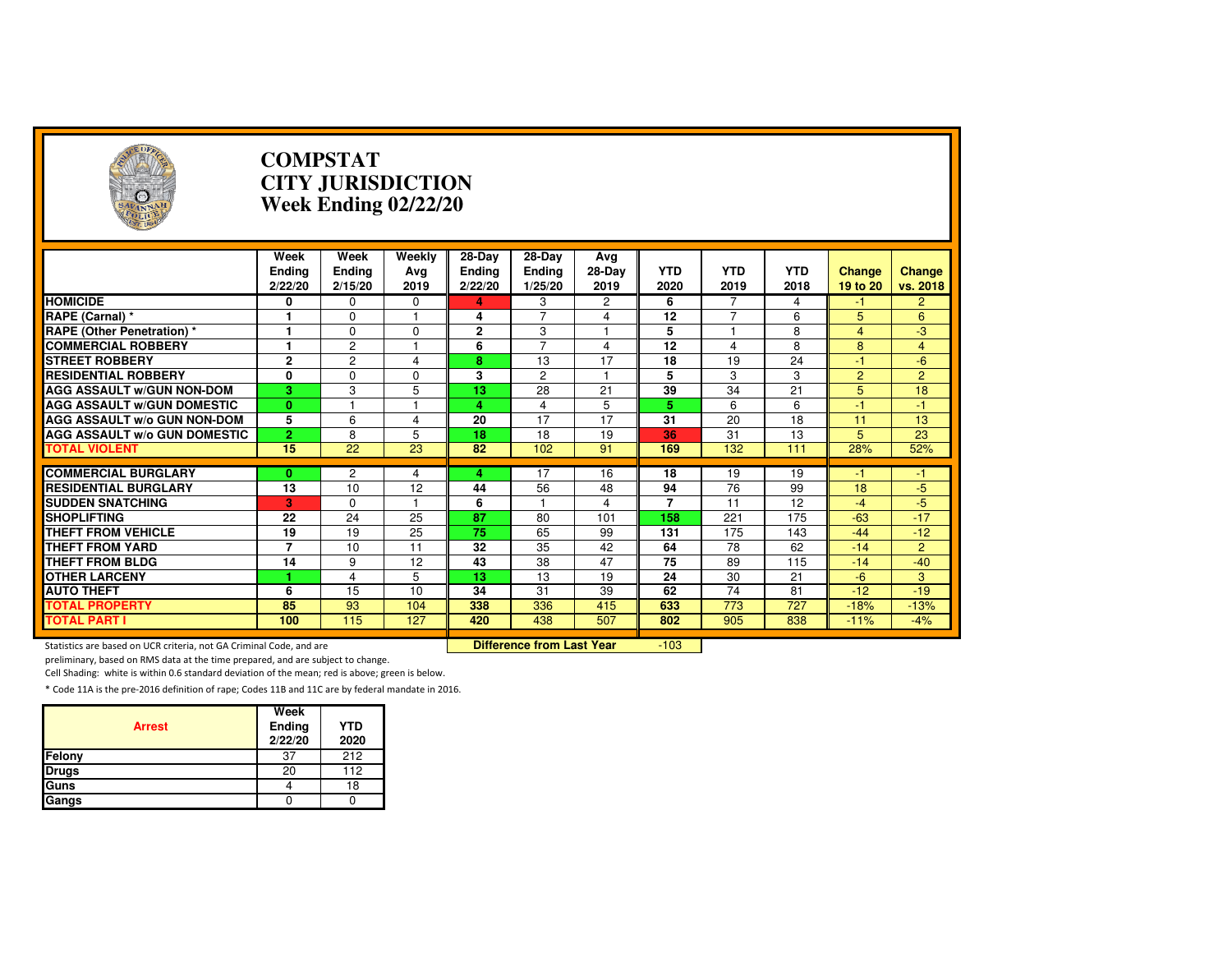

#### **COMPSTATNORTH PRECINCTWeek Ending 02/22/20**

#### **PRECINCT COMMANDER:**

**CAPT. CARY HILL**



|                                     | Week<br><b>Ending</b> | Week<br><b>Ending</b> | Weekly<br>Avg | 28-Day<br>Ending | 28-Day<br><b>Ending</b> | Avg<br>28-Day        | <b>YTD</b>   | <b>YTD</b>     | <b>YTD</b>     | <b>Change</b>  | <b>Change</b>  |
|-------------------------------------|-----------------------|-----------------------|---------------|------------------|-------------------------|----------------------|--------------|----------------|----------------|----------------|----------------|
|                                     | 2/22/20               | 2/15/20               | 2019          | 2/22/20          | 1/25/20                 | 2019                 | 2020         | 2019           | 2018           | 19 to 20       | vs. 2018       |
| <b>HOMICIDE</b>                     | 0                     | 0                     | 0             | 0                | 0                       | 0                    | 0            |                |                | -1             | -1             |
| RAPE (Carnal) *                     |                       | $\Omega$              | $\Omega$      | $\overline{2}$   | 2                       |                      | 5            | $\overline{c}$ |                | 3              | $\overline{4}$ |
| <b>RAPE (Other Penetration) *</b>   | $\mathbf{0}$          | $\Omega$              | $\Omega$      | $\mathbf{0}$     | $\Omega$                | $\Omega$             | 0            | $\Omega$       |                | $\Omega$       | $-1$           |
| <b>COMMERCIAL ROBBERY</b>           | 0                     | $\overline{c}$        | 0             | $\overline{2}$   | $\Omega$                | -1                   | $\mathbf{2}$ | $\Omega$       | $\overline{2}$ | $\overline{2}$ | $\Omega$       |
| <b>STREET ROBBERY</b>               | $\overline{2}$        |                       |               | 3                | 5                       | 5                    | 6            | 3              | 15             | 3              | $-9$           |
| <b>RESIDENTIAL ROBBERY</b>          | $\mathbf{0}$          | $\Omega$              | $\Omega$      | 0                |                         | 0                    |              | $\Omega$       |                |                | $\Omega$       |
| <b>AGG ASSAULT W/GUN NON-DOM</b>    | $\overline{2}$        | $\overline{c}$        |               | 5                | 11                      | 4                    | 12           | 5              | 4              | $\overline{7}$ | 8              |
| <b>AGG ASSAULT W/GUN DOMESTIC</b>   | $\bf{0}$              | 1                     | 0             | ٠                | ٠                       | $\overline{1}$       | 1            |                | $\overline{2}$ | $\Omega$       | $-1$           |
| <b>AGG ASSAULT w/o GUN NON-DOM</b>  | 4                     | 3                     |               | 11               | 6                       | 6                    | 15           | 9              | 6              | 6              | 9              |
| <b>AGG ASSAULT W/o GUN DOMESTIC</b> | $\bf{0}$              |                       |               | ٠                | 5                       | 5                    | 6            | 6              | 6              | $\Omega$       | $\Omega$       |
| <b>TOTAL VIOLENT</b>                | 9                     | 10                    | 6             | 25               | 31                      | 24                   | 48           | 27             | 39             | 78%            | 23%            |
|                                     |                       |                       |               |                  |                         |                      |              |                |                |                |                |
| <b>COMMERCIAL BURGLARY</b>          | 0                     |                       |               |                  | 5                       | 4                    | 6            | 7              | 3              | -1             | 3              |
| <b>RESIDENTIAL BURGLARY</b>         | 3                     | 4                     | $\mathcal{P}$ | 11               | 6                       | $\overline{7}$       | 17           | 9              | 13             | 8              | $\overline{4}$ |
| <b>SUDDEN SNATCHING</b>             | $\overline{2}$        | 0                     | 0             | $\mathbf{2}$     |                         | $\blacktriangleleft$ | 3            | 3              | 5              | $\Omega$       | $-2$           |
| <b>SHOPLIFTING</b>                  | $\mathbf{2}$          | 6                     | 3             | 11               | $\overline{7}$          | 12                   | 17           | 30             | 30             | $-13$          | $-13$          |
| <b>THEFT FROM VEHICLE</b>           | $\overline{3}$        | 3                     | 6             | 15               | 12                      | 24                   | 26           | 37             | 23             | $-11$          | 3              |
| <b>THEFT FROM YARD</b>              | 3                     | 4                     | 3             | 11               | 6                       | 11                   | 17           | 25             | 19             | $-8$           | $-2$           |
| <b>THEFT FROM BLDG</b>              | 4                     | $\overline{c}$        | 3             | 11               | 10                      | 11                   | 18           | 20             | 40             | $-2$           | $-22$          |
| <b>OTHER LARCENY</b>                | $\bf{0}$              | $\overline{c}$        |               | 4                | 2                       | 4                    | 5            | $\overline{7}$ | 3              | $-2$           | $\overline{2}$ |
| <b>AUTO THEFT</b>                   | $\mathbf{0}$          | 3                     | 2             | 6                | $\overline{7}$          | 8                    | 12           | 9              | 10             | 3              | $\overline{2}$ |
| <b>TOTAL PROPERTY</b>               | 17                    | 25                    | 21            | 72               | 56                      | 82                   | 121          | 147            | 146            | $-18%$         | $-17%$         |
| <b>TOTAL PART I</b>                 | 26                    | 35                    | 26            | 97               | $\overline{87}$         | 106                  | 169          | 174            | 185            | $-3%$          | $-9%$          |

Statistics are based on UCR criteria, not GA Criminal Code, and are **Difference from Last Year** 

-5

preliminary, based on RMS data at the time prepared, and are subject to change.

Cell Shading: white is within 0.6 standard deviation of the mean; red is above; green is below.

| <b>Arrests</b> | Week<br><b>Ending</b><br>2/22/20 | <b>YTD</b><br>2020 |
|----------------|----------------------------------|--------------------|
| <b>Felony</b>  | 10                               | 69                 |
| <b>Drugs</b>   | 5                                | 38                 |
| Guns           | 2                                |                    |
| <b>Gangs</b>   |                                  |                    |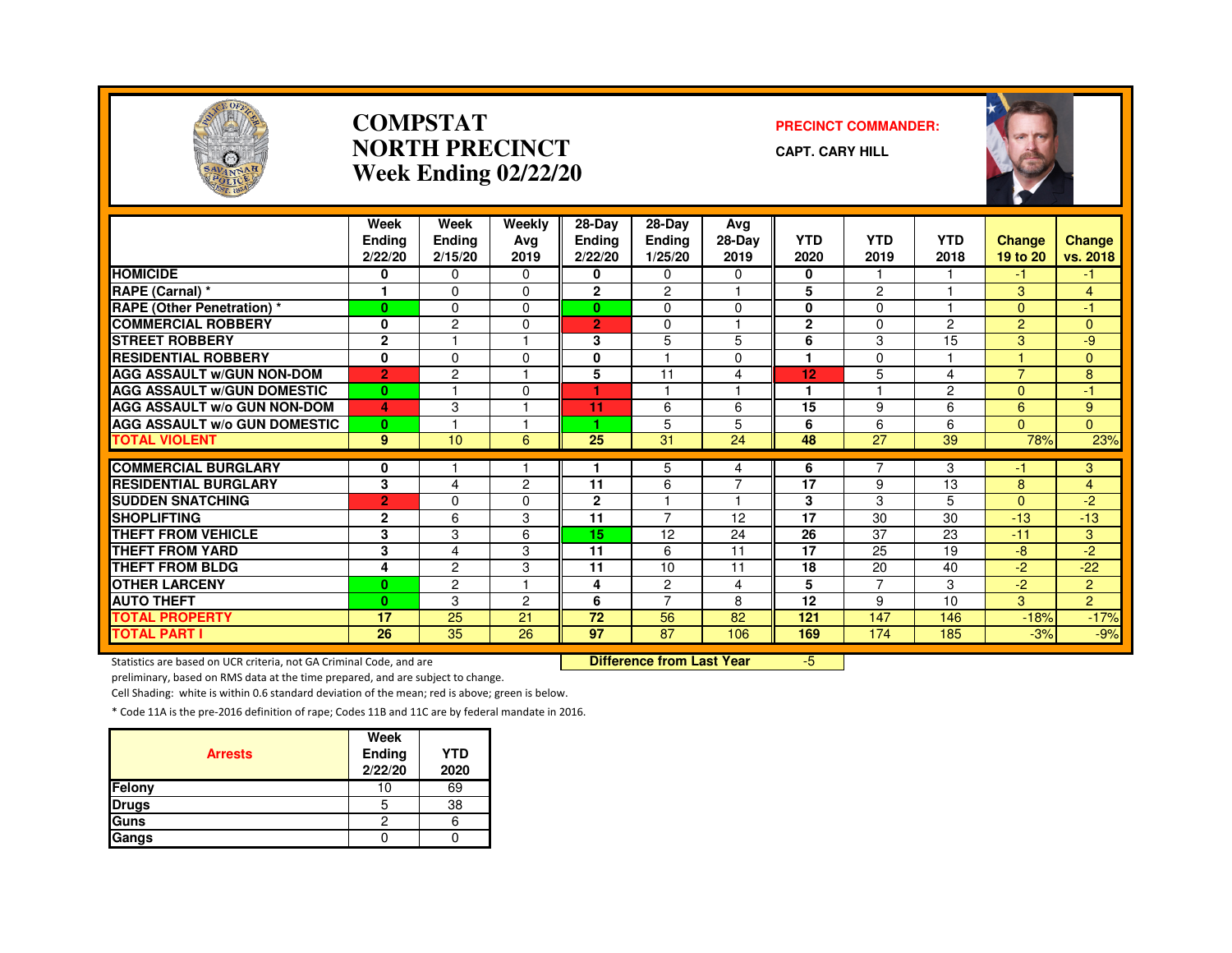

#### **COMPSTATCENTRAL PRECINCTWeek Ending 02/22/20**

#### **PRECINCT COMMANDER:**

**CAPT. TONYA REID**



|                                     | Week<br><b>Ending</b><br>2/22/20 | Week<br><b>Ending</b><br>2/15/20 | Weekly<br>Ava<br>2019 | 28-Day<br><b>Ending</b><br>2/22/20 | 28-Day<br><b>Ending</b><br>1/25/20 | Avg<br>28-Day<br>2019 | <b>YTD</b><br>2020 | <b>YTD</b><br>2019 | <b>YTD</b><br>2018 | <b>Change</b><br>19 to 20 | Change<br>vs. 2018   |
|-------------------------------------|----------------------------------|----------------------------------|-----------------------|------------------------------------|------------------------------------|-----------------------|--------------------|--------------------|--------------------|---------------------------|----------------------|
| <b>HOMICIDE</b>                     | 0                                | $\Omega$                         | $\Omega$              | 3                                  | $\overline{2}$                     | $\Omega$              | 5                  |                    | $\Omega$           | 4                         | 5.                   |
| RAPE (Carnal) *                     | 0                                | $\Omega$                         | $\Omega$              | $\mathbf{2}$                       | 3                                  |                       | 5                  | $\overline{c}$     |                    | 3                         | $\overline{4}$       |
| RAPE (Other Penetration) *          | 0                                | $\Omega$                         | $\Omega$              | $\bf{0}$                           |                                    | 0                     |                    |                    | $\overline{c}$     | $\Omega$                  | $\blacktriangleleft$ |
| <b>COMMERCIAL ROBBERY</b>           | 0                                | $\Omega$                         | $\Omega$              | 1                                  | 2                                  | $\overline{c}$        | $\mathbf{2}$       |                    | 0                  |                           | $\overline{2}$       |
| <b>STREET ROBBERY</b>               | 0                                |                                  |                       | $\overline{2}$                     | $\overline{c}$                     | 5                     | 3                  | 5                  | 6                  | $-2$                      | $-3$                 |
| <b>RESIDENTIAL ROBBERY</b>          | 0                                | $\Omega$                         | $\Omega$              | 1                                  | $\Omega$                           | $\mathbf 0$           | 1                  | ٠                  |                    | $\Omega$                  | $\overline{0}$       |
| <b>AGG ASSAULT W/GUN NON-DOM</b>    |                                  | $\Omega$                         | $\overline{2}$        | 3.                                 | 9                                  | $\overline{7}$        | 12                 | 13                 | 6                  | $-1$                      | 6                    |
| <b>AGG ASSAULT W/GUN DOMESTIC</b>   | $\mathbf{0}$                     | $\Omega$                         | $\Omega$              | $\overline{2}$                     | 2                                  |                       | 3                  | 3                  | $\overline{c}$     | $\Omega$                  |                      |
| <b>AGG ASSAULT W/o GUN NON-DOM</b>  | $\bf{0}$                         | $\overline{2}$                   |                       | 4                                  | 2                                  | 4                     | 6                  | 4                  | 5                  | $\overline{2}$            |                      |
| <b>AGG ASSAULT W/o GUN DOMESTIC</b> |                                  |                                  |                       | 4                                  | 4                                  | 5                     | 8                  | 8                  |                    | $\Omega$                  | $\overline{7}$       |
| <b>TOTAL VIOLENT</b>                | $\overline{2}$                   | 4                                | 6                     | 22                                 | $\overline{27}$                    | 26                    | 46                 | 39                 | 24                 | 18%                       | 92%                  |
| <b>COMMERCIAL BURGLARY</b>          |                                  |                                  |                       |                                    |                                    |                       |                    |                    | 6                  |                           |                      |
| <b>RESIDENTIAL BURGLARY</b>         | 0                                | $\overline{2}$                   |                       | $\overline{2}$<br>14               | 6<br>21                            | 6<br>16               | 6<br>32            | 20                 | 21                 | 5<br>12                   | $\mathbf{0}$<br>11   |
| <b>SUDDEN SNATCHING</b>             | 3                                | $\Omega$                         | 4<br>$\Omega$         | 1                                  | $\Omega$                           |                       | 1                  | 2                  |                    | $-1$                      |                      |
| <b>SHOPLIFTING</b>                  | 0<br>5                           | 3                                | 5                     | 15                                 | 13                                 | 19                    | 27                 | 32                 | 19                 | -5                        | $\mathbf{0}$<br>8    |
| <b>THEFT FROM VEHICLE</b>           | 4                                | 3                                | 6                     | 11                                 | 19                                 | 25                    | 25                 | 24                 | 42                 | $\overline{1}$            | $-17$                |
| <b>THEFT FROM YARD</b>              | $\mathbf{2}$                     | $\overline{2}$                   | 4                     | 8                                  | 15                                 | 15                    | 22                 | 23                 | 23                 | $-1$                      | -1                   |
| <b>THEFT FROM BLDG</b>              |                                  |                                  | 3                     |                                    |                                    |                       | 13                 | 17                 | 28                 |                           |                      |
| <b>OTHER LARCENY</b>                | $\mathbf{2}$                     | $\overline{c}$                   | $\overline{2}$        | 6<br>3                             | 8<br>3                             | 10<br>$\overline{7}$  | 6                  | 10                 | 3                  | $-4$                      | $-15$                |
| <b>AUTO THEFT</b>                   | $\overline{2}$                   |                                  |                       |                                    | 16                                 | 10                    | 27                 |                    | 26                 | $-4$<br>$\overline{7}$    | 3                    |
| <b>TOTAL PROPERTY</b>               | 19                               | 4<br>18                          | $\overline{c}$<br>27  | 12<br>$\overline{72}$              | 101                                | 107                   |                    | 20<br>149          |                    | 7%                        |                      |
| <b>TOTAL PART I</b>                 | 21                               | 22                               | 33                    | 94                                 | 128                                | 133                   | 159<br>205         | 188                | 169                |                           | $-6%$                |
|                                     |                                  |                                  |                       |                                    |                                    |                       |                    |                    | 193                | 9%                        | 6%                   |

Statistics are based on UCR criteria, not GA Criminal Code, and are **Difference from Last Year** 

<sup>17</sup>

preliminary, based on RMS data at the time prepared, and are subject to change.

Cell Shading: white is within 0.6 standard deviation of the mean; red is above; green is below.

| <b>Arrests</b> | Week<br>Ending<br>2/22/20 | <b>YTD</b><br>2020 |
|----------------|---------------------------|--------------------|
| Felony         |                           | 76                 |
| <b>Drugs</b>   | 10                        | 35                 |
| Guns           |                           |                    |
| Gangs          |                           |                    |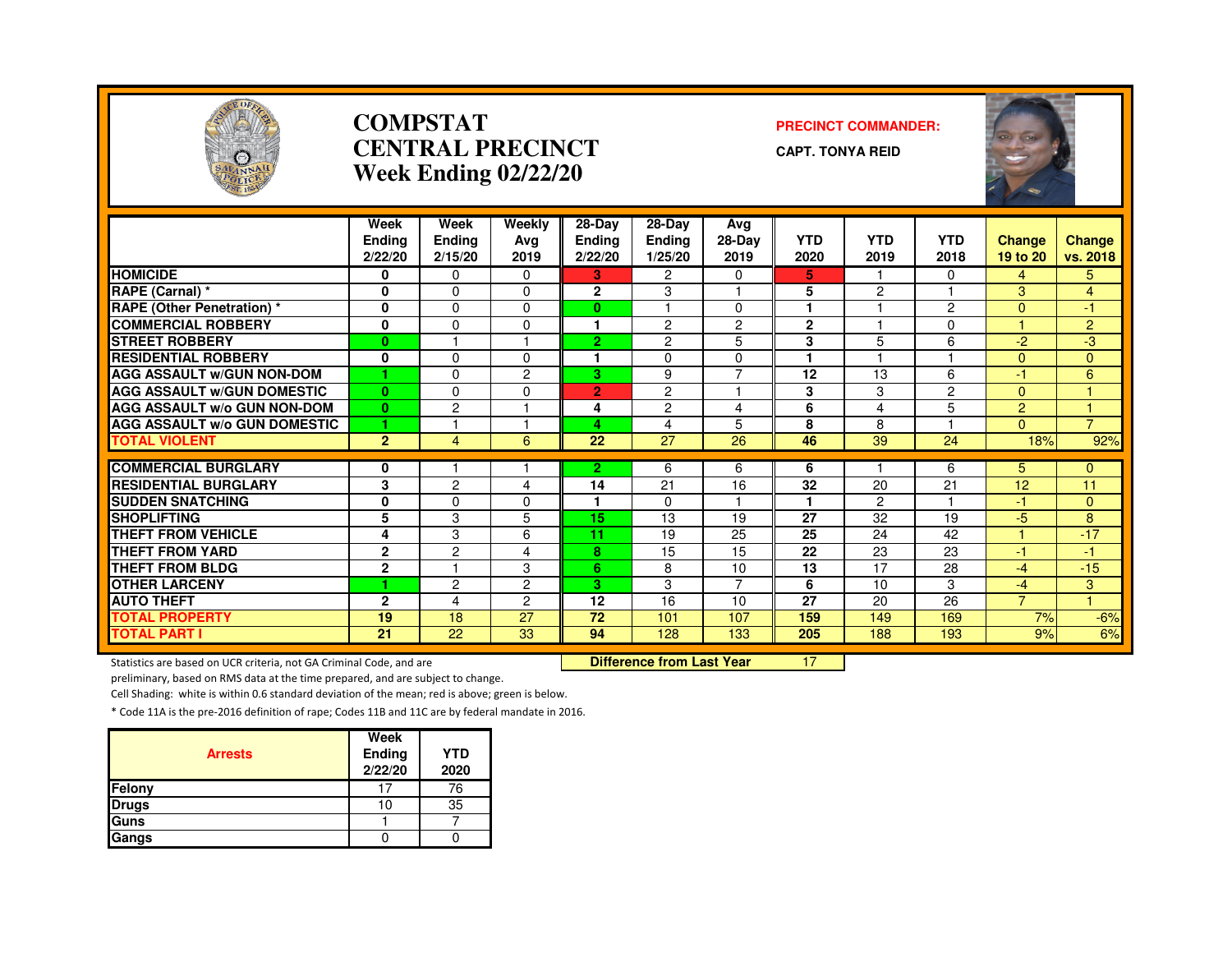

#### **COMPSTATSOUTH PRECINCTWeek Ending 02/22/20**

#### **PRECINCT COMMANDER:**

**CAPT. MICHELLE HALFORD**



|                                                           | Week<br>Endina<br>2/22/20 | Week<br>Ending<br>2/15/20 | Weekly<br>Avg<br>2019   | 28-Day<br><b>Ending</b><br>2/22/20 | $28$ -Day<br><b>Ending</b><br>1/25/20 | Avg<br>28-Day<br>2019   | <b>YTD</b><br>2020 | <b>YTD</b><br>2019 | <b>YTD</b><br>2018 | Change<br>19 to 20 | Change<br>vs. 2018 |
|-----------------------------------------------------------|---------------------------|---------------------------|-------------------------|------------------------------------|---------------------------------------|-------------------------|--------------------|--------------------|--------------------|--------------------|--------------------|
| <b>HOMICIDE</b>                                           | 0                         | $\Omega$                  | $\Omega$                |                                    | $\Omega$                              |                         | 1                  | 4                  | 0                  | -3                 |                    |
| RAPE (Carnal) *                                           | $\mathbf 0$               | $\Omega$                  | $\Omega$                | 0                                  | $\overline{2}$                        | н                       | $\mathbf{2}$       |                    | 3                  |                    | -1                 |
| <b>RAPE (Other Penetration) *</b>                         | $\mathbf{0}$              | $\Omega$                  | $\Omega$                | н.                                 | 2                                     | $\Omega$                | 3                  | 0                  | 3                  | 3                  | $\Omega$           |
| <b>COMMERCIAL ROBBERY</b>                                 | 1                         | $\Omega$                  | O                       | 3                                  | $\overline{c}$                        |                         | 5                  | $\overline{c}$     | 4                  | 3                  |                    |
| <b>STREET ROBBERY</b>                                     | $\mathbf 0$               | $\Omega$                  |                         | 0                                  | 3                                     | 3                       | 4                  | 6                  | 2                  | $-2$               | $\overline{2}$     |
| <b>RESIDENTIAL ROBBERY</b>                                | $\mathbf{0}$              | $\Omega$                  | $\Omega$                |                                    |                                       | $\Omega$                | $\mathbf{2}$       | $\Omega$           |                    | $\overline{2}$     |                    |
| <b>AGG ASSAULT W/GUN NON-DOM</b>                          | $\bf{0}$                  |                           |                         | 3                                  | 2                                     | 3                       | 8                  | 4                  |                    | $\overline{4}$     | $\overline{7}$     |
| <b>AGG ASSAULT W/GUN DOMESTIC</b>                         | $\mathbf{0}$              | 0                         | $\Omega$                | 0                                  | 0                                     | $\overline{\mathbf{1}}$ | $\bf{0}$           | $\overline{2}$     |                    | $-2$               | -1                 |
| AGG ASSAULT w/o GUN NON-DOM                               | 1                         | $\Omega$                  |                         | $\mathbf{2}$                       | 5                                     | $\overline{2}$          | 3                  | 3                  | 3                  | $\Omega$           | $\mathbf{0}$       |
| <b>AGG ASSAULT w/o GUN DOMESTIC</b>                       | 1                         | 4                         |                         | 7                                  | $\overline{c}$                        | $\overline{4}$          | 9                  | 8                  | 2                  |                    | $\overline{7}$     |
| <b>TOTAL VIOLENT</b>                                      | 3                         | 5                         | 4                       | 18                                 | 19                                    | 17                      | 37                 | 30                 | 20                 | 23%                | 85%                |
|                                                           |                           |                           |                         |                                    |                                       |                         |                    |                    |                    |                    |                    |
| <b>COMMERCIAL BURGLARY</b><br><b>RESIDENTIAL BURGLARY</b> | 0                         | 0                         |                         | 0                                  |                                       | 5                       |                    | 9                  | 6                  | -8                 | $-5$               |
|                                                           | $\mathbf{2}$              | 2                         | 2                       | 6                                  | 14                                    | 9                       | 19                 | 8                  | 27                 | 11                 | -8                 |
| <b>SUDDEN SNATCHING</b>                                   | 0                         | $\Omega$                  | 0                       |                                    | $\Omega$                              |                         | 1                  | 3                  | 3                  | -2                 | -2                 |
| <b>SHOPLIFTING</b>                                        | 9                         | 6                         | 12                      | 37                                 | 30                                    | 48                      | 62                 | 126                | 83                 | $-64$              | $-21$              |
| <b>THEFT FROM VEHICLE</b>                                 | 6                         | 9                         | ⇁                       | 24                                 | 16                                    | 26                      | 37                 | 50                 | 42                 | $-13$              | -5                 |
| <b>THEFT FROM YARD</b>                                    | $\mathbf{2}$              | $\overline{c}$            |                         | 5                                  | 5                                     | 6                       | 9                  | 13                 | $\overline{7}$     | $-4$               | 2                  |
| <b>THEFT FROM BLDG</b>                                    | 4                         | $\overline{c}$            | 3                       | 8                                  | 9                                     | 13                      | 16                 | 30                 | 19                 | $-14$              | -3                 |
| <b>OTHER LARCENY</b>                                      | $\bf{0}$                  | $\Omega$                  | $\overline{\mathbf{1}}$ |                                    | 3                                     | 4                       | 4                  | 4                  | 3                  | $\Omega$           | $\overline{4}$     |
| <b>AUTO THEFT</b>                                         | $\mathbf{2}$              | 5                         | 3                       | 10                                 | $\overline{2}$                        | 11                      | 12                 | 19                 | 20                 | $-7$               | -8                 |
| <b>TOTAL PROPERTY</b>                                     | 25                        | 26                        | 31                      | 92                                 | 80                                    | 123                     | 161                | 262                | 210                | $-39%$             | $-23%$             |
| <b>TOTAL PART I</b>                                       | 28                        | 31                        | 35                      | 110                                | 99                                    | 141                     | 198                | 292                | 230                | $-32%$             | $-14%$             |

Statistics are based on UCR criteria, not GA Criminal Code, and are **Difference from Last Year** 

-94

preliminary, based on RMS data at the time prepared, and are subject to change.

Cell Shading: white is within 0.6 standard deviation of the mean; red is above; green is below.

| <b>Arrests</b> | Week<br>Ending<br>2/22/20 | <b>YTD</b><br>2020 |
|----------------|---------------------------|--------------------|
| Felony         | 10                        | 44                 |
| <b>Drugs</b>   | 5                         | 20                 |
| Guns           |                           |                    |
| Gangs          |                           |                    |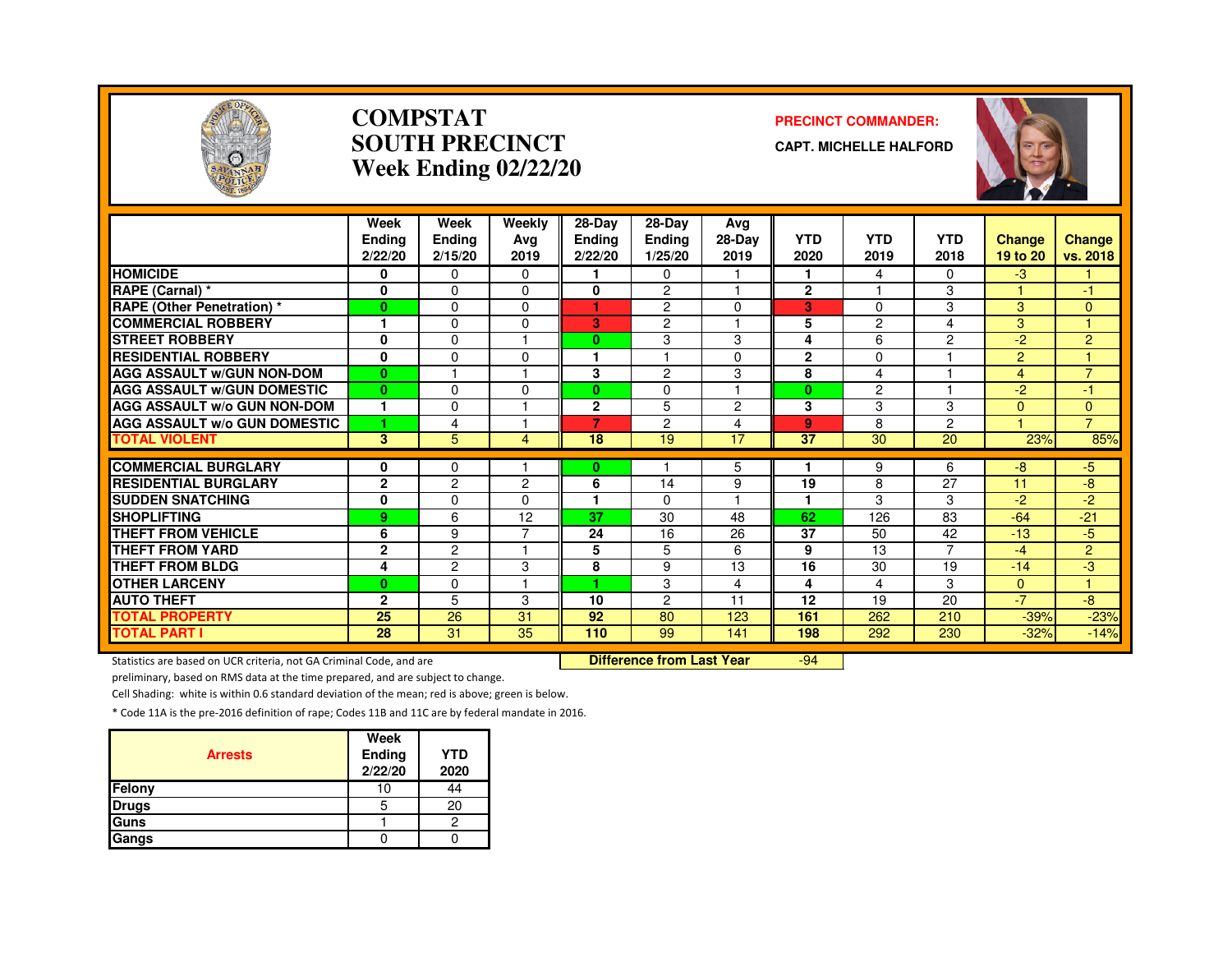

#### **COMPSTATEAST PRECINCTWeek Ending 02/22/20**

#### **PRECINCT COMMANDER:**

**CAPT. GEORGE GUNDICH**



|                                                     | Week           | Week           | Weekly         | 28-Day               | $28-Dav$ | Avg            |                         |                       |                |                |                     |
|-----------------------------------------------------|----------------|----------------|----------------|----------------------|----------|----------------|-------------------------|-----------------------|----------------|----------------|---------------------|
|                                                     | <b>Endina</b>  | Ending         | Ava            | <b>Ending</b>        | Ending   | 28-Day         | <b>YTD</b>              | <b>YTD</b>            | <b>YTD</b>     | <b>Change</b>  | <b>Change</b>       |
|                                                     | 2/22/20        | 2/15/20        | 2019           | 2/22/20              | 1/25/20  | 2019           | 2020                    | 2019                  | 2018           | 19 to 20       | vs. 2018            |
| <b>HOMICIDE</b>                                     | 0              | $\Omega$       | $\Omega$       | 0                    |          | 0              | 0                       |                       | 3              | -1.            | $-3$                |
| RAPE (Carnal) *                                     | 0              | $\Omega$       | $\Omega$       | 0                    | 0        | ٠              | 0                       | $\overline{2}$        |                | $-2$           | -1                  |
| <b>RAPE (Other Penetration) *</b>                   | 1              | $\Omega$       | $\Omega$       | 1                    | 0        | $\Omega$       | $\overline{\mathbf{1}}$ | $\Omega$              | $\overline{2}$ |                | $-1$                |
| <b>COMMERCIAL ROBBERY</b>                           | 0              | $\Omega$       | $\Omega$       | 0                    | 3        | ٠              | 3                       |                       | $\overline{2}$ | $\overline{2}$ |                     |
| <b>STREET ROBBERY</b>                               | $\bf{0}$       | $\Omega$       |                | 3                    | 3        | 4              | 5                       | 5                     |                | $\Omega$       | $\overline{4}$      |
| <b>RESIDENTIAL ROBBERY</b>                          | 0              | $\Omega$       | $\Omega$       |                      | 0        |                |                         | 2                     | $\Omega$       | $-1$           |                     |
| <b>AGG ASSAULT W/GUN NON-DOM</b>                    | $\bf{0}$       | $\Omega$       | 2              | $\overline{2}$       | 6        | 6              | $\overline{7}$          | 12                    | 10             | $-5$           | -3                  |
| <b>AGG ASSAULT W/GUN DOMESTIC</b>                   | $\bf{0}$       | $\Omega$       | $\Omega$       |                      |          | $\overline{c}$ |                         | $\mathbf 0$           |                |                | 0                   |
| AGG ASSAULT w/o GUN NON-DOM                         | $\bf{0}$       |                |                | 3.                   | 4        | 5              | $\overline{7}$          | 4                     | 4              | 3              | 3                   |
| <b>AGG ASSAULT W/o GUN DOMESTIC</b>                 | $\bf{0}$       | 2              |                | 6                    | 7        | 5              | 13                      | 9                     | 4              | 4              | 9                   |
| <b>TOTAL VIOLENT</b>                                | 1              | 3              | 6              | 17                   | 25       | 24             | 38                      | 36                    | 28             | 6%             | 36%                 |
| <b>COMMERCIAL BURGLARY</b>                          | 0              | $\Omega$       | $\Omega$       |                      | 5        | $\overline{2}$ | 5                       | 2                     |                | 3              |                     |
| <b>RESIDENTIAL BURGLARY</b>                         | 5              | $\overline{c}$ | 4              | 13                   | 15       | 17             | 26                      | 39                    | 4<br>38        | $-13$          | $-12$               |
| <b>SUDDEN SNATCHING</b>                             | 1              |                | $\Omega$       |                      | 0        | $\overline{1}$ | $\mathbf{2}$            | 3                     |                | $-1$           |                     |
| <b>SHOPLIFTING</b>                                  |                | $\Omega$       | 6              | $\overline{2}$<br>24 | 30       | 23             | 52                      | 33                    | 3<br>43        | 19             | -1.                 |
|                                                     | 6              | 9              |                |                      |          |                |                         |                       |                |                | 9<br>$\overline{7}$ |
| <b>THEFT FROM VEHICLE</b><br><b>THEFT FROM YARD</b> | 6              | 4              | 6              | 25                   | 18       | 24             | 43<br>$\overline{16}$   | 64<br>$\overline{17}$ | 36<br>13       | $-21$          |                     |
|                                                     | $\bf{0}$       | $\overline{c}$ | $\overline{c}$ | 8                    | 9        | 10             |                         |                       |                | -1             | 3                   |
| <b>THEFT FROM BLDG</b>                              | 4              | 4              | 3<br>и         | 18                   | 11       | 12             | 28                      | 22                    | 28             | 6              | $\Omega$            |
| <b>OTHER LARCENY</b>                                | $\bf{0}$       | $\Omega$       |                | 5                    | 5        | 5              | 9                       | 9                     | 12             | $\Omega$       | $-3$                |
| <b>AUTO THEFT</b>                                   | $\overline{2}$ | 3              | 2              | 6                    | 6        | 10             | 11                      | 26                    | 25             | $-15$          | $-14$               |
| <b>TOTAL PROPERTY</b>                               | 24             | 24             | 26             | 102                  | 99       | 103            | 192                     | 215                   | 202            | $-11%$         | $-5%$               |
| <b>TOTAL PART I</b>                                 | 25             | 27             | 32             | 119                  | 124      | 127            | 230                     | 251                   | 230            | $-8%$          | 0%                  |

Statistics are based on UCR criteria, not GA Criminal Code, and are **Difference from Last Year** 

-21

preliminary, based on RMS data at the time prepared, and are subject to change.

Cell Shading: white is within 0.6 standard deviation of the mean; red is above; green is below.

| <b>Arrests</b> | Week<br>Ending<br>2/22/20 | <b>YTD</b><br>2020 |
|----------------|---------------------------|--------------------|
| Felony         |                           | 23                 |
| <b>Drugs</b>   |                           |                    |
| Guns           |                           |                    |
| Gangs          |                           |                    |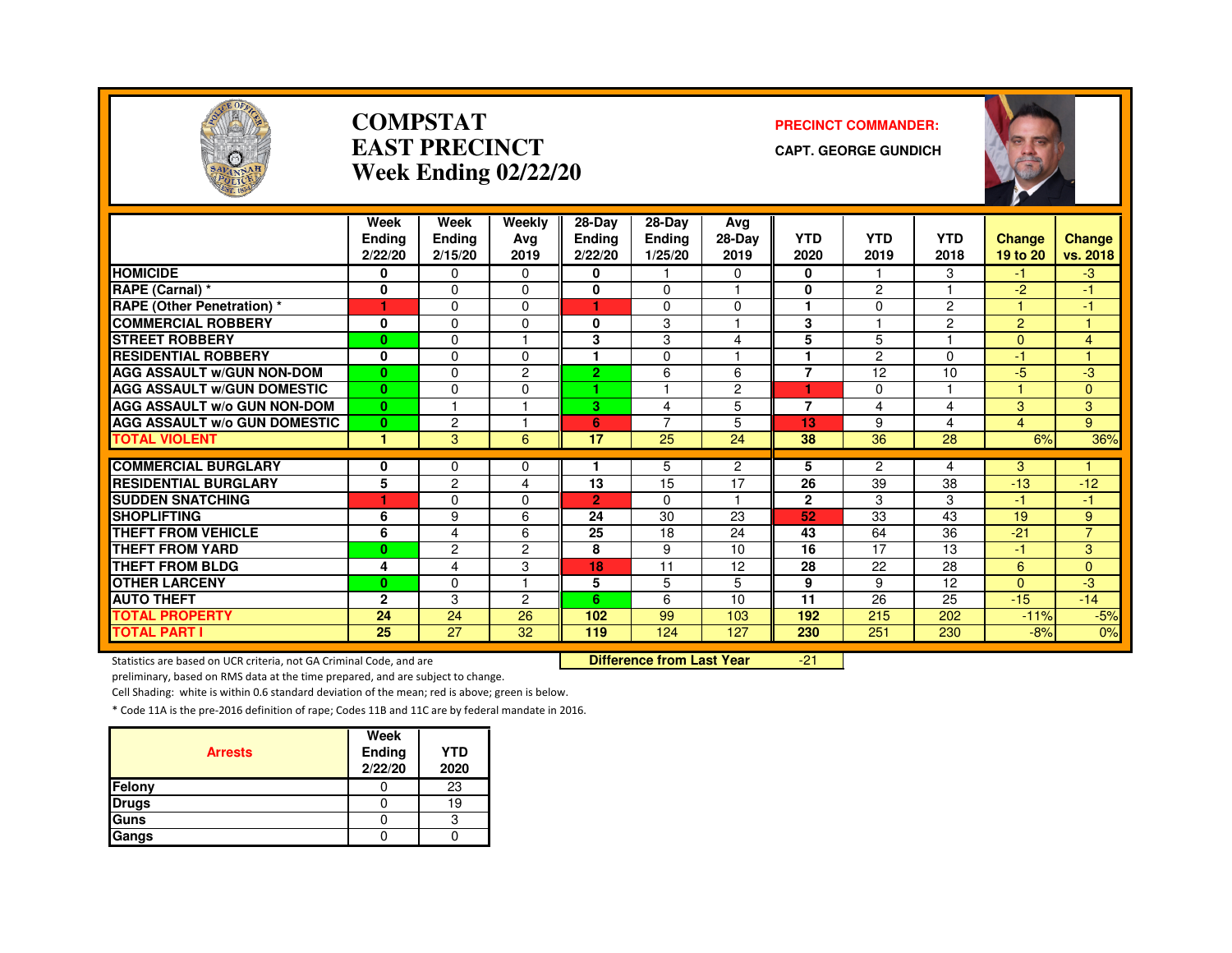# **BEAT 21 North PrecinctWeek Ending 02/22/20**

|                                     |               |              | <b>Last 4 Weeks</b> |                   | 28 Days       | 28 Day         |                |              |              |                      |                      |
|-------------------------------------|---------------|--------------|---------------------|-------------------|---------------|----------------|----------------|--------------|--------------|----------------------|----------------------|
|                                     | <b>Ending</b> | Ending       | <b>Ending</b>       | <b>Ending</b>     | <b>Endina</b> | <b>Average</b> | <b>YTD</b>     | <b>YTD</b>   | <b>YTD</b>   | <b>Change</b>        | <b>Change</b>        |
|                                     | 02/01/20      | 02/08/20     |                     | 02/15/20 02/22/20 | 02/22/20      | 2019           | 2020           | 2019         | 2018         | 19 to 20             | vs. 2018             |
| <b>HOMICIDE</b>                     | $\mathbf{0}$  | $\mathbf{0}$ | $\Omega$            | $\Omega$          | $\Omega$      | 0.0            | $\Omega$       | $\Omega$     | $\Omega$     | $\Omega$             | $\mathbf{0}$         |
| RAPE (Carnal) *                     | 0             | $\Omega$     | $\Omega$            | $\Omega$          | $\Omega$      | 0.2            | $\mathbf{1}$   | $\Omega$     | $\Omega$     | $\blacktriangleleft$ | $\blacktriangleleft$ |
| <b>RAPE (Other Penetration)*</b>    | 0             | 0            | 0                   | 0                 | 0             | 0.0            | 0              | 0            | 0            | $\Omega$             | $\mathbf{0}$         |
| <b>COMMERCIAL ROBBERY</b>           | 0             | 0            | 0                   | $\Omega$          | $\Omega$      | 0.0            | $\Omega$       | $\Omega$     | $\Omega$     | $\Omega$             | $\mathbf{0}$         |
| <b>STREET ROBBERY</b>               | $\Omega$      | $\Omega$     | $\Omega$            | $\Omega$          | $\Omega$      | 0.0            | $\mathbf{1}$   | $\Omega$     | $\Omega$     | 1                    | $\mathbf{1}$         |
| <b>RESIDENTIAL ROBBERY</b>          | 0             | $\mathbf 0$  | $\Omega$            | $\Omega$          | $\Omega$      | 0.0            | $\Omega$       | $\Omega$     | $\Omega$     | $\Omega$             | $\mathbf{0}$         |
| <b>AGG ASSAULT w/GUN NON-DOM</b>    | $\Omega$      | $\Omega$     | $\Omega$            | $\Omega$          | $\Omega$      | 0.1            | $\Omega$       | $\Omega$     | $\Omega$     | $\Omega$             | $\mathbf{0}$         |
| <b>AGG ASSAULT W/GUN DOMESTIC</b>   | $\Omega$      | 0            | $\Omega$            | $\Omega$          | $\Omega$      | 0.0            | $\Omega$       | $\Omega$     | $\Omega$     | $\Omega$             | $\Omega$             |
| <b>AGG ASSAULT W/o GUN NON-DOM</b>  | $\Omega$      | 0            | 0                   | 0                 | 0             | 0.2            | $\Omega$       | 0            | 1            | $\mathbf{0}$         | $-1$                 |
| <b>AGG ASSAULT W/o GUN DOMESTIC</b> | $\Omega$      | 0            | 0                   | 0                 | 0             | 0.4            | $\overline{2}$ | 0            | $\Omega$     | $\overline{2}$       | $\overline{2}$       |
| <b>TOTAL VIOLENT</b>                | $\mathbf{0}$  | $\pmb{0}$    | $\mathbf{0}$        | $\mathbf{0}$      | $\mathbf{0}$  | 0.8            | $\overline{4}$ | $\mathbf{0}$ | $\mathbf{1}$ | #DIV/0!              | 300%                 |
|                                     |               |              |                     |                   |               |                |                |              |              |                      |                      |
| <b>COMMERCIAL BURGLARY</b>          | 0             | 0            | 0                   | 0                 | 0             | 0.1            | 1              | $\mathbf{1}$ | 0            | $\Omega$             | 1                    |
| <b>RESIDENTIAL BURGLARY</b>         | 0             | 0            | 0                   | 0                 | 0             | 1.3            | $\overline{2}$ | 4            | 4            | $-2$                 | $-2$                 |
| <b>SUDDEN SNATCHING</b>             | 0             | $\mathbf 0$  | $\Omega$            | $\Omega$          | $\Omega$      | 0.0            | $\Omega$       | $\Omega$     | $\Omega$     | $\Omega$             | $\mathbf{0}$         |
| <b>SHOPLIFTING</b>                  | $\Omega$      | $\Omega$     | $\Omega$            | $\Omega$          | $\Omega$      | 0.5            | $\Omega$       | $\Omega$     | $\mathbf{1}$ | $\Omega$             | $-1$                 |
| THEFT FROM VEHICLE                  | $\mathbf{1}$  | $\Omega$     | $\Omega$            | $\Omega$          | $\mathbf{1}$  | 3.8            | $\mathbf{1}$   | 5            | 3            | $-4$                 | $-2$                 |
| <b>THEFT FROM YARD</b>              | 0             | 0            | 0                   | 0                 | 0             | 0.6            | $\Omega$       | $\mathbf{1}$ | $\mathbf{1}$ | -1                   | -1                   |
| <b>THEFT FROM BLDG</b>              | $\Omega$      | $\Omega$     | 0                   | 0                 | $\Omega$      | 0.5            | $\mathbf{1}$   | $\Omega$     | 5            | $\blacktriangleleft$ | $-4$                 |
| <b>OTHER LARCENY</b>                | $\Omega$      | $\Omega$     | 0                   | $\mathbf{0}$      | 0             | 0.6            | $\Omega$       | $\Omega$     | $\Omega$     | $\Omega$             | $\mathbf{0}$         |
| <b>AUTO THEFT</b>                   | $\Omega$      | $\Omega$     | $\Omega$            | $\mathbf{0}$      | $\Omega$      | 1.5            | $\Omega$       | 2            | $\mathbf{1}$ | $-2$                 | $-1$                 |
| <b>TOTAL PROPERTY</b>               | $\mathbf{1}$  | $\mathbf{0}$ | $\Omega$            | $\Omega$          | $\mathbf{1}$  | 8.7            | 5              | 13           | 15           | $-62%$               | $-67%$               |
| <b>TOTAL PART I</b>                 | $\mathbf{1}$  | $\mathbf{0}$ | $\Omega$            | $\Omega$          | $\mathbf{1}$  | 9.5            | 9              | 13           | 16           | $-31%$               | $-44%$               |

 **Difference from Last Year**

-4

Statistics are based on UCR criteria, not GA Criminal Code.

\* Rape Code 11A is the historical definition of rape (aka Legacy Rape); Rape Codes 11B and 11C are those moved from Part II to Part I in 2017.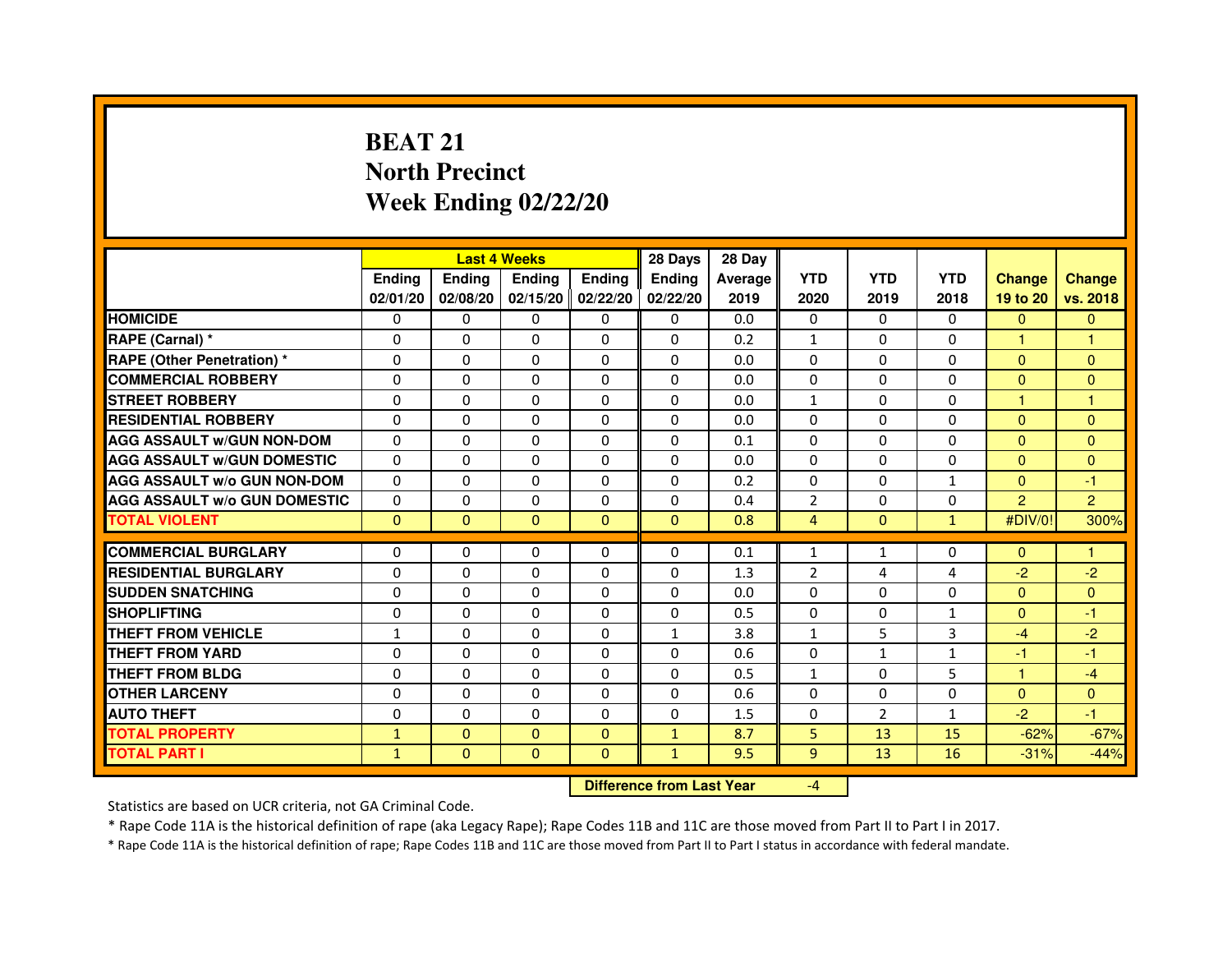# **BEAT 22 North PrecinctWeek Ending 02/22/20**

|                                     |                |                | <b>Last 4 Weeks</b> |                | 28 Days                          | 28 Day  |                |                |                |                |                |
|-------------------------------------|----------------|----------------|---------------------|----------------|----------------------------------|---------|----------------|----------------|----------------|----------------|----------------|
|                                     | <b>Ending</b>  | <b>Ending</b>  | <b>Ending</b>       | <b>Ending</b>  | <b>Ending</b>                    | Average | <b>YTD</b>     | <b>YTD</b>     | <b>YTD</b>     | <b>Change</b>  | <b>Change</b>  |
|                                     | 02/01/20       | 02/08/20       | 02/15/20            | 02/22/20       | 02/22/20                         | 2019    | 2020           | 2019           | 2018           | 19 to 20       | vs. 2018       |
| <b>HOMICIDE</b>                     | $\Omega$       | $\Omega$       | $\Omega$            | $\Omega$       | 0                                | 0.1     | $\Omega$       | $\mathbf{1}$   | $\mathbf{1}$   | $-1$           | $-1$           |
| RAPE (Carnal) *                     | 0              | 0              | 0                   | $\mathbf{1}$   | $\mathbf{1}$                     | 0.2     | $\mathbf{1}$   | 0              | 0              | 1              | 1              |
| <b>RAPE (Other Penetration) *</b>   | $\Omega$       | $\Omega$       | $\Omega$            | $\Omega$       | $\Omega$                         | 0.0     | $\Omega$       | $\Omega$       | $\Omega$       | $\Omega$       | $\Omega$       |
| <b>COMMERCIAL ROBBERY</b>           | $\Omega$       | $\Omega$       | $\Omega$            | $\Omega$       | $\Omega$                         | 0.2     | $\Omega$       | $\Omega$       | $\Omega$       | $\Omega$       | $\Omega$       |
| <b>STREET ROBBERY</b>               | $\Omega$       | $\Omega$       | $\Omega$            | $\Omega$       | $\Omega$                         | 0.7     | $\Omega$       | $\Omega$       | 3              | $\Omega$       | $-3$           |
| <b>RESIDENTIAL ROBBERY</b>          | $\Omega$       | $\Omega$       | $\Omega$            | $\Omega$       | $\Omega$                         | 0.1     | $\Omega$       | $\Omega$       | $\Omega$       | $\Omega$       | $\Omega$       |
| <b>AGG ASSAULT W/GUN NON-DOM</b>    | $\Omega$       | $\Omega$       | $\mathbf{1}$        | $\overline{2}$ | 3                                | 1.5     | $\overline{7}$ | 4              | $\mathbf{1}$   | 3              | $6\phantom{a}$ |
| <b>AGG ASSAULT W/GUN DOMESTIC</b>   | $\Omega$       | $\Omega$       | $\Omega$            | $\Omega$       | $\Omega$                         | 0.4     | $\Omega$       | $\Omega$       | $\Omega$       | $\Omega$       | $\Omega$       |
| <b>AGG ASSAULT W/o GUN NON-DOM</b>  | $\mathbf{1}$   | 0              | 0                   | 0              | $\mathbf{1}$                     | 1.2     | $\mathbf{1}$   | $\mathbf{1}$   | $\mathbf{1}$   | $\Omega$       | $\mathbf{0}$   |
| <b>AGG ASSAULT W/o GUN DOMESTIC</b> | $\Omega$       | 0              | 0                   | $\Omega$       | $\Omega$                         | 1.6     | $\Omega$       | 3              | $\overline{2}$ | $-3$           | $-2$           |
| <b>TOTAL VIOLENT</b>                | $\mathbf{1}$   | $\mathbf 0$    | $\mathbf{1}$        | 3              | 5                                | 5.8     | 9              | 9              | 8              | 0%             | 13%            |
| <b>COMMERCIAL BURGLARY</b>          | $\Omega$       | 0              | 0                   | 0              | 0                                | 0.5     | $\mathbf{1}$   | 2              | 0              | -1             | 1              |
| <b>RESIDENTIAL BURGLARY</b>         | $\overline{2}$ | $\overline{2}$ | $\mathbf{1}$        | $\mathbf{1}$   | 6                                | 1.3     | $\overline{7}$ | 3              | 5              | $\overline{4}$ | $\overline{2}$ |
| <b>SUDDEN SNATCHING</b>             | $\Omega$       | $\Omega$       | $\Omega$            | $\Omega$       | $\Omega$                         | 0.2     | $\Omega$       | $\Omega$       | $\Omega$       | $\Omega$       | $\Omega$       |
| <b>SHOPLIFTING</b>                  | 0              | 1              | 1                   | 0              | 2                                | 0.9     | 2              | 3              | 3              | $-1$           | $-1$           |
| THEFT FROM VEHICLE                  | $\overline{2}$ | $\mathbf{1}$   | $\overline{2}$      | $\Omega$       | 5                                | 2.8     | 9              | 5              | 3              | $\overline{4}$ | 6              |
| <b>THEFT FROM YARD</b>              | 0              | 0              | $\Omega$            | 0              | 0                                | 1.4     | 0              | 6              | $\mathbf{1}$   | $-6$           | $-1$           |
| <b>THEFT FROM BLDG</b>              | $\mathbf{1}$   | $\Omega$       | $\Omega$            | 3              | 4                                | 1.8     | 5              | 5              | $\overline{a}$ | $\Omega$       | $\mathbf{1}$   |
| <b>OTHER LARCENY</b>                | $\Omega$       | $\Omega$       | $\Omega$            | $\Omega$       | $\Omega$                         | 0.2     | $\Omega$       | $\Omega$       | $\Omega$       | $\mathbf{0}$   | $\Omega$       |
| <b>AUTO THEFT</b>                   | $\Omega$       | $\Omega$       | $\overline{2}$      | $\Omega$       | $\overline{2}$                   | 1.8     | 4              | $\overline{2}$ | 3              | $\overline{2}$ | $\mathbf{1}$   |
| <b>TOTAL PROPERTY</b>               | 5              | $\overline{4}$ | 6                   | $\overline{4}$ | 19                               | 10.9    | 28             | 26             | 19             | 8%             | 47%            |
| <b>TOTAL PART I</b>                 | 6              | 4              | $\overline{7}$      | $\overline{7}$ | 24                               | 16.7    | 37             | 35             | 27             | 6%             | 37%            |
|                                     |                |                |                     |                | <b>Difference from Last Year</b> |         | $\overline{2}$ |                |                |                |                |

 **Difference from Last Year**

Statistics are based on UCR criteria, not GA Criminal Code.

\* Rape Code 11A is the historical definition of rape (aka Legacy Rape); Rape Codes 11B and 11C are those moved from Part II to Part I in 2017.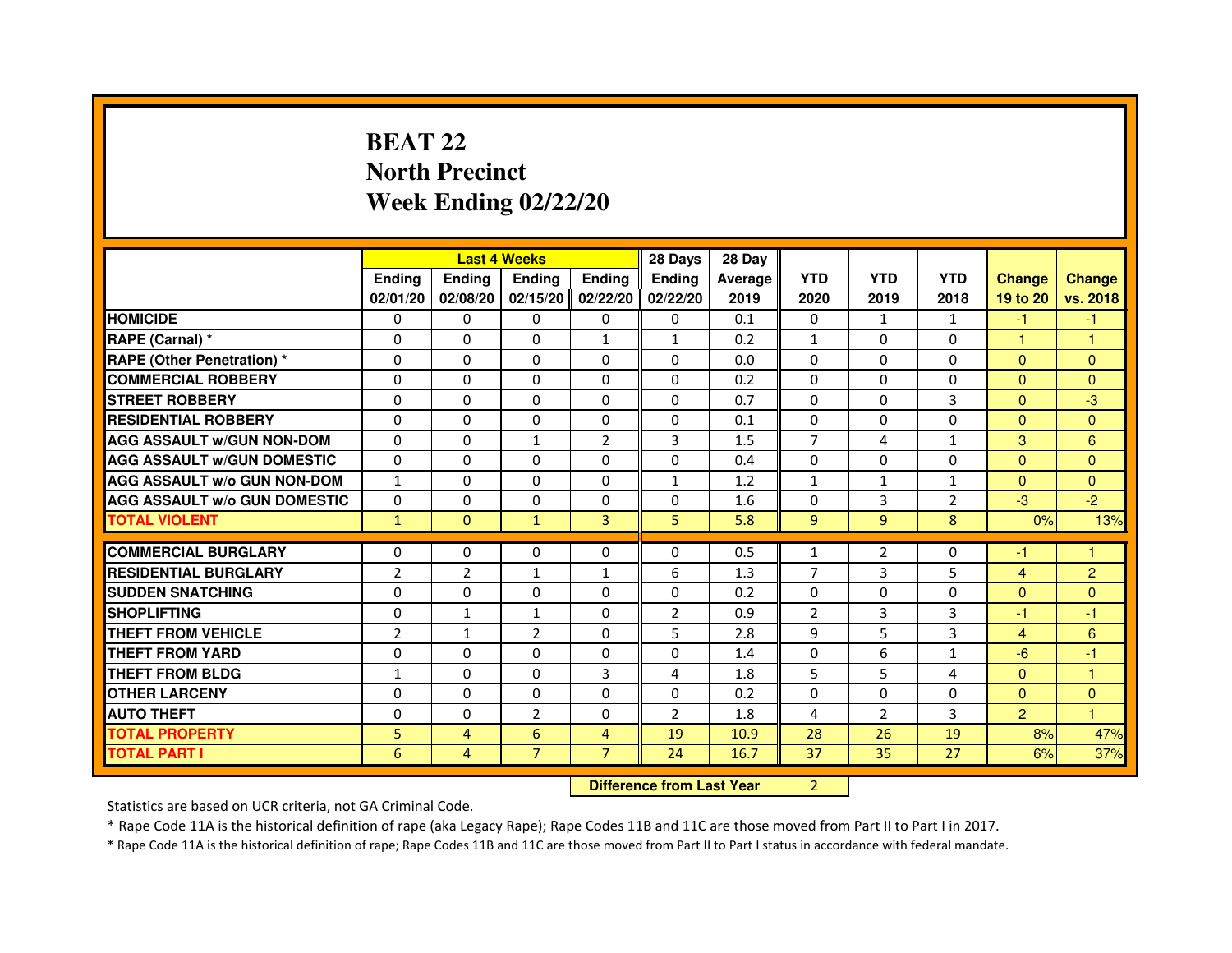# **BEAT 23 North PrecinctWeek Ending 02/22/20**

|                                     |                |                | <b>Last 4 Weeks</b> |                | 28 Days                          | 28 Day  |                |                |                |                |                |
|-------------------------------------|----------------|----------------|---------------------|----------------|----------------------------------|---------|----------------|----------------|----------------|----------------|----------------|
|                                     | <b>Ending</b>  | Ending         | <b>Ending</b>       | <b>Ending</b>  | <b>Ending</b>                    | Average | <b>YTD</b>     | <b>YTD</b>     | <b>YTD</b>     | <b>Change</b>  | <b>Change</b>  |
|                                     | 02/01/20       | 02/08/20       | 02/15/20            | 02/22/20       | 02/22/20                         | 2019    | 2020           | 2019           | 2018           | 19 to 20       | vs. 2018       |
| <b>HOMICIDE</b>                     | 0              | 0              | $\Omega$            | 0              | 0                                | 0.2     | $\Omega$       | 0              | $\Omega$       | $\mathbf{0}$   | $\mathbf{0}$   |
| RAPE (Carnal) *                     | 0              | 0              | 0                   | 0              | 0                                | 0.1     | 0              | $\mathbf{1}$   | 0              | $-1$           | $\mathbf{0}$   |
| RAPE (Other Penetration) *          | $\Omega$       | 0              | $\Omega$            | $\Omega$       | $\Omega$                         | 0.0     | $\Omega$       | $\Omega$       | $\Omega$       | $\Omega$       | $\Omega$       |
| <b>COMMERCIAL ROBBERY</b>           | $\Omega$       | $\Omega$       | $\Omega$            | $\Omega$       | $\Omega$                         | 0.0     | $\Omega$       | $\Omega$       | $\Omega$       | $\Omega$       | $\mathbf{0}$   |
| <b>STREET ROBBERY</b>               | $\Omega$       | $\Omega$       | $\Omega$            | $\overline{2}$ | $\overline{2}$                   | 0.2     | $\overline{2}$ | $\mathbf{1}$   | $\overline{2}$ | 1              | $\Omega$       |
| <b>RESIDENTIAL ROBBERY</b>          | 0              | 0              | $\Omega$            | 0              | 0                                | 0.0     | $\mathbf{1}$   | 0              | $\Omega$       | 1              | 1              |
| <b>AGG ASSAULT W/GUN NON-DOM</b>    | $\Omega$       | $\Omega$       | $\Omega$            | $\Omega$       | $\Omega$                         | 1.0     | $\mathbf{1}$   | $\mathbf{1}$   | $\overline{2}$ | $\Omega$       | $-1$           |
| <b>AGG ASSAULT W/GUN DOMESTIC</b>   | $\Omega$       | $\Omega$       | $\Omega$            | $\Omega$       | $\Omega$                         | 0.2     | $\Omega$       | $\Omega$       | $\mathbf{1}$   | $\Omega$       | $-1$           |
| <b>AGG ASSAULT W/o GUN NON-DOM</b>  | $\Omega$       | $\Omega$       | $\mathbf{1}$        | $\Omega$       | $\mathbf{1}$                     | 1.2     | $\mathbf{1}$   | $\overline{2}$ | $\Omega$       | $-1$           | $\mathbf{1}$   |
| <b>AGG ASSAULT W/o GUN DOMESTIC</b> | $\Omega$       | $\Omega$       | $\Omega$            | $\Omega$       | $\Omega$                         | 0.8     | $\Omega$       | $\mathbf{1}$   | 3              | $-1$           | $-3$           |
| <b>TOTAL VIOLENT</b>                | $\mathbf{0}$   | $\mathbf{0}$   | $\mathbf{1}$        | $\overline{2}$ | 3                                | 3.6     | 5              | 6              | 8              | $-17%$         | $-38%$         |
| <b>COMMERCIAL BURGLARY</b>          | 0              | 0              | 1                   | 0              | $\mathbf{1}$                     | 1.3     | $\mathbf{1}$   | 2              | 0              | $-1$           | 1              |
| <b>RESIDENTIAL BURGLARY</b>         | 0              | $\Omega$       | $\Omega$            | 2              | $\overline{2}$                   | 0.8     | 4              | $\overline{2}$ | 1              | $\overline{c}$ | 3              |
| <b>SUDDEN SNATCHING</b>             | $\Omega$       | $\Omega$       | $\Omega$            | $\Omega$       | $\Omega$                         | 0.2     | $\Omega$       | $\Omega$       | $\mathbf{1}$   | $\Omega$       | $-1$           |
| <b>SHOPLIFTING</b>                  | 0              | 0              | $\mathbf{1}$        | 0              | $\mathbf{1}$                     | 1.5     | $\mathbf{1}$   | $\overline{2}$ | $\mathbf{1}$   | $-1$           | $\Omega$       |
| THEFT FROM VEHICLE                  | 0              | $\overline{2}$ | 0                   | $\Omega$       | $\overline{2}$                   | 2.5     | 5              | $\overline{2}$ | 3              | 3              | $\overline{2}$ |
| <b>THEFT FROM YARD</b>              | $\mathbf{1}$   | $\mathbf{1}$   | $\mathbf{1}$        | $\mathbf{1}$   | 4                                | 1.0     | 6              | $\mathbf{1}$   | $\mathbf{1}$   | 5              | 5              |
| <b>THEFT FROM BLDG</b>              | $\Omega$       | $\Omega$       | $\mathbf{1}$        | $\mathbf{1}$   | $\overline{2}$                   | 1.0     | 3              | $\overline{2}$ | 4              | $\mathbf{1}$   | $-1$           |
| <b>OTHER LARCENY</b>                | 0              | $\Omega$       | 0                   | 0              | 0                                | 0.2     | $\Omega$       | 0              | 0              | $\mathbf{0}$   | $\Omega$       |
| <b>AUTO THEFT</b>                   | $\mathbf{1}$   | $\mathbf{1}$   | $\Omega$            | $\Omega$       | $\overline{2}$                   | 1.1     | $\overline{2}$ | 4              | 2              | $-2$           | $\Omega$       |
| <b>TOTAL PROPERTY</b>               | $\overline{2}$ | $\overline{4}$ | $\overline{4}$      | $\overline{4}$ | 14                               | 9.6     | 22             | 15             | 13             | 47%            | 69%            |
| <b>TOTAL PART I</b>                 | $\overline{2}$ | 4              | 5                   | 6              | 17                               | 13.2    | 27             | 21             | 21             | 29%            | 29%            |
|                                     |                |                |                     |                | <b>Difference from Last Year</b> |         | 6              |                |                |                |                |

 **Difference from Last Year**

Statistics are based on UCR criteria, not GA Criminal Code.

\* Rape Code 11A is the historical definition of rape (aka Legacy Rape); Rape Codes 11B and 11C are those moved from Part II to Part I in 2017.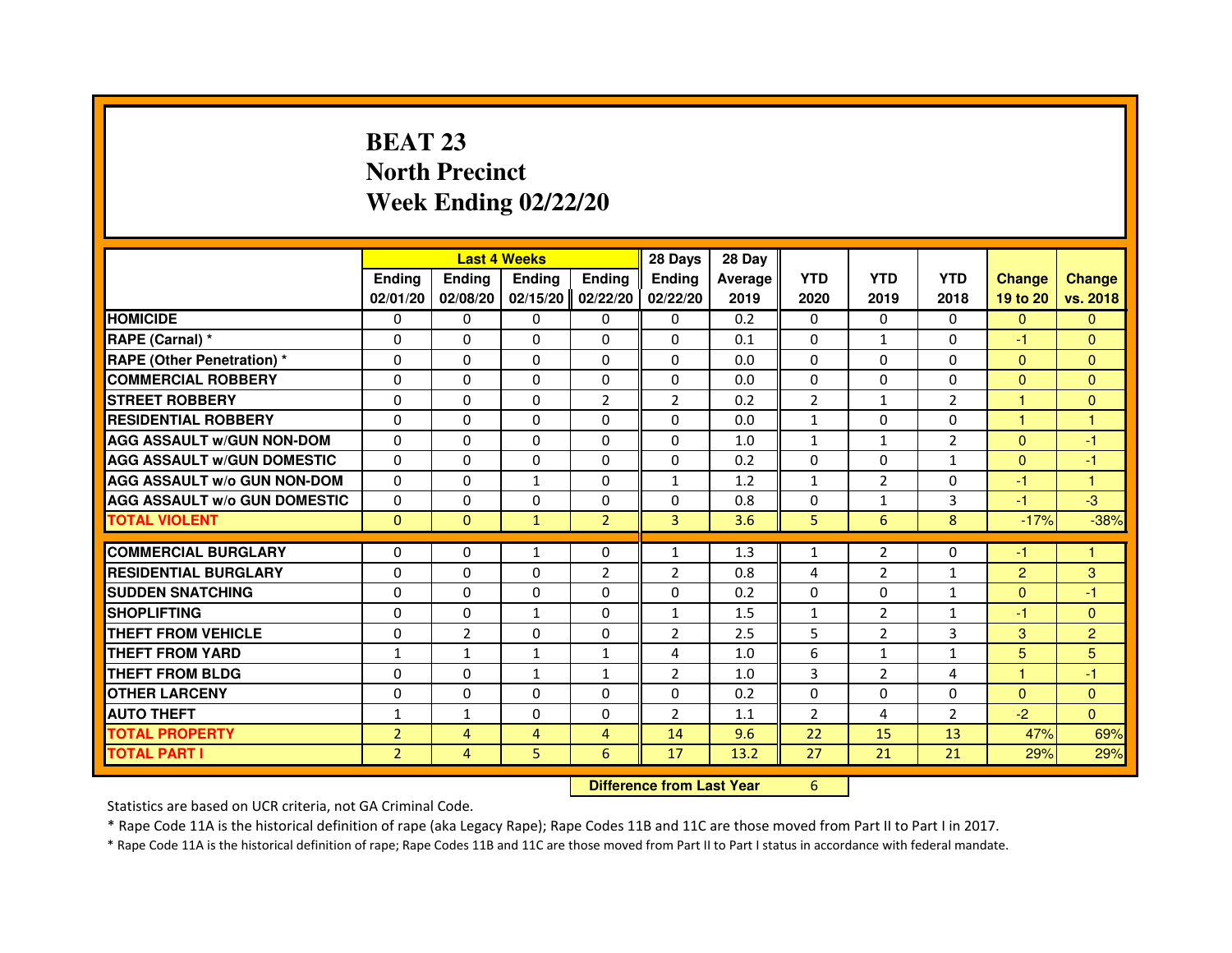# **BEAT 24 North PrecinctWeek Ending 02/22/20**

|                                     |               |                                  | <b>Last 4 Weeks</b> |               | 28 Days        | 28 Day  |                |                |                |                |                |
|-------------------------------------|---------------|----------------------------------|---------------------|---------------|----------------|---------|----------------|----------------|----------------|----------------|----------------|
|                                     | <b>Ending</b> | Ending                           | <b>Ending</b>       | <b>Ending</b> | <b>Ending</b>  | Average | <b>YTD</b>     | <b>YTD</b>     | <b>YTD</b>     | <b>Change</b>  | <b>Change</b>  |
|                                     | 02/01/20      | 02/08/20                         | 02/15/20            | 02/22/20      | 02/22/20       | 2019    | 2020           | 2019           | 2018           | 19 to 20       | vs. 2018       |
| <b>HOMICIDE</b>                     | 0             | 0                                | $\Omega$            | 0             | 0              | 0.0     | $\Omega$       | 0              | $\Omega$       | $\mathbf{0}$   | $\mathbf{0}$   |
| RAPE (Carnal) *                     | 0             | 0                                | 0                   | 0             | 0              | 0.2     | 0              | 0              | 0              | $\Omega$       | $\mathbf{0}$   |
| RAPE (Other Penetration) *          | $\Omega$      | 0                                | $\Omega$            | $\Omega$      | $\Omega$       | 0.2     | $\Omega$       | $\Omega$       | $\Omega$       | $\Omega$       | $\mathbf{0}$   |
| <b>COMMERCIAL ROBBERY</b>           | $\Omega$      | $\Omega$                         | $\mathbf{1}$        | $\Omega$      | $\mathbf{1}$   | 0.2     | $\mathbf{1}$   | $\Omega$       | $\Omega$       | $\mathbf{1}$   | $\mathbf{1}$   |
| <b>STREET ROBBERY</b>               | $\Omega$      | $\Omega$                         | $\Omega$            | $\Omega$      | $\Omega$       | 0.8     | $\Omega$       | $\Omega$       | $\overline{2}$ | $\Omega$       | $-2$           |
| <b>RESIDENTIAL ROBBERY</b>          | 0             | 0                                | $\Omega$            | 0             | 0              | 0.1     | 0              | 0              | $\Omega$       | $\Omega$       | $\mathbf{0}$   |
| <b>AGG ASSAULT W/GUN NON-DOM</b>    | $\Omega$      | $\Omega$                         | $\mathbf{1}$        | $\Omega$      | $\mathbf{1}$   | 0.3     | $\overline{2}$ | $\Omega$       | $\Omega$       | $\overline{2}$ | $\overline{2}$ |
| <b>AGG ASSAULT W/GUN DOMESTIC</b>   | $\Omega$      | $\Omega$                         | $\Omega$            | $\Omega$      | $\Omega$       | 0.0     | $\Omega$       | $\Omega$       | $\Omega$       | $\Omega$       | $\Omega$       |
| <b>AGG ASSAULT W/o GUN NON-DOM</b>  | $\Omega$      | $\Omega$                         | $\mathbf{1}$        | $\Omega$      | $\mathbf{1}$   | 0.4     | $\overline{2}$ | $\Omega$       | $\mathbf{1}$   | $\overline{2}$ | $\mathbf{1}$   |
| <b>AGG ASSAULT W/o GUN DOMESTIC</b> | $\Omega$      | $\Omega$                         | 0                   | $\Omega$      | $\Omega$       | 0.5     | $\mathbf{1}$   | $\Omega$       | $\mathbf{1}$   | 1              | $\Omega$       |
| <b>TOTAL VIOLENT</b>                | $\mathbf{0}$  | $\mathbf{0}$                     | 3                   | $\mathbf{0}$  | 3              | 2.7     | 6              | $\mathbf{0}$   | $\overline{4}$ | #DIV/0!        | 50%            |
| <b>COMMERCIAL BURGLARY</b>          | 0             | 0                                | 0                   | 0             | 0              | 0.4     | 0              | 0              | 0              | $\Omega$       | $\mathbf{0}$   |
| <b>RESIDENTIAL BURGLARY</b>         | 0             | $\Omega$                         | 1                   | $\Omega$      | $\mathbf{1}$   | 1.2     | $\mathbf{1}$   | $\Omega$       | 1              | 1              | $\mathbf{0}$   |
| <b>SUDDEN SNATCHING</b>             | $\Omega$      | $\Omega$                         | $\Omega$            | $\Omega$      | $\Omega$       | 0.2     | $\mathbf{1}$   | $\Omega$       | $\mathbf{1}$   | $\mathbf{1}$   | $\Omega$       |
| <b>SHOPLIFTING</b>                  | 0             | $\Omega$                         | $\Omega$            | 0             | $\Omega$       | 2.1     | $\overline{2}$ | 9              | 21             | $-7$           | $-19$          |
| THEFT FROM VEHICLE                  | 1             | 0                                | 0                   | $\mathbf{1}$  | $\overline{2}$ | 3.6     | 4              | 10             | 5              | $-6$           | $-1$           |
| <b>THEFT FROM YARD</b>              | $\Omega$      | $\Omega$                         | $\mathbf{1}$        | $\Omega$      | $\mathbf{1}$   | 4.1     | 4              | 8              | $\overline{2}$ | $-4$           | $\overline{2}$ |
| <b>THEFT FROM BLDG</b>              | $\Omega$      | $\Omega$                         | $\Omega$            | $\Omega$      | $\Omega$       | 1.1     | $\overline{2}$ | $\overline{2}$ | $\overline{7}$ | $\Omega$       | $-5$           |
| <b>OTHER LARCENY</b>                | 0             | $\mathbf{1}$                     | 1                   | 0             | $\overline{2}$ | 1.4     | 3              | 3              | 1              | $\Omega$       | $\overline{2}$ |
| <b>AUTO THEFT</b>                   | $\Omega$      | $\mathbf{1}$                     | $\Omega$            | $\Omega$      | $\mathbf{1}$   | 0.7     | $\overline{2}$ | $\mathbf{1}$   | $\Omega$       | $\mathbf{1}$   | $\overline{2}$ |
| <b>TOTAL PROPERTY</b>               | $\mathbf{1}$  | $\overline{2}$                   | 3                   | $\mathbf{1}$  | $\overline{7}$ | 14.8    | 19             | 33             | 38             | $-42%$         | $-50%$         |
| <b>TOTAL PART I</b>                 | $\mathbf{1}$  | $\overline{2}$                   | 6                   | $\mathbf{1}$  | 10             | 17.5    | 25             | 33             | 42             | $-24%$         | $-40%$         |
|                                     |               | <b>Difference from Last Year</b> |                     | $-8$          |                |         |                |                |                |                |                |

 **Difference from Last Year**

Statistics are based on UCR criteria, not GA Criminal Code.

\* Rape Code 11A is the historical definition of rape (aka Legacy Rape); Rape Codes 11B and 11C are those moved from Part II to Part I in 2017.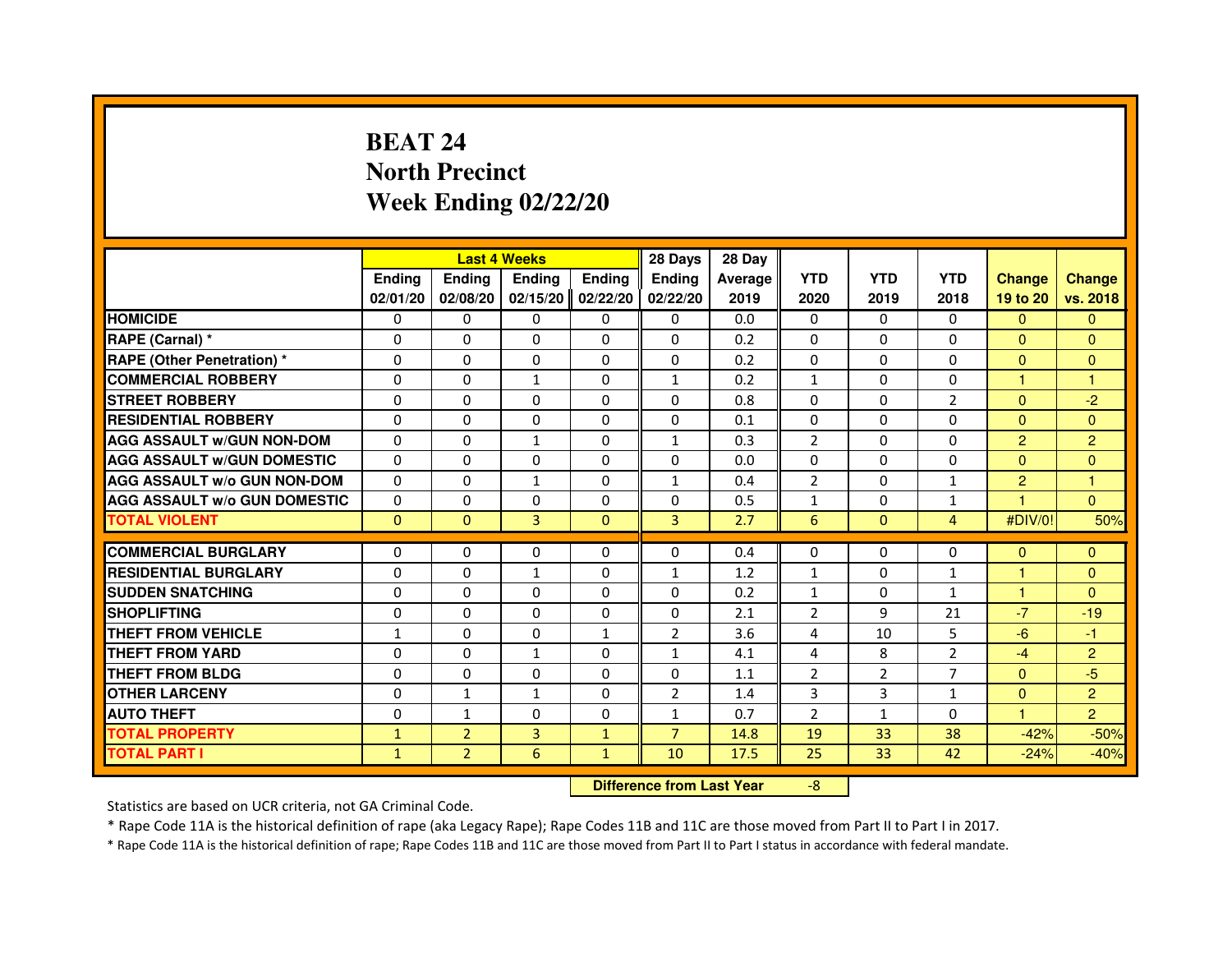# **BEAT 25 North PrecinctWeek Ending 02/22/20**

|                                     |                |                | <b>Last 4 Weeks</b> |               | 28 Days        | 28 Day  |                |                |                |                |                |
|-------------------------------------|----------------|----------------|---------------------|---------------|----------------|---------|----------------|----------------|----------------|----------------|----------------|
|                                     | <b>Ending</b>  | Ending         | Ending              | <b>Ending</b> | <b>Ending</b>  | Average | <b>YTD</b>     | <b>YTD</b>     | <b>YTD</b>     | <b>Change</b>  | <b>Change</b>  |
|                                     | 02/01/20       | 02/08/20       | 02/15/20            | 02/22/20      | 02/22/20       | 2019    | 2020           | 2019           | 2018           | 19 to 20       | vs. 2018       |
| <b>HOMICIDE</b>                     | 0              | $\Omega$       | 0                   | 0             | $\mathbf{0}$   | 0.0     | 0              | 0              | $\Omega$       | $\mathbf{0}$   | $\mathbf{0}$   |
| RAPE (Carnal) *                     | 0              | 0              | 0                   | 0             | 0              | 0.1     | 1              | $\mathbf{1}$   | 0              | $\Omega$       | 1              |
| RAPE (Other Penetration) *          | $\Omega$       | 0              | $\Omega$            | $\Omega$      | $\Omega$       | 0.0     | $\Omega$       | $\Omega$       | $\Omega$       | $\Omega$       | $\Omega$       |
| <b>COMMERCIAL ROBBERY</b>           | 0              | $\Omega$       | $\Omega$            | $\Omega$      | $\Omega$       | 0.1     | $\Omega$       | $\Omega$       | $\Omega$       | $\Omega$       | $\overline{0}$ |
| <b>STREET ROBBERY</b>               | $\Omega$       | $\Omega$       | $\Omega$            | $\Omega$      | $\Omega$       | 0.5     | $\Omega$       | $\Omega$       | 5              | $\Omega$       | $-5$           |
| <b>RESIDENTIAL ROBBERY</b>          | 0              | 0              | 0                   | 0             | 0              | 0.0     | 0              | 0              | $\Omega$       | $\Omega$       | $\mathbf{0}$   |
| <b>AGG ASSAULT w/GUN NON-DOM</b>    | $\Omega$       | $\Omega$       | $\Omega$            | $\Omega$      | $\Omega$       | 0.2     | $\Omega$       | $\Omega$       | $\Omega$       | $\Omega$       | $\Omega$       |
| <b>AGG ASSAULT W/GUN DOMESTIC</b>   | $\Omega$       | $\Omega$       | $\Omega$            | $\Omega$      | $\Omega$       | 0.0     | $\Omega$       | $\Omega$       | $\mathbf{1}$   | $\Omega$       | $-1$           |
| <b>AGG ASSAULT W/o GUN NON-DOM</b>  | $\Omega$       | $\Omega$       | $\Omega$            | $\mathbf{1}$  | $\mathbf{1}$   | 0.2     | 3              | $\mathbf{1}$   | $\Omega$       | $\overline{2}$ | 3              |
| <b>AGG ASSAULT w/o GUN DOMESTIC</b> | $\Omega$       | $\Omega$       | $\mathbf{1}$        | $\Omega$      | $\mathbf{1}$   | 0.2     | $\mathbf{1}$   | $\Omega$       | $\Omega$       | $\overline{1}$ | 1              |
| <b>TOTAL VIOLENT</b>                | $\mathbf{0}$   | $\mathbf{0}$   | $\mathbf{1}$        | $\mathbf{1}$  | $\overline{2}$ | 1.2     | 5              | $\overline{2}$ | 6              | 150%           | $-17%$         |
| <b>COMMERCIAL BURGLARY</b>          | 0              | 0              | 0                   | $\mathbf{0}$  | 0              | 0.8     | 2              | 0              | 0              | $\overline{2}$ | $\overline{2}$ |
| <b>RESIDENTIAL BURGLARY</b>         | 0              | $\Omega$       | 1                   | 0             | 1              | 1.4     | 1              | $\Omega$       | $\Omega$       | $\mathbf{1}$   | 1              |
| <b>SUDDEN SNATCHING</b>             | $\Omega$       | $\Omega$       | $\Omega$            | $\mathbf{1}$  | $\mathbf{1}$   | 0.1     | $\mathbf{1}$   | $\Omega$       | $\Omega$       | $\mathbf{1}$   | $\mathbf{1}$   |
| <b>SHOPLIFTING</b>                  | 0              | $\mathbf{1}$   | 1                   | $\Omega$      | $\overline{2}$ | 1.5     | $\overline{2}$ | 5              | 0              | $-3$           | $\overline{2}$ |
| THEFT FROM VEHICLE                  | 0              | 0              | $\mathbf{1}$        | 1             | $\overline{2}$ | 5.0     | $\overline{2}$ | 4              | 6              | $-2$           | $-4$           |
| <b>THEFT FROM YARD</b>              | $\Omega$       | $\Omega$       | $\mathbf{1}$        | $\mathbf{1}$  | $\overline{2}$ | 1.8     | 3              | 3              | 6              | $\Omega$       | $-3$           |
| <b>THEFT FROM BLDG</b>              | $\overline{2}$ | $\Omega$       | $\Omega$            | $\Omega$      | $\overline{2}$ | 2.0     | 4              | 3              | 6              | $\mathbf{1}$   | $-2$           |
| <b>OTHER LARCENY</b>                | 0              | $\mathbf{1}$   | $\mathbf{1}$        | $\mathbf{0}$  | $\overline{2}$ | 0.5     | $\overline{2}$ | $\overline{2}$ | $\overline{2}$ | $\Omega$       | $\Omega$       |
| <b>AUTO THEFT</b>                   | $\Omega$       | $\Omega$       | $\Omega$            | $\Omega$      | $\Omega$       | 1.3     | $\mathbf{1}$   | $\Omega$       | $\Omega$       | $\mathbf{1}$   | $\mathbf{1}$   |
| <b>TOTAL PROPERTY</b>               | $\overline{2}$ | $\overline{2}$ | 5                   | 3             | 12             | 14.3    | 18             | 17             | 20             | 6%             | $-10%$         |
| <b>TOTAL PART I</b>                 | $\overline{2}$ | $\overline{2}$ | 6                   | 4             | 14             | 15.4    | 23             | 19             | 26             | 21%            | $-12%$         |
|                                     |                |                |                     |               |                |         | 4              |                |                |                |                |

 **Difference from Last Year**

Statistics are based on UCR criteria, not GA Criminal Code.

\* Rape Code 11A is the historical definition of rape (aka Legacy Rape); Rape Codes 11B and 11C are those moved from Part II to Part I in 2017.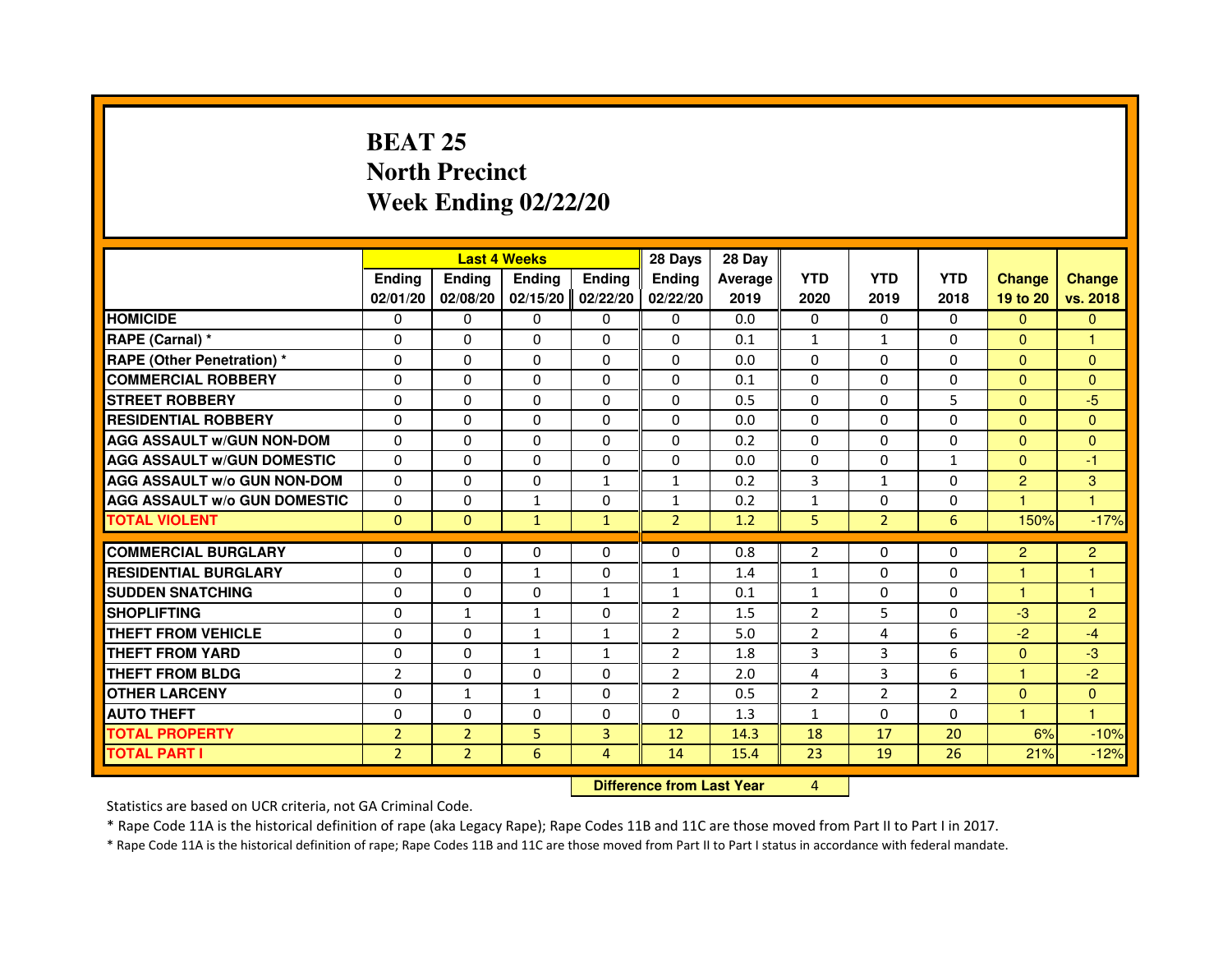# **BEAT 26 North PrecinctWeek Ending 02/22/20**

|                                     |                |                                  | <b>Last 4 Weeks</b> |               | 28 Days        | 28 Day  |              |                |                |                |                |
|-------------------------------------|----------------|----------------------------------|---------------------|---------------|----------------|---------|--------------|----------------|----------------|----------------|----------------|
|                                     | <b>Ending</b>  | <b>Ending</b>                    | <b>Ending</b>       | <b>Ending</b> | <b>Ending</b>  | Average | <b>YTD</b>   | <b>YTD</b>     | <b>YTD</b>     | <b>Change</b>  | <b>Change</b>  |
|                                     | 02/01/20       | 02/08/20                         | 02/15/20            | 02/22/20      | 02/22/20       | 2019    | 2020         | 2019           | 2018           | 19 to 20       | vs. 2018       |
| <b>HOMICIDE</b>                     | $\Omega$       | $\Omega$                         | $\Omega$            | $\Omega$      | 0              | 0.1     | $\Omega$     | $\Omega$       | $\Omega$       | $\Omega$       | $\mathbf{0}$   |
| RAPE (Carnal) *                     | 0              | 0                                | 0                   | 0             | 0              | 0.2     | $\mathbf{1}$ | 0              | $\mathbf{1}$   | 1              | $\Omega$       |
| <b>RAPE (Other Penetration) *</b>   | $\Omega$       | $\Omega$                         | $\Omega$            | $\Omega$      | $\Omega$       | 0.0     | $\Omega$     | $\Omega$       | $\Omega$       | $\Omega$       | $\mathbf{0}$   |
| <b>COMMERCIAL ROBBERY</b>           | $\Omega$       | $\Omega$                         | $\mathbf{1}$        | $\Omega$      | $\mathbf{1}$   | 0.1     | $\mathbf{1}$ | $\Omega$       | $\Omega$       | $\mathbf{1}$   | $\mathbf{1}$   |
| <b>STREET ROBBERY</b>               | $\Omega$       | $\Omega$                         | $\Omega$            | $\Omega$      | $\Omega$       | 1.2     | 2            | $\overline{2}$ | 2              | $\Omega$       | $\mathbf{0}$   |
| <b>RESIDENTIAL ROBBERY</b>          | $\Omega$       | $\Omega$                         | $\Omega$            | $\Omega$      | $\Omega$       | 0.0     | $\Omega$     | $\Omega$       | $\Omega$       | $\Omega$       | $\Omega$       |
| <b>AGG ASSAULT W/GUN NON-DOM</b>    | $\Omega$       | $\Omega$                         | $\Omega$            | $\Omega$      | $\Omega$       | 0.4     | $\Omega$     | $\Omega$       | $\Omega$       | $\Omega$       | $\Omega$       |
| <b>AGG ASSAULT W/GUN DOMESTIC</b>   | $\Omega$       | $\Omega$                         | $\Omega$            | $\Omega$      | $\Omega$       | 0.0     | $\Omega$     | $\Omega$       | $\Omega$       | $\Omega$       | $\Omega$       |
| <b>AGG ASSAULT W/o GUN NON-DOM</b>  | $\Omega$       | 1                                | 0                   | 3             | 4              | 1.2     | 4            | $\overline{2}$ | 3              | $\overline{2}$ | 1              |
| <b>AGG ASSAULT W/o GUN DOMESTIC</b> | $\Omega$       | 0                                | 0                   | $\Omega$      | $\Omega$       | 0.2     | $\Omega$     | $\mathbf{1}$   | $\Omega$       | $-1$           | $\Omega$       |
| <b>TOTAL VIOLENT</b>                | $\mathbf{0}$   | $\mathbf{1}$                     | $\mathbf{1}$        | 3             | 5              | 3.4     | 8            | 5              | 6              | 60%            | 33%            |
| <b>COMMERCIAL BURGLARY</b>          | $\Omega$       | 0                                | 0                   | 0             | 0              | 0.5     | $\mathbf{1}$ | $\mathbf{1}$   | 1              | $\Omega$       | $\Omega$       |
| <b>RESIDENTIAL BURGLARY</b>         | $\Omega$       | $\Omega$                         | $\Omega$            | $\Omega$      | $\Omega$       | 0.2     | $\Omega$     | $\Omega$       | $\Omega$       | $\Omega$       | $\Omega$       |
| <b>SUDDEN SNATCHING</b>             | $\Omega$       | $\Omega$                         | $\Omega$            | $\Omega$      | $\Omega$       | 0.5     | $\Omega$     | $\mathbf{1}$   | $\overline{2}$ | $-1$           | $-2$           |
| <b>SHOPLIFTING</b>                  | $\mathbf{1}$   | 0                                | 1                   | 1             | 3              | 2.6     | 5            | 5              | 2              | $\Omega$       | 3              |
| THEFT FROM VEHICLE                  | $\Omega$       | $\mathbf{1}$                     | $\Omega$            | $\mathbf{1}$  | $\overline{2}$ | 2.9     | 3            | 4              | $\mathbf{1}$   | $-1$           | $\overline{2}$ |
| <b>THEFT FROM YARD</b>              | 0              | $\overline{2}$                   | $\mathbf{1}$        | $\mathbf{1}$  | 4              | 1.7     | 3            | 5              | 5              | $-2$           | $-2$           |
| <b>THEFT FROM BLDG</b>              | $\mathbf{1}$   | $\Omega$                         | $\Omega$            | $\Omega$      | $\mathbf{1}$   | 2.5     | $\mathbf{1}$ | $\overline{2}$ | 8              | $-1$           | $-7$           |
| <b>OTHER LARCENY</b>                | $\Omega$       | $\Omega$                         | $\Omega$            | $\Omega$      | $\Omega$       | 0.4     | $\Omega$     | $\overline{2}$ | $\Omega$       | $-2$           | $\Omega$       |
| <b>AUTO THEFT</b>                   | $\Omega$       | $\Omega$                         | $\Omega$            | $\Omega$      | $\Omega$       | 0.7     | $\mathbf{1}$ | $\Omega$       | 3              | $\mathbf{1}$   | $-2$           |
| <b>TOTAL PROPERTY</b>               | $\overline{2}$ | 3                                | $\overline{2}$      | 3             | 10             | 11.9    | 14           | 20             | 22             | $-30%$         | $-36%$         |
| <b>TOTAL PART I</b>                 | $\overline{2}$ | $\overline{4}$                   | 3                   | 6             | 15             | 15.3    | 22           | 25             | 28             | $-12%$         | $-21%$         |
|                                     |                | <b>Difference from Last Year</b> |                     | $-3$          |                |         |              |                |                |                |                |

 **Difference from Last Year**

Statistics are based on UCR criteria, not GA Criminal Code.

\* Rape Code 11A is the historical definition of rape (aka Legacy Rape); Rape Codes 11B and 11C are those moved from Part II to Part I in 2017.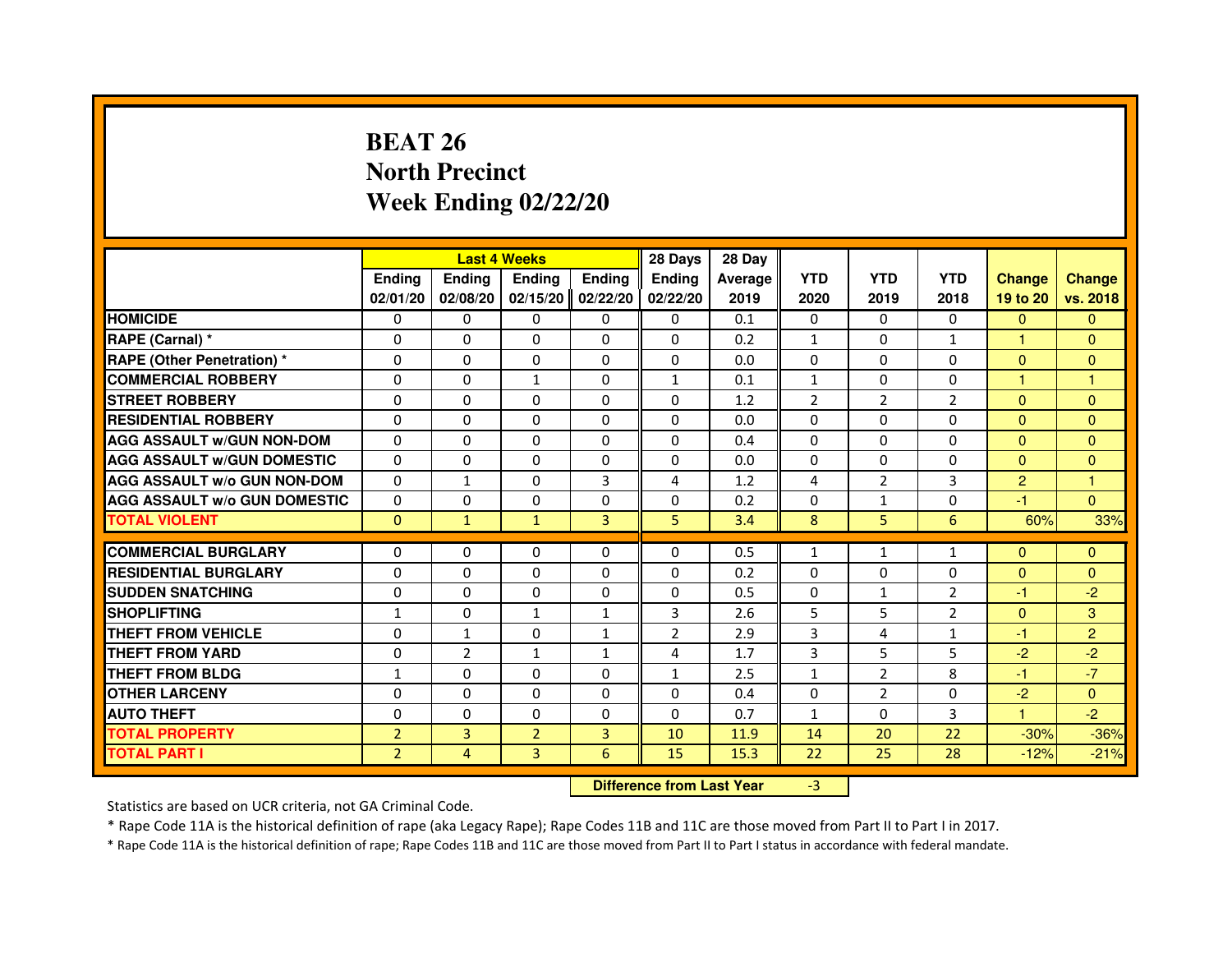# **BEAT 27 North PrecinctWeek Ending 02/22/20**

|                                     |               | <b>Last 4 Weeks</b>              |                   |                | 28 Days        | 28 Day  |                |                |                |                |                |
|-------------------------------------|---------------|----------------------------------|-------------------|----------------|----------------|---------|----------------|----------------|----------------|----------------|----------------|
|                                     | <b>Ending</b> | Ending                           | <b>Ending</b>     | <b>Ending</b>  | <b>Ending</b>  | Average | <b>YTD</b>     | <b>YTD</b>     | <b>YTD</b>     | <b>Change</b>  | <b>Change</b>  |
|                                     | 02/01/20      | 02/08/20                         | 02/15/20 02/22/20 |                | 02/22/20       | 2019    | 2020           | 2019           | 2018           | 19 to 20       | vs. 2018       |
| <b>HOMICIDE</b>                     | 0             | $\Omega$                         | $\Omega$          | $\Omega$       | 0              | 0.1     | $\Omega$       | $\Omega$       | $\Omega$       | $\Omega$       | $\Omega$       |
| RAPE (Carnal) *                     | $\mathbf{1}$  | 0                                | 0                 | 0              | $\mathbf{1}$   | 0.3     | $\mathbf{1}$   | $\Omega$       | 0              | 1.             | 1              |
| <b>RAPE (Other Penetration) *</b>   | 0             | 0                                | $\Omega$          | 0              | 0              | 0.2     | $\Omega$       | $\mathbf{0}$   | $\mathbf{1}$   | $\Omega$       | $-1$           |
| <b>COMMERCIAL ROBBERY</b>           | $\Omega$      | $\Omega$                         | $\Omega$          | $\Omega$       | $\Omega$       | 0.1     | $\Omega$       | $\mathbf{0}$   | $\overline{2}$ | $\Omega$       | $-2$           |
| <b>STREET ROBBERY</b>               | $\Omega$      | $\Omega$                         | $\mathbf{1}$      | $\Omega$       | $\mathbf{1}$   | 1.4     | $\mathbf{1}$   | $\Omega$       | $\mathbf{1}$   | $\mathbf{1}$   | $\mathbf{0}$   |
| <b>RESIDENTIAL ROBBERY</b>          | $\Omega$      | $\Omega$                         | $\Omega$          | $\Omega$       | 0              | 0.1     | $\Omega$       | $\Omega$       | $\mathbf{1}$   | $\Omega$       | $-1$           |
| <b>AGG ASSAULT w/GUN NON-GUN</b>    | $\Omega$      | $\mathbf 1$                      | $\mathbf 0$       | $\Omega$       | $\mathbf{1}$   | 1.0     | $\overline{2}$ | $\Omega$       | $\mathbf{1}$   | $\overline{2}$ | $\mathbf{1}$   |
| <b>AGG ASSAULT w/GUN DOMESTIC</b>   | $\Omega$      | $\Omega$                         | $\mathbf{1}$      | $\Omega$       | $\mathbf{1}$   | 0.2     | $\mathbf{1}$   | $\mathbf{1}$   | $\Omega$       | $\Omega$       | $\mathbf{1}$   |
| <b>AGG ASSAULT W/o GUN NON-DOM</b>  | 0             | 2                                | $\mathbf{1}$      | 0              | 3              | 1.5     | 4              | 3              | $\Omega$       | $\mathbf{1}$   | $\overline{4}$ |
| <b>AGG ASSAULT w/o GUN DOMESTIC</b> | $\Omega$      | $\mathbf 0$                      | $\Omega$          | 0              | 0              | 1.3     | $\overline{2}$ | $\mathbf{1}$   | 0              | 1              | $\overline{2}$ |
| <b>TOTAL VIOLENT</b>                | $\mathbf{1}$  | 3                                | 3                 | $\mathbf{0}$   | $\overline{7}$ | 6.2     | 11             | 5              | 6              | 120%           | 83%            |
| <b>COMMERCIAL BURGLARY</b>          | $\Omega$      | $\Omega$                         | 0                 | $\Omega$       | 0              | 0.7     | 0              | $\mathbf{1}$   | $\overline{2}$ | -1             | $-2$           |
| <b>RESIDENTIAL BURGLARY</b>         | $\Omega$      | $\Omega$                         | $\mathbf{1}$      | $\Omega$       | $\mathbf{1}$   | 0.5     | $\overline{2}$ | $\mathbf{0}$   | $\overline{2}$ | $\overline{2}$ | $\Omega$       |
| <b>SUDDEN SNATCHING</b>             | $\Omega$      | $\Omega$                         | $\Omega$          | $\mathbf{1}$   | $\mathbf{1}$   | 0.3     | $\mathbf{1}$   | $\overline{2}$ | $\mathbf{1}$   | $-1$           | $\Omega$       |
| <b>SHOPLIFTING</b>                  | 0             | 0                                | $\overline{2}$    | $\mathbf{1}$   | 3              | 3.1     | 5              | 6              | $\overline{2}$ | $-1$           | 3              |
| <b>THEFT FROM VEHICLE</b>           | $\Omega$      | $\mathbf{1}$                     | $\Omega$          | $\Omega$       | $\mathbf{1}$   | 3.1     | $\overline{2}$ | $\overline{7}$ | $\overline{2}$ | $-5$           | $\Omega$       |
| <b>THEFT FROM YARD</b>              | $\mathbf 0$   | 0                                | $\mathbf 0$       | 0              | $\mathbf 0$    | 0.8     | $\mathbf{1}$   | $\mathbf{1}$   | 3              | $\overline{0}$ | $-2$           |
| <b>THEFT FROM BLDG</b>              | $\Omega$      | $\mathbf{1}$                     | $\mathbf{1}$      | $\Omega$       | $\overline{2}$ | 2.4     | $\overline{2}$ | 6              | 6              | $-4$           | $-4$           |
| <b>OTHER LARCENY</b>                | $\mathbf 0$   | $\Omega$                         | $\mathbf 0$       | $\Omega$       | $\Omega$       | 0.2     | $\Omega$       | $\Omega$       | 0              | $\mathbf{0}$   | $\Omega$       |
| <b>AUTO THEFT</b>                   | $\Omega$      | $\Omega$                         | $\mathbf{1}$      | $\Omega$       | $\mathbf{1}$   | 0.9     | $\overline{2}$ | $\Omega$       | $\mathbf{1}$   | $\overline{2}$ | $\mathbf{1}$   |
| <b>TOTAL PROPERTY</b>               | $\Omega$      | $\overline{2}$                   | 5                 | $\overline{2}$ | 9              | 12.0    | 15             | 23             | 19             | $-35%$         | $-21%$         |
| <b>TOTAL PART I</b>                 | $\mathbf{1}$  | 5                                | 8                 | $\overline{2}$ | 16             | 18.3    | 26             | 28             | 25             | $-7%$          | 4%             |
|                                     |               | <b>Difference from Last Year</b> |                   | $-2$           |                |         |                |                |                |                |                |

 **Difference from Last Year**

Statistics are based on UCR criteria, not GA Criminal Code.

\* Rape Code 11A is the historical definition of rape (aka Legacy Rape); Rape Codes 11B and 11C are those moved from Part II to Part I in 2017.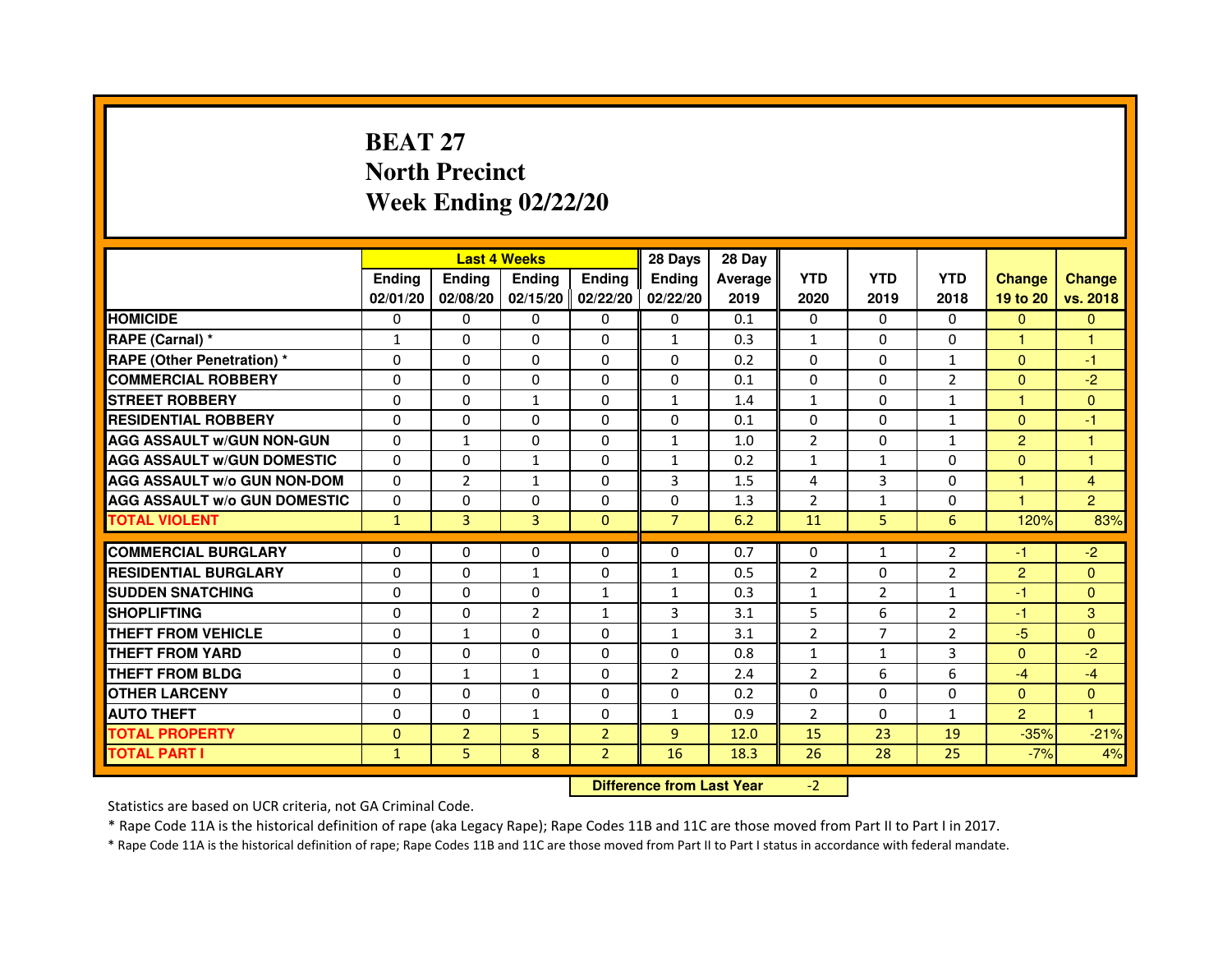# **BEAT 31 Central PrecinctWeek Ending 02/22/20**

|                                     |                | <b>Last 4 Weeks</b>              |                |               | 28 Days        | 28 Day         |                |                |                |                |                |
|-------------------------------------|----------------|----------------------------------|----------------|---------------|----------------|----------------|----------------|----------------|----------------|----------------|----------------|
|                                     | <b>Ending</b>  | <b>Ending</b>                    | <b>Ending</b>  | <b>Ending</b> | <b>Ending</b>  | <b>Average</b> | <b>YTD</b>     | <b>YTD</b>     | <b>YTD</b>     | <b>Change</b>  | <b>Change</b>  |
|                                     | 02/01/20       | 02/08/20                         | 02/15/20       | 02/22/20      | 02/22/20       | 2019           | 2020           | 2019           | 2018           | 19 to 20       | vs. 2018       |
| <b>HOMICIDE</b>                     | $\mathbf{0}$   | $\Omega$                         | $\Omega$       | $\Omega$      | 0              | 0.1            | $\mathbf{1}$   | $\Omega$       | $\Omega$       | 1.             | 1.             |
| RAPE (Carnal) *                     | 1              | $\mathbf{1}$                     | 0              | $\Omega$      | $\overline{2}$ | 0.3            | 3              | $\mathbf{1}$   | 0              | $\overline{2}$ | 3              |
| <b>RAPE (Other Penetration) *</b>   | $\mathbf 0$    | 0                                | $\Omega$       | $\Omega$      | $\Omega$       | 0.2            | $\Omega$       | $\Omega$       | $\mathbf{1}$   | $\Omega$       | $-1$           |
| <b>COMMERCIAL ROBBERY</b>           | $\mathbf 0$    | $\Omega$                         | $\Omega$       | $\mathbf{0}$  | $\mathbf{0}$   | 0.0            | $\mathbf{0}$   | $\Omega$       | $\Omega$       | $\Omega$       | $\Omega$       |
| <b>STREET ROBBERY</b>               | $\Omega$       | $\Omega$                         | $\Omega$       | $\Omega$      | $\Omega$       | 0.7            | $\Omega$       | $\Omega$       | 4              | $\Omega$       | $-4$           |
| <b>RESIDENTIAL ROBBERY</b>          | 0              | $\Omega$                         | 0              | $\Omega$      | $\Omega$       | 0.0            | $\Omega$       | $\Omega$       | $\Omega$       | $\Omega$       | $\Omega$       |
| <b>AGG ASSAULT W/GUN NON-DOM</b>    | $\Omega$       | 0                                | $\Omega$       | $\mathbf{1}$  | $\mathbf{1}$   | 1.1            | 3              | 2              | $\overline{2}$ | $\mathbf{1}$   | $\mathbf{1}$   |
| <b>AGG ASSAULT W/GUN DOMESTIC</b>   | $\Omega$       | $\Omega$                         | $\Omega$       | $\Omega$      | $\Omega$       | 0.2            | $\Omega$       | $\Omega$       | $\mathbf{1}$   | $\Omega$       | $-1$           |
| <b>AGG ASSAULT W/o GUN NON-DOM</b>  | $\mathbf{1}$   | 0                                | 0              | $\mathbf{0}$  | $\mathbf{1}$   | 0.7            | $\mathbf{1}$   | $\mathbf{1}$   | $\mathbf{1}$   | $\Omega$       | $\mathbf{0}$   |
| <b>AGG ASSAULT W/o GUN DOMESTIC</b> | $\Omega$       | 0                                | 1              | $\Omega$      | $\mathbf{1}$   | 0.9            | $\overline{2}$ | $\overline{2}$ | $\mathbf{1}$   | $\Omega$       | 1              |
| <b>TOTAL VIOLENT</b>                | $\overline{2}$ | $\mathbf{1}$                     | $\mathbf{1}$   | $\mathbf{1}$  | 5              | 4.1            | 10             | 6              | 10             | 67%            | 0%             |
| <b>COMMERCIAL BURGLARY</b>          | 0              | 0                                | 0              | 0             | 0              | 1.2            | 1              | 0              | 4              | 1              | $-3$           |
| <b>RESIDENTIAL BURGLARY</b>         | $\overline{2}$ | $\Omega$                         | $\Omega$       | $\mathbf{0}$  | $\overline{2}$ | 3.5            | 9              | $\Omega$       | $\overline{2}$ | 9              | $\overline{7}$ |
| <b>SUDDEN SNATCHING</b>             | 0              | $\Omega$                         | $\Omega$       | $\Omega$      | $\Omega$       | 0.3            | $\Omega$       | $\mathbf{1}$   | $\Omega$       | $-1$           | $\Omega$       |
| <b>SHOPLIFTING</b>                  | 0              | 0                                | 0              | $\mathbf{0}$  | $\mathbf{0}$   | 0.4            | $\mathbf{1}$   | $\mathbf{1}$   | 0              | $\Omega$       | 1              |
| THEFT FROM VEHICLE                  | 0              | $\mathbf{1}$                     | $\mathbf{1}$   | $\Omega$      | $\overline{2}$ | 4.3            | 3              | 5              | 5              | $-2$           | $-2$           |
| <b>THEFT FROM YARD</b>              | $\mathbf{1}$   | 0                                | 1              | $\mathbf 0$   | $\overline{2}$ | 4.4            | 4              | 3              | 6              | $\mathbf{1}$   | $-2$           |
| <b>THEFT FROM BLDG</b>              | 0              | $\Omega$                         | 0              | $\Omega$      | $\Omega$       | 1.5            | $\mathbf{1}$   | 3              | 5              | $-2$           | $-4$           |
| <b>OTHER LARCENY</b>                | 0              | $\Omega$                         | 1              | $\Omega$      | $\mathbf{1}$   | 1.9            | $\mathbf{1}$   | 4              | $\Omega$       | $-3$           | 1              |
| <b>AUTO THEFT</b>                   | $\mathbf{1}$   | $\Omega$                         | $\overline{2}$ | $\Omega$      | 3              | 1.1            | 6              | 4              | $\mathbf{1}$   | $\overline{2}$ | 5              |
| <b>TOTAL PROPERTY</b>               | 4              | $\mathbf{1}$                     | 5              | $\mathbf{0}$  | 10             | 18.6           | 26             | 21             | 23             | 24%            | 13%            |
| <b>TOTAL PART I</b>                 | 6              | $\overline{2}$                   | 6              | $\mathbf{1}$  | 15             | 22.7           | 36             | 27             | 33             | 33%            | 9%             |
|                                     |                | <b>Difference from Last Year</b> |                | 9             |                |                |                |                |                |                |                |

 **Difference from Last Year**

Statistics are based on UCR criteria, not GA Criminal Code.

\* Rape Code 11A is the historical definition of rape (aka Legacy Rape); Rape Codes 11B and 11C are those moved from Part II to Part I in 2017.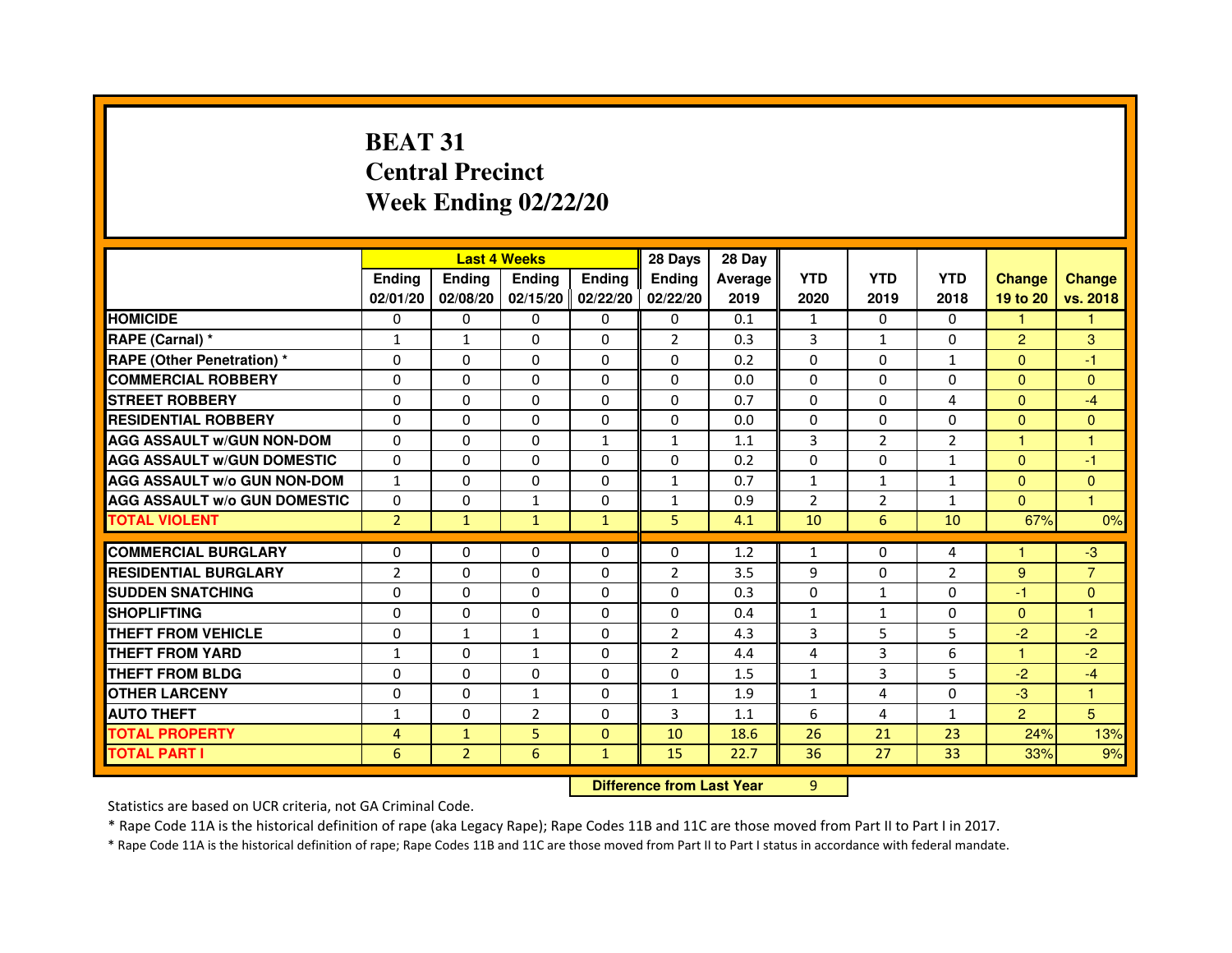# **BEAT 32 Central PrecinctWeek Ending 02/22/20**

|                                     |               | <b>Last 4 Weeks</b>              |                |                | 28 Days        | 28 Day  |                |                |              |                |                |
|-------------------------------------|---------------|----------------------------------|----------------|----------------|----------------|---------|----------------|----------------|--------------|----------------|----------------|
|                                     | <b>Ending</b> | <b>Ending</b>                    | <b>Ending</b>  | <b>Ending</b>  | <b>Ending</b>  | Average | <b>YTD</b>     | <b>YTD</b>     | <b>YTD</b>   | <b>Change</b>  | <b>Change</b>  |
|                                     | 02/01/20      | 02/08/20                         | 02/15/20       | 02/22/20       | 02/22/20       | 2019    | 2020           | 2019           | 2018         | 19 to 20       | vs. 2018       |
| <b>HOMICIDE</b>                     | $\Omega$      | $\Omega$                         | $\Omega$       | $\Omega$       | $\mathbf{0}$   | 0.1     | $\Omega$       | $\Omega$       | $\Omega$     | $\Omega$       | $\mathbf{0}$   |
| RAPE (Carnal) *                     | 0             | $\mathbf{0}$                     | 0              | $\Omega$       | $\mathbf{0}$   | 0.2     | $\Omega$       | $\mathbf{1}$   | 0            | $-1$           | $\mathbf{0}$   |
| <b>RAPE (Other Penetration) *</b>   | $\Omega$      | $\Omega$                         | $\Omega$       | $\Omega$       | $\Omega$       | 0.1     | $\Omega$       | $\Omega$       | $\Omega$     | $\Omega$       | $\mathbf{0}$   |
| <b>COMMERCIAL ROBBERY</b>           | $\mathbf{1}$  | $\Omega$                         | $\Omega$       | $\Omega$       | $\mathbf{1}$   | 0.9     | $\overline{2}$ | $\mathbf{1}$   | $\Omega$     | $\mathbf{1}$   | $\overline{2}$ |
| <b>STREET ROBBERY</b>               | 0             | $\Omega$                         | 0              | $\Omega$       | $\Omega$       | 0.2     | $\Omega$       | $\Omega$       | $\mathbf{1}$ | $\Omega$       | $-1$           |
| <b>RESIDENTIAL ROBBERY</b>          | 0             | $\Omega$                         | 0              | $\Omega$       | $\Omega$       | 0.0     | $\Omega$       | $\Omega$       | $\Omega$     | $\Omega$       | $\mathbf{0}$   |
| <b>AGG ASSAULT W/GUN NON-DOM</b>    | $\Omega$      | $\Omega$                         | 0              | $\Omega$       | $\Omega$       | 0.2     | $\overline{2}$ | $\overline{2}$ | $\Omega$     | $\mathbf{0}$   | $\overline{2}$ |
| <b>AGG ASSAULT w/GUN DOMESTIC</b>   | $\Omega$      | $\mathbf{1}$                     | $\Omega$       | $\Omega$       | $\mathbf{1}$   | 0.0     | $\mathbf{1}$   | $\Omega$       | $\Omega$     | $\mathbf{1}$   | $\mathbf{1}$   |
| <b>AGG ASSAULT W/o GUN NON-DOM</b>  | $\Omega$      | $\mathbf{0}$                     | 0              | $\mathbf{0}$   | $\Omega$       | 0.3     | 0              | 0              | 0            | $\Omega$       | $\mathbf{0}$   |
| <b>AGG ASSAULT W/o GUN DOMESTIC</b> | 0             | 0                                | 0              | $\Omega$       | $\Omega$       | 0.4     | $\Omega$       | 0              | 0            | $\Omega$       | $\Omega$       |
| <b>TOTAL VIOLENT</b>                | $\mathbf{1}$  | $\mathbf{1}$                     | $\mathbf{0}$   | $\mathbf{0}$   | $\overline{2}$ | 2.5     | 5              | $\overline{4}$ | $\mathbf{1}$ | 25%            | 400%           |
| <b>COMMERCIAL BURGLARY</b>          | 0             | 0                                | 0              | $\mathbf{0}$   | 0              | 0.3     | $\mathbf{1}$   | 0              | 0            | 1              | 1              |
| <b>RESIDENTIAL BURGLARY</b>         | $\Omega$      | $\mathbf{1}$                     | $\Omega$       | $\Omega$       | $\mathbf{1}$   | 1.8     | 4              | 3              | 4            | $\mathbf{1}$   | $\mathbf{0}$   |
| <b>SUDDEN SNATCHING</b>             | $\Omega$      | $\Omega$                         | $\Omega$       | $\Omega$       | $\Omega$       | 0.2     | $\Omega$       | $\Omega$       | $\Omega$     | $\mathbf{0}$   | $\mathbf{0}$   |
| <b>SHOPLIFTING</b>                  | 0             | $\overline{2}$                   | 1              | 0              | 3              | 3.1     | 6              | 6              | 10           | $\mathbf{0}$   | $-4$           |
| THEFT FROM VEHICLE                  | $\Omega$      | $\mathbf{1}$                     | 0              | $\mathbf{1}$   | $\overline{2}$ | 4.9     | 4              | $\overline{7}$ | 15           | $-3$           | $-11$          |
| <b>THEFT FROM YARD</b>              | 0             | 0                                | $\Omega$       | 0              | 0              | 2.6     | 4              | $\overline{2}$ | 6            | $\overline{2}$ | $-2$           |
| <b>THEFT FROM BLDG</b>              | $\Omega$      | $\Omega$                         | $\Omega$       | $\mathbf{1}$   | $\mathbf{1}$   | 2.5     | $\overline{2}$ | $\Omega$       | 6            | $\overline{2}$ | $-4$           |
| <b>OTHER LARCENY</b>                | 0             | $\Omega$                         | $\mathbf{1}$   | $\Omega$       | $\mathbf{1}$   | 0.8     | 3              | $\Omega$       | $\mathbf{1}$ | 3              | $\overline{2}$ |
| <b>AUTO THEFT</b>                   | $\Omega$      | $\mathbf{1}$                     | $\Omega$       | $\Omega$       | $\mathbf{1}$   | 1.2     | $\mathbf{1}$   | $\overline{2}$ | 5            | $-1$           | $-4$           |
| <b>TOTAL PROPERTY</b>               | $\Omega$      | 5                                | $\overline{2}$ | $\overline{2}$ | 9              | 17.3    | 25             | 20             | 47           | 25%            | $-47%$         |
| <b>TOTAL PART I</b>                 | $\mathbf{1}$  | 6                                | $\overline{2}$ | $\overline{2}$ | 11             | 19.8    | 30             | 24             | 48           | 25%            | $-38%$         |
|                                     |               | <b>Difference from Last Year</b> |                | 6              |                |         |                |                |              |                |                |

#### **Difference from Last Year**

Statistics are based on UCR criteria, not GA Criminal Code.

\* Rape Code 11A is the historical definition of rape (aka Legacy Rape); Rape Codes 11B and 11C are those moved from Part II to Part I in 2017.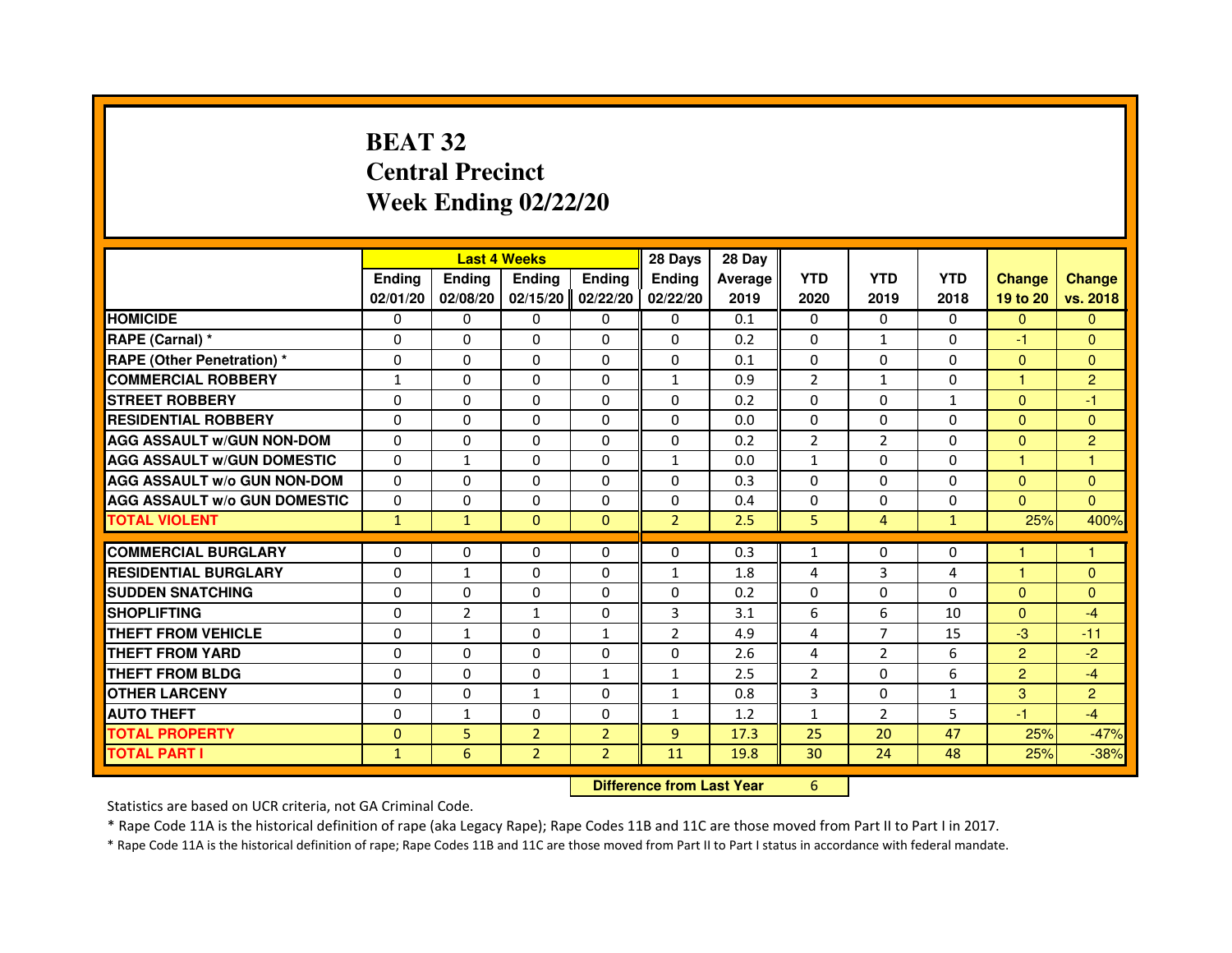# **BEAT 33 Central PrecinctWeek Ending 02/22/20**

|                                     |                | <b>Last 4 Weeks</b> |               |                   | 28 Days        | 28 Day  |                |                |                |                      |                      |
|-------------------------------------|----------------|---------------------|---------------|-------------------|----------------|---------|----------------|----------------|----------------|----------------------|----------------------|
|                                     | <b>Endina</b>  | <b>Ending</b>       | <b>Ending</b> | <b>Endina</b>     | <b>Endina</b>  | Average | <b>YTD</b>     | <b>YTD</b>     | <b>YTD</b>     | <b>Change</b>        | <b>Change</b>        |
|                                     | 02/01/20       | 02/08/20            |               | 02/15/20 02/22/20 | 02/22/20       | 2019    | 2020           | 2019           | 2018           | 19 to 20             | vs. 2018             |
| <b>HOMICIDE</b>                     | 0              | 0                   | 0             | 0                 | 0              | 0.2     | 0              | $\mathbf{1}$   | 0              | $-1$                 | $\mathbf{0}$         |
| RAPE (Carnal) *                     | $\Omega$       | $\Omega$            | $\Omega$      | $\Omega$          | $\Omega$       | 0.0     | $\Omega$       | $\Omega$       | $\Omega$       | $\Omega$             | $\mathbf{0}$         |
| <b>RAPE (Other Penetration) *</b>   | $\Omega$       | $\Omega$            | $\Omega$      | $\Omega$          | $\Omega$       | 0.1     | $\Omega$       | $\Omega$       | $\mathbf{1}$   | $\Omega$             | $-1$                 |
| <b>COMMERCIAL ROBBERY</b>           | 0              | 0                   | 0             | 0                 | $\Omega$       | 0.3     | $\Omega$       | $\Omega$       | $\Omega$       | $\Omega$             | $\Omega$             |
| <b>STREET ROBBERY</b>               | $\Omega$       | 0                   | $\mathbf{1}$  | 0                 | $\mathbf{1}$   | 1.3     | $\overline{2}$ | $\mathbf{1}$   | $\mathbf{1}$   | $\blacktriangleleft$ | $\overline{1}$       |
| <b>RESIDENTIAL ROBBERY</b>          | $\Omega$       | $\Omega$            | $\Omega$      | 0                 | 0              | 0.0     | $\Omega$       | $\Omega$       | $\Omega$       | $\Omega$             | $\Omega$             |
| <b>AGG ASSAULT W/GUN NON-DOM</b>    | $\Omega$       | $\mathbf{1}$        | $\mathbf 0$   | 0                 | $\mathbf{1}$   | 1.0     | $\overline{3}$ | $\overline{2}$ | $\mathbf{1}$   | $\mathbf{1}$         | $\overline{2}$       |
| <b>AGG ASSAULT W/GUN DOMESTIC</b>   | $\Omega$       | $\Omega$            | 0             | 0                 | 0              | 0.2     | $\Omega$       | 0              | $\Omega$       | $\Omega$             | $\Omega$             |
| <b>AGG ASSAULT W/o GUN NON-DOM</b>  | $\Omega$       | $\Omega$            | $\Omega$      | $\Omega$          | $\Omega$       | 0.9     | $\mathbf{1}$   | 3              | $\overline{2}$ | $-2$                 | $-1$                 |
| <b>AGG ASSAULT W/o GUN DOMESTIC</b> | 1              | $\Omega$            | $\Omega$      | 0                 | 1              | 0.7     | 1              | 3              | $\Omega$       | $-2$                 | $\overline{1}$       |
| <b>TOTAL VIOLENT</b>                | $\mathbf{1}$   | $\mathbf{1}$        | $\mathbf{1}$  | $\Omega$          | 3              | 4.7     | $\overline{7}$ | 10             | 5              | $-30%$               | 40%                  |
|                                     |                |                     |               |                   |                |         |                |                |                |                      |                      |
| <b>COMMERCIAL BURGLARY</b>          | 0              | 1                   | $\mathbf{1}$  | $\Omega$          | $\overline{2}$ | 1.3     | 3              | $\Omega$       | $\mathbf{1}$   | 3                    | $\overline{c}$       |
| <b>RESIDENTIAL BURGLARY</b>         | $\overline{2}$ | $\Omega$            | $\Omega$      | 0                 | $\overline{2}$ | 1.8     | $\overline{2}$ | 3              | $\Omega$       | $-1$                 | $\overline{2}$       |
| <b>SUDDEN SNATCHING</b>             | 0              | $\Omega$            | 0             | 0                 | $\Omega$       | 0.1     | $\Omega$       | $\Omega$       | $\Omega$       | $\Omega$             | $\Omega$             |
| <b>SHOPLIFTING</b>                  | 0              | $\overline{2}$      | 0             | $\mathbf{1}$      | 3              | 7.9     | 6              | 13             | $\mathbf{1}$   | $-7$                 | 5                    |
| <b>THEFT FROM VEHICLE</b>           | 1              | $\Omega$            | $\mathbf{1}$  | $\mathbf{1}$      | 3              | 3.4     | $\overline{4}$ | $\overline{2}$ | $\overline{7}$ | $\overline{2}$       | $-3$                 |
| <b>THEFT FROM YARD</b>              | $\mathbf{1}$   | $\Omega$            | $\mathbf{1}$  | $\overline{2}$    | $\overline{a}$ | 3.6     | 9              | $\overline{7}$ | 4              | $\overline{2}$       | 5                    |
| <b>THEFT FROM BLDG</b>              | 0              | 0                   | 0             | 1                 | 1              | 1.7     | $\mathbf{1}$   | 2              | $\overline{7}$ | -1                   | $-6$                 |
| <b>OTHER LARCENY</b>                | 0              | $\Omega$            | $\Omega$      | $\mathbf{1}$      | 1              | 2.0     | $\mathbf{1}$   | 3              | $\Omega$       | $-2$                 | $\blacktriangleleft$ |
| <b>AUTO THEFT</b>                   | $\overline{2}$ | 0                   | 0             | 0                 | $\overline{2}$ | 1.4     | 5              | 4              | 4              | 1                    | $\mathbf{1}$         |
| <b>TOTAL PROPERTY</b>               | 6              | 3                   | 3             | 6                 | 18             | 23.2    | 31             | 34             | 24             | $-9%$                | 29%                  |
| <b>TOTAL PART I</b>                 | $\overline{7}$ | $\overline{4}$      | 4             | 6                 | 21             | 27.8    | 38             | 44             | 29             | $-14%$               | 31%                  |

#### **Difference from Last Year**

-6

Statistics are based on UCR criteria, not GA Criminal Code.

\* Rape Code 11A is the historical definition of rape (aka Legacy Rape); Rape Codes 11B and 11C are those moved from Part II to Part I in 2017.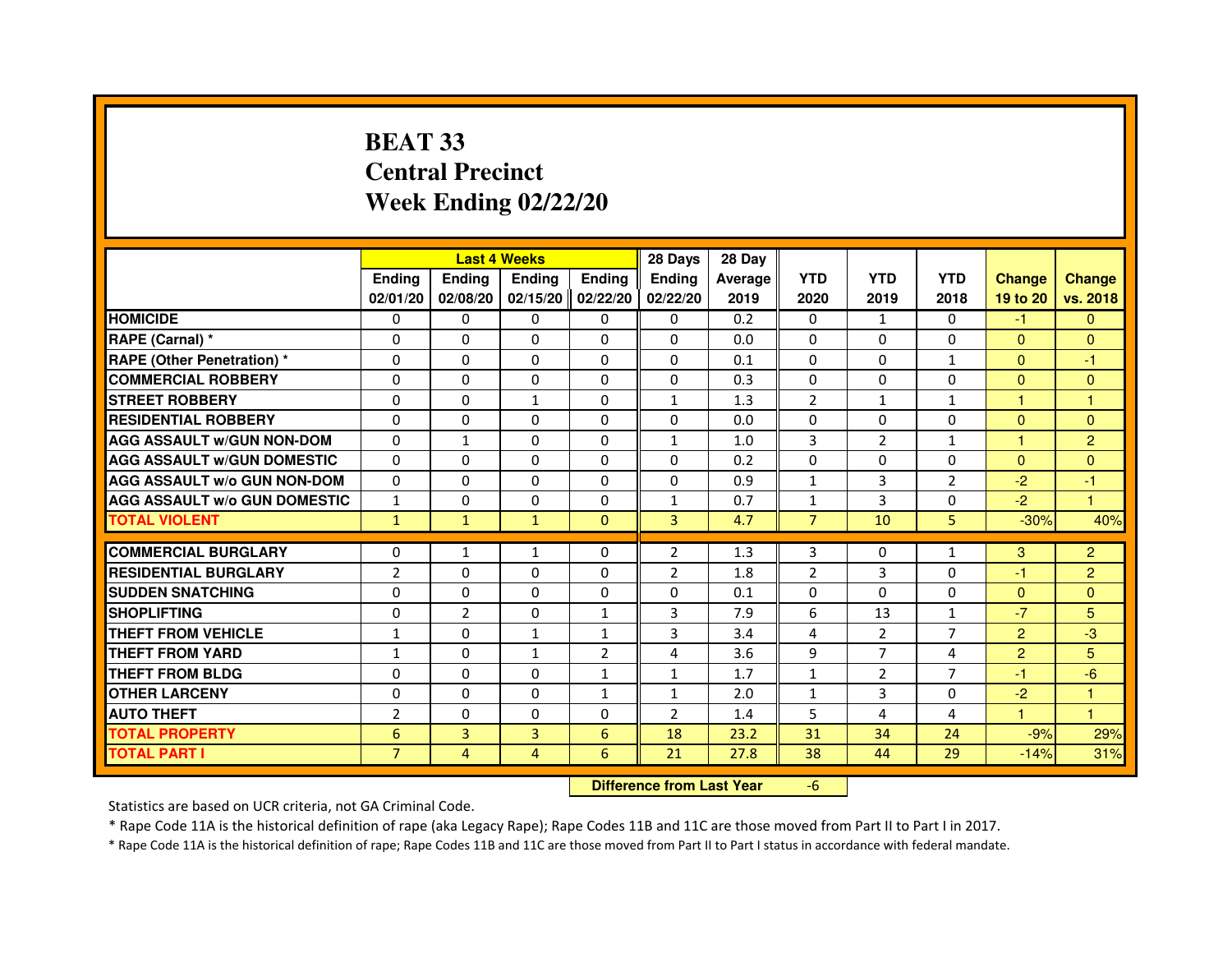# **BEAT 34 Central PrecinctWeek Ending 02/22/20**

|                                     |                |                | <b>Last 4 Weeks</b> |                     | 28 Days        | 28 Day  |                |                |                |                |                      |
|-------------------------------------|----------------|----------------|---------------------|---------------------|----------------|---------|----------------|----------------|----------------|----------------|----------------------|
|                                     | <b>Ending</b>  | <b>Endina</b>  | <b>Endina</b>       | <b>Ending</b>       | <b>Endina</b>  | Average | <b>YTD</b>     | <b>YTD</b>     | <b>YTD</b>     | <b>Change</b>  | <b>Change</b>        |
|                                     | 02/01/20       | 02/08/20       |                     | $02/15/20$ 02/22/20 | 02/22/20       | 2019    | 2020           | 2019           | 2018           | 19 to 20       | vs. 2018             |
| <b>HOMICIDE</b>                     | 0              | 0              | $\mathbf{0}$        | 0                   | 0              | 0.1     | $\mathbf{1}$   | 0              | 0              |                |                      |
| RAPE (Carnal) *                     | $\Omega$       | $\Omega$       | $\Omega$            | $\Omega$            | $\Omega$       | 0.2     | $\mathbf{1}$   | $\Omega$       | $\Omega$       | $\mathbf{1}$   | $\mathbf{1}$         |
| <b>RAPE (Other Penetration) *</b>   | 0              | $\Omega$       | 0                   | $\Omega$            | 0              | 0.1     | $\mathbf{1}$   | $\mathbf{1}$   | $\Omega$       | $\Omega$       | 1                    |
| <b>COMMERCIAL ROBBERY</b>           | 0              | 0              | 0                   | $\Omega$            | 0              | 0.0     | $\Omega$       | $\Omega$       | $\Omega$       | $\overline{0}$ | $\mathbf{0}$         |
| <b>STREET ROBBERY</b>               | 0              | $\mathbf{1}$   | 0                   | 0                   | $\mathbf{1}$   | 0.9     | $\mathbf{1}$   | $\mathbf{1}$   | $\Omega$       | $\Omega$       | $\blacktriangleleft$ |
| <b>RESIDENTIAL ROBBERY</b>          | $\Omega$       | $\Omega$       | 0                   | $\Omega$            | 0              | 0.2     | $\Omega$       | $\Omega$       | $\mathbf{1}$   | $\Omega$       | -1                   |
| <b>AGG ASSAULT W/GUN NON-DOM</b>    | $\Omega$       | $\mathbf{1}$   | $\Omega$            | $\Omega$            | $\mathbf{1}$   | 1.8     | $\overline{3}$ | 3              | $\Omega$       | $\Omega$       | 3                    |
| <b>AGG ASSAULT w/GUN DOMESTIC</b>   | $\Omega$       | $\Omega$       | 0                   | 0                   | $\Omega$       | 0.5     | $\Omega$       | 2              | $\mathbf{1}$   | $-2$           | $-1$                 |
| <b>AGG ASSAULT w/o GUN NON-DOM</b>  | $\Omega$       | 0              | $\mathcal{P}$       | 0                   | 2              | 0.9     | 3              | $\Omega$       | $\overline{2}$ | 3              | 1                    |
| <b>AGG ASSAULT w/o GUN DOMESTIC</b> | $\Omega$       | 0              | 0                   | $\Omega$            | 0              | 1.6     | 1              | $\mathbf{1}$   | $\Omega$       | $\Omega$       | $\blacktriangleleft$ |
| <b>TOTAL VIOLENT</b>                | $\Omega$       | $\overline{2}$ | $\overline{2}$      | $\mathbf{0}$        | 4              | 6.2     | 11             | 8              | $\overline{4}$ | 38%            | 175%                 |
|                                     |                |                |                     |                     |                |         |                |                |                |                |                      |
| <b>COMMERCIAL BURGLARY</b>          | 0              | 0              | 0                   | 0                   | $\Omega$       | 0.5     | $\Omega$       | $\Omega$       | $\Omega$       | $\Omega$       | $\mathbf{0}$         |
| <b>RESIDENTIAL BURGLARY</b>         | $\mathbf{1}$   | $\Omega$       | 0                   | $\Omega$            | $\mathbf{1}$   | 3.2     | 3              | 9              | $\overline{7}$ | $-6$           | $-4$                 |
| <b>SUDDEN SNATCHING</b>             | 0              | $\mathbf{1}$   | 0                   | 0                   | $\mathbf{1}$   | 0.2     | $\mathbf{1}$   | $\mathbf{1}$   | $\Omega$       | $\Omega$       | 1                    |
| <b>SHOPLIFTING</b>                  | $\Omega$       | 0              | $\Omega$            | $\mathbf{1}$        | $\mathbf{1}$   | 1.2     | $\mathbf{1}$   | $\mathbf{1}$   | $\overline{2}$ | $\Omega$       | -1                   |
| <b>THEFT FROM VEHICLE</b>           | 0              | $\mathbf{1}$   | $\Omega$            | $\mathbf{1}$        | $\overline{2}$ | 2.3     | 4              | $\overline{2}$ | 3              | $\overline{2}$ | $\mathbf{1}$         |
| <b>THEFT FROM YARD</b>              | $\Omega$       | $\mathbf{1}$   | $\Omega$            | $\Omega$            | $\mathbf{1}$   | 2.3     | 3              | $\overline{7}$ | $\overline{2}$ | $-4$           | $\mathbf{1}$         |
| <b>THEFT FROM BLDG</b>              | 1              | 0              | 0                   | 0                   | $\mathbf{1}$   | 1.4     | 4              | 1              | 5              | 3              | -1                   |
| <b>OTHER LARCENY</b>                | 0              | 0              | 0                   | 0                   | $\Omega$       | 0.3     | $\Omega$       | $\mathbf{1}$   | $\Omega$       | $-1$           | $\mathbf{0}$         |
| <b>AUTO THEFT</b>                   | 0              | 0              | $\mathbf{1}$        | $\mathbf{1}$        | $\overline{2}$ | 2.0     | $\overline{3}$ | 2              | 6              | 1              | $-3$                 |
| <b>TOTAL PROPERTY</b>               | $\overline{2}$ | 3              | $\mathbf{1}$        | 3                   | 9              | 13.3    | 19             | 24             | 25             | $-21%$         | $-24%$               |
| <b>TOTAL PART I</b>                 | $\overline{2}$ | 5              | 3                   | 3                   | 13             | 19.6    | 30             | 32             | 29             | $-6%$          | 3%                   |

 **Difference from Last Year**

-2

Statistics are based on UCR criteria, not GA Criminal Code.

\* Rape Code 11A is the historical definition of rape (aka Legacy Rape); Rape Codes 11B and 11C are those moved from Part II to Part I in 2017.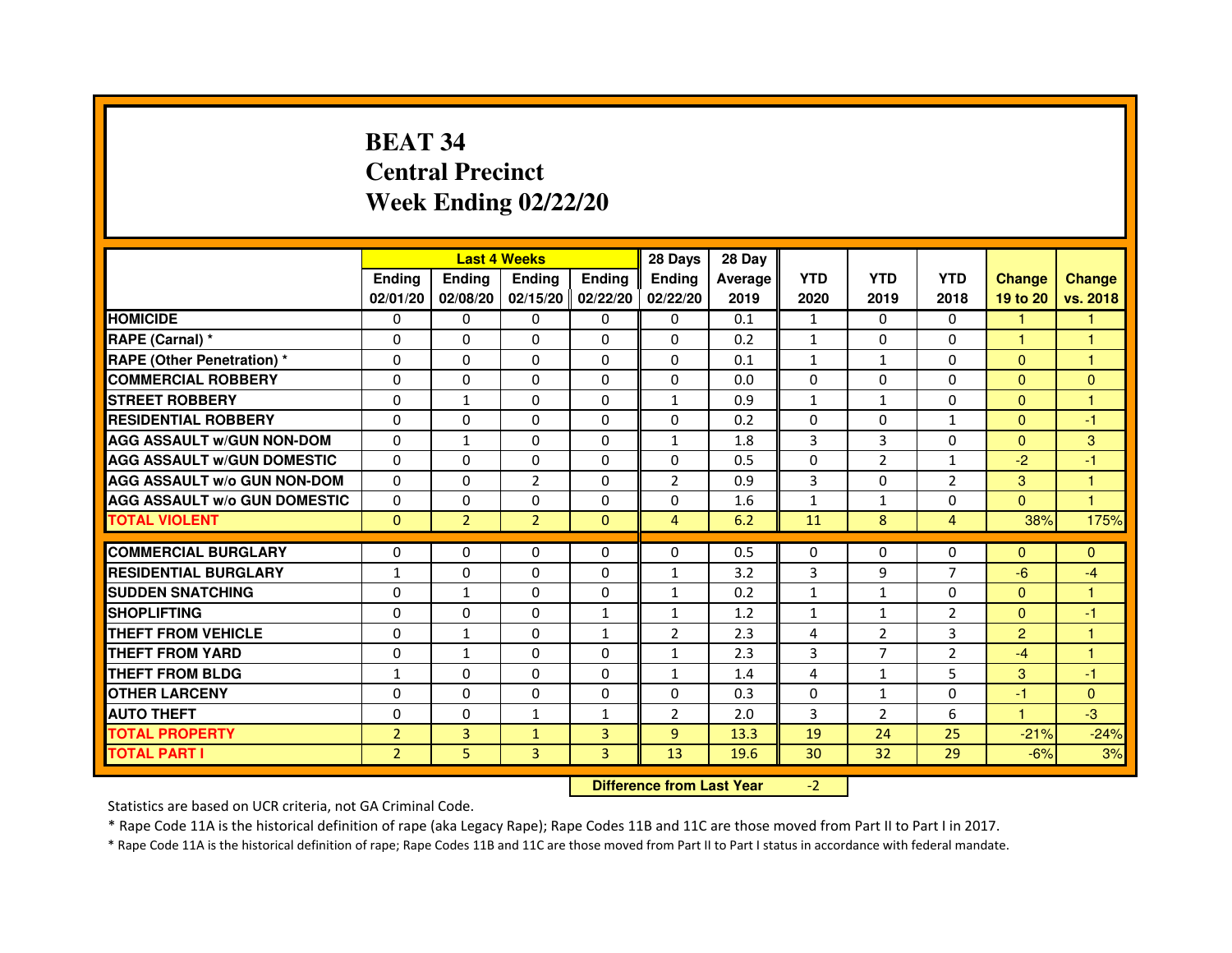# **BEAT 35 Central PrecinctWeek Ending 02/22/20**

|                                     |                | <b>Last 4 Weeks</b> |                |                   | 28 Days                          | 28 Day  |                |                |                |                |                |
|-------------------------------------|----------------|---------------------|----------------|-------------------|----------------------------------|---------|----------------|----------------|----------------|----------------|----------------|
|                                     | <b>Ending</b>  | Ending              | <b>Ending</b>  | <b>Ending</b>     | <b>Ending</b>                    | Average | <b>YTD</b>     | <b>YTD</b>     | <b>YTD</b>     | <b>Change</b>  | <b>Change</b>  |
|                                     | 02/01/20       | 02/08/20            |                | 02/15/20 02/22/20 | 02/22/20                         | 2019    | 2020           | 2019           | 2018           | 19 to 20       | vs. 2018       |
| <b>HOMICIDE</b>                     | 0              | 3                   | 0              | 0                 | 3                                | 0.0     | 3              | $\Omega$       | 0              | 3              | 3              |
| RAPE (Carnal) *                     | 0              | 0                   | 0              | 0                 | $\Omega$                         | 0.0     | 1              | $\Omega$       | $\Omega$       | 1              | 1              |
| <b>RAPE (Other Penetration) *</b>   | 0              | 0                   | 0              | $\mathbf{0}$      | $\Omega$                         | 0.0     | $\Omega$       | $\mathbf{0}$   | $\Omega$       | $\Omega$       | $\Omega$       |
| <b>COMMERCIAL ROBBERY</b>           | $\mathbf 0$    | 0                   | $\Omega$       | $\mathbf{0}$      | $\mathbf{0}$                     | 0.2     | $\mathbf{0}$   | $\Omega$       | $\Omega$       | $\Omega$       | $\mathbf{0}$   |
| <b>STREET ROBBERY</b>               | 0              | $\Omega$            | $\Omega$       | $\Omega$          | $\Omega$                         | 1.1     | $\Omega$       | 2              | $\Omega$       | $-2$           | $\Omega$       |
| <b>RESIDENTIAL ROBBERY</b>          | 0              | 0                   | $\Omega$       | 0                 | $\Omega$                         | 0.0     | $\Omega$       | 0              | $\Omega$       | $\Omega$       | $\Omega$       |
| <b>AGG ASSAULT W/GUN NON-DOM</b>    | $\Omega$       | $\Omega$            | 0              | $\Omega$          | $\Omega$                         | 2.2     | $\mathbf{1}$   | $\overline{2}$ | 3              | $-1$           | $-2$           |
| <b>AGG ASSAULT W/GUN DOMESTIC</b>   | $\Omega$       | $\Omega$            | $\Omega$       | $\Omega$          | $\Omega$                         | 0.2     | $\mathbf{1}$   | $\mathbf{1}$   | $\Omega$       | $\Omega$       | $\mathbf{1}$   |
| <b>AGG ASSAULT W/o GUN NON-DOM</b>  | $\mathbf{1}$   | $\Omega$            | $\Omega$       | $\Omega$          | $\mathbf{1}$                     | 0.6     | $\mathbf{1}$   | $\Omega$       | $\Omega$       | $\mathbf{1}$   | $\mathbf{1}$   |
| <b>AGG ASSAULT W/o GUN DOMESTIC</b> | $\Omega$       | 0                   | 0              | $\mathbf{1}$      | $\mathbf{1}$                     | 0.9     | $\overline{2}$ | $\overline{2}$ | $\Omega$       | $\Omega$       | $\overline{2}$ |
| <b>TOTAL VIOLENT</b>                | $\mathbf{1}$   | 3                   | $\overline{0}$ | $\mathbf{1}$      | 5                                | 5.2     | 9              | $\overline{7}$ | 3              | 29%            | 200%           |
| <b>COMMERCIAL BURGLARY</b>          | 0              | 0                   | 0              | 0                 | 0                                | 1.2     | $\mathbf{1}$   | 0              | 1              | 1              | $\mathbf{0}$   |
| <b>RESIDENTIAL BURGLARY</b>         | 0              | $\overline{2}$      | $\overline{2}$ | 3                 | $\overline{7}$                   | 2.9     | 12             | 5              | 4              | $\overline{7}$ | 8              |
| <b>SUDDEN SNATCHING</b>             | 0              | $\Omega$            | $\Omega$       | $\Omega$          | $\Omega$                         | 0.2     | $\Omega$       | $\Omega$       | $\mathbf{1}$   | $\Omega$       | $-1$           |
| <b>SHOPLIFTING</b>                  | 0              | $\overline{2}$      | 0              | 3                 | 5                                | 2.4     | 7              | 5              | $\mathbf{1}$   | $\overline{2}$ | 6              |
| THEFT FROM VEHICLE                  | 0              | 0                   | 0              | $\mathbf{1}$      | $\mathbf{1}$                     | 6.5     | 3              | 4              | 7              | $-1$           | $-4$           |
| <b>THEFT FROM YARD</b>              | $\Omega$       | 0                   | $\Omega$       | $\Omega$          | $\Omega$                         | 1.4     | $\Omega$       | $\mathbf{1}$   | 3              | $-1$           | $-3$           |
| <b>THEFT FROM BLDG</b>              | 0              | $\mathbf{1}$        | $\mathbf{1}$   | $\Omega$          | $\overline{2}$                   | 1.8     | $\overline{2}$ | $\overline{2}$ | 3              | $\Omega$       | $-1$           |
| <b>OTHER LARCENY</b>                | 0              | $\Omega$            | $\Omega$       | $\Omega$          | $\Omega$                         | 1.2     | $\Omega$       | 2              | $\overline{2}$ | $-2$           | $-2$           |
| <b>AUTO THEFT</b>                   | $\mathbf{1}$   | 0                   | $\Omega$       | $\mathbf{1}$      | $\overline{2}$                   | 2.1     | 6              | 4              | 8              | $\overline{2}$ | $-2$           |
| <b>TOTAL PROPERTY</b>               | $\mathbf{1}$   | 5                   | $\overline{3}$ | 8                 | 17                               | 19.7    | 31             | 23             | 30             | 35%            | 3%             |
| <b>TOTAL PART I</b>                 | $\overline{2}$ | 8                   | 3              | 9                 | 22                               | 24.9    | 40             | 30             | 33             | 33%            | 21%            |
|                                     |                |                     |                |                   | <b>Difference from Last Year</b> |         | 10             |                |                |                |                |

#### **Difference from Last Year**

Statistics are based on UCR criteria, not GA Criminal Code.

\* Rape Code 11A is the historical definition of rape (aka Legacy Rape); Rape Codes 11B and 11C are those moved from Part II to Part I in 2017.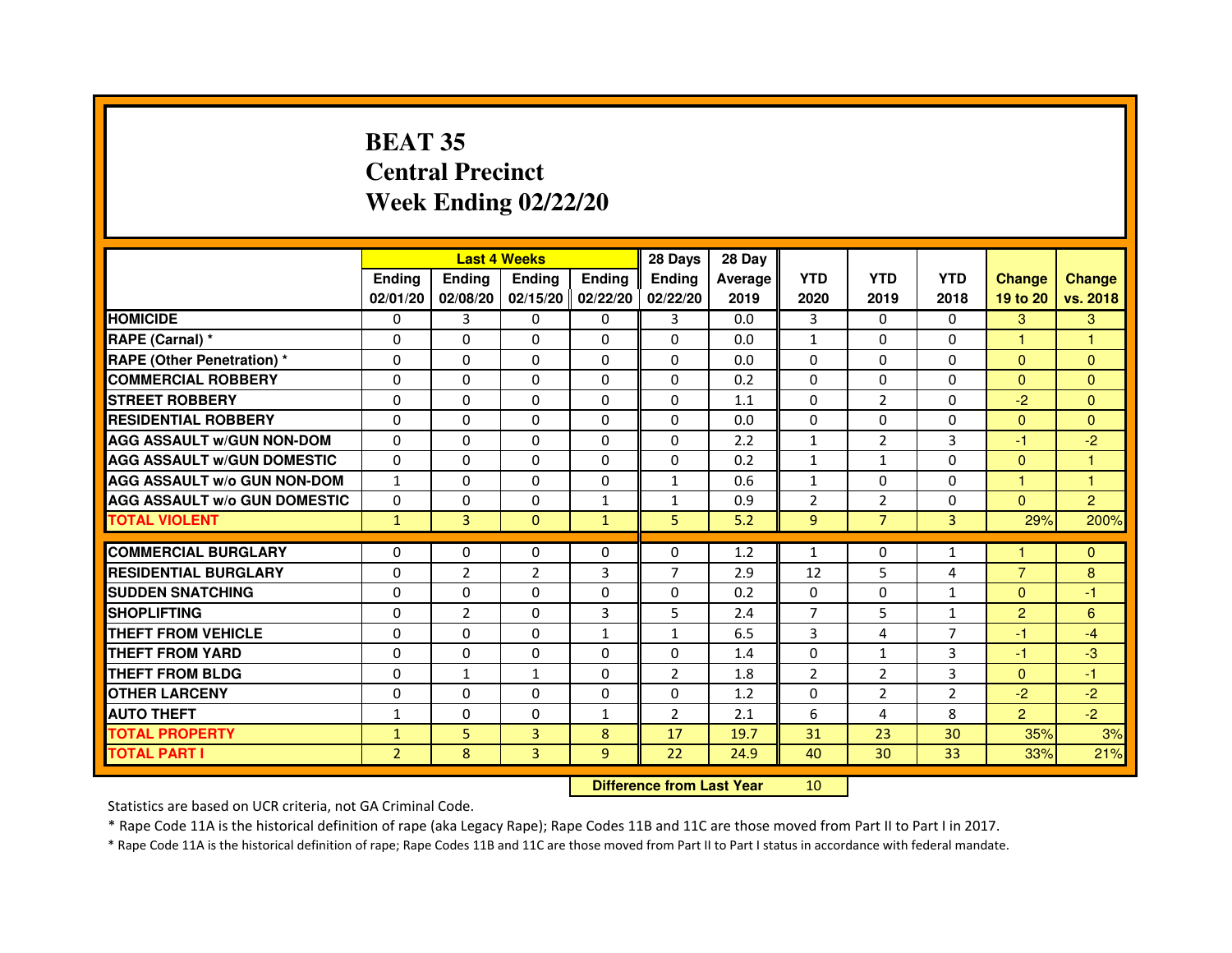#### **BEAT 36 Central PrecinctWeek Ending 02/22/20**

|                                     |                |                | <b>Last 4 Weeks</b> |                   | 28 Days        | 28 Day                           |                |                |                |                |                      |
|-------------------------------------|----------------|----------------|---------------------|-------------------|----------------|----------------------------------|----------------|----------------|----------------|----------------|----------------------|
|                                     | Ending         | Ending         | Ending              | <b>Endina</b>     | Ending         | Average                          | <b>YTD</b>     | <b>YTD</b>     | <b>YTD</b>     | <b>Change</b>  | <b>Change</b>        |
|                                     | 02/01/20       | 02/08/20       |                     | 02/15/20 02/22/20 | 02/22/20       | 2019                             | 2020           | 2019           | 2018           | 19 to 20       | vs. 2018             |
| <b>HOMICIDE</b>                     | 0              | 0              | 0                   | 0                 | 0              | 0.0                              | 0              | 0              | 0              | $\Omega$       | $\mathbf{0}$         |
| RAPE (Carnal) *                     | $\Omega$       | 0              | $\Omega$            | $\Omega$          | $\Omega$       | 0.2                              | $\Omega$       | $\Omega$       | $\mathbf{1}$   | $\Omega$       | -1                   |
| RAPE (Other Penetration) *          | $\mathbf 0$    | 0              | 0                   | $\Omega$          | $\Omega$       | 0.0                              | $\Omega$       | $\Omega$       | $\Omega$       | $\Omega$       | $\Omega$             |
| <b>COMMERCIAL ROBBERY</b>           | $\Omega$       | $\Omega$       | $\Omega$            | $\Omega$          | $\Omega$       | 0.2                              | $\Omega$       | $\Omega$       | $\Omega$       | $\Omega$       | $\Omega$             |
| <b>STREET ROBBERY</b>               | 0              | $\Omega$       | $\Omega$            | 0                 | $\Omega$       | 0.6                              | 0              | $\mathbf{1}$   | $\Omega$       | -1             | $\Omega$             |
| <b>RESIDENTIAL ROBBERY</b>          | $\mathbf{1}$   | 0              | 0                   | 0                 | $\mathbf{1}$   | 0.1                              | $\mathbf{1}$   | $\mathbf{1}$   | $\Omega$       | $\Omega$       | -1                   |
| <b>AGG ASSAULT W/GUN NON-DOM</b>    | $\mathbf 0$    | 0              | 0                   | $\Omega$          | $\Omega$       | 0.8                              | 0              | $\overline{2}$ | $\Omega$       | $-2$           | $\mathbf{0}$         |
| <b>AGG ASSAULT W/GUN DOMESTIC</b>   | $\mathbf{1}$   | 0              | $\Omega$            | $\Omega$          | $\mathbf{1}$   | 0.2                              | $\mathbf{1}$   | $\Omega$       | $\Omega$       | $\overline{1}$ | $\blacktriangleleft$ |
| <b>AGG ASSAULT W/o GUN NON-DOM</b>  | $\Omega$       | 0              | 0                   | 0                 | 0              | 0.5                              | $\Omega$       | 0              | 0              | $\Omega$       | $\Omega$             |
| <b>AGG ASSAULT W/o GUN DOMESTIC</b> | $\mathbf{1}$   | 0              | 0                   | 0                 | $\mathbf{1}$   | 0.3                              | $\overline{2}$ | $\Omega$       | $\Omega$       | $\overline{2}$ | $\overline{2}$       |
| <b>TOTAL VIOLENT</b>                | $\overline{3}$ | $\mathbf{0}$   | $\overline{0}$      | $\mathbf{0}$      | 3              | 2.9                              | $\overline{4}$ | $\overline{4}$ | $\mathbf{1}$   | 0%             | 300%                 |
| <b>COMMERCIAL BURGLARY</b>          | 0              | 0              | 0                   | 0                 | 0              | 1.1                              | 0              | 1              | 0              | -1             | $\Omega$             |
| <b>RESIDENTIAL BURGLARY</b>         | 1              | 0              | 0                   | $\Omega$          | $\mathbf{1}$   | 2.3                              | $\overline{2}$ | $\Omega$       | 4              | 2              | $-2$                 |
| <b>SUDDEN SNATCHING</b>             | $\Omega$       | $\Omega$       | $\Omega$            | $\Omega$          | $\Omega$       | 0.1                              | 0              | 0              | $\Omega$       | $\Omega$       | $\Omega$             |
| <b>SHOPLIFTING</b>                  | 0              | 1              | $\overline{2}$      | 0                 | 3              | 3.7                              | 6              | 6              | 5              | $\Omega$       | -1                   |
| <b>THEFT FROM VEHICLE</b>           | $\Omega$       | $\Omega$       | $\mathbf{1}$        | $\Omega$          | $\mathbf{1}$   | 3.3                              | $\overline{7}$ | 4              | 5              | 3              | $\overline{2}$       |
| <b>THEFT FROM YARD</b>              | $\mathbf 0$    | $\mathbf{1}$   | 0                   | $\Omega$          | 1              | 0.7                              | $\overline{2}$ | 3              | $\overline{2}$ | -1             | $\mathbf{0}$         |
| <b>THEFT FROM BLDG</b>              | $\mathbf{1}$   | $\Omega$       | $\Omega$            | $\Omega$          | $\mathbf{1}$   | 1.5                              | 3              | 9              | $\overline{2}$ | $-6$           | -1                   |
| <b>OTHER LARCENY</b>                | $\Omega$       | $\Omega$       | 0                   | $\Omega$          | $\Omega$       | 0.3                              | $\mathbf{1}$   | $\Omega$       | $\Omega$       | -1             | -1                   |
| <b>AUTO THEFT</b>                   | 0              | $\mathbf{1}$   | $\mathbf{1}$        | 0                 | $\overline{2}$ | 1.8                              | 6              | 4              | $\overline{2}$ | $\overline{2}$ | $\overline{4}$       |
| <b>TOTAL PROPERTY</b>               | $\overline{2}$ | 3              | 4                   | $\mathbf{0}$      | 9              | 14.8                             | 27             | 27             | 20             | 0%             | 35%                  |
| <b>TOTAL PART I</b>                 | 5              | $\overline{3}$ | 4                   | $\mathbf{0}$      | 12             | 17.7                             | 31             | 31             | 21             | 0%             | 48%                  |
|                                     |                |                |                     |                   |                | <b>Difference from Last Year</b> | $\mathbf{0}$   |                |                |                |                      |

 **Difference from Last Year**

Statistics are based on UCR criteria, not GA Criminal Code.

\* Rape Code 11A is the historical definition of rape (aka Legacy Rape); Rape Codes 11B and 11C are those moved from Part II to Part I in 2017.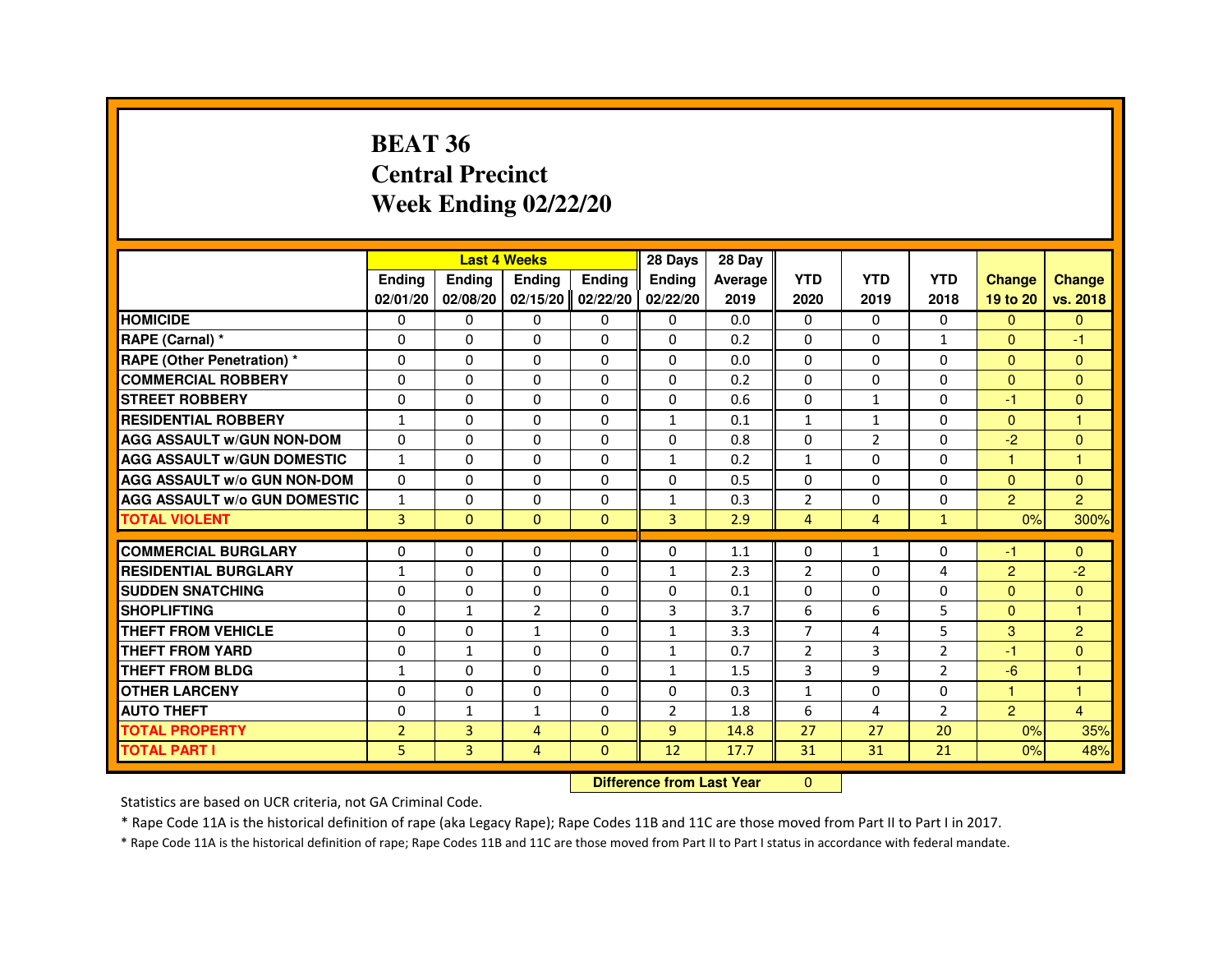# **BEAT 41 South PrecinctWeek Ending 02/22/20**

|                                     |               |                | <b>Last 4 Weeks</b> |                | 28 Days        | 28 Day  |                |                |                |                |               |
|-------------------------------------|---------------|----------------|---------------------|----------------|----------------|---------|----------------|----------------|----------------|----------------|---------------|
|                                     | <b>Ending</b> | Ending         | <b>Ending</b>       | <b>Ending</b>  | <b>Endina</b>  | Average | <b>YTD</b>     | <b>YTD</b>     | <b>YTD</b>     | <b>Change</b>  | <b>Change</b> |
|                                     | 02/01/20      | 02/08/20       | 02/15/20            | 02/22/20       | 02/22/20       | 2019    | 2020           | 2019           | 2018           | 19 to 20       | vs. 2018      |
| <b>HOMICIDE</b>                     | 0             | 0              | 0                   | 0              | 0              | 0.1     | $\mathbf{0}$   | $\mathbf{0}$   | 0              | $\mathbf{0}$   | $\mathbf{0}$  |
| RAPE (Carnal) *                     | $\Omega$      | $\Omega$       | $\Omega$            | $\Omega$       | $\Omega$       | 0.2     | $\Omega$       | $\Omega$       | $\Omega$       | $\Omega$       | $\Omega$      |
| <b>RAPE (Other Penetration) *</b>   | 0             | 0              | 0                   | 0              | 0              | 0.0     | $\Omega$       | $\mathbf{0}$   | 0              | $\Omega$       | $\Omega$      |
| <b>COMMERCIAL ROBBERY</b>           | $\Omega$      | $\Omega$       | $\Omega$            | $\Omega$       | $\Omega$       | 0.6     | $\Omega$       | $\Omega$       | $\Omega$       | $\Omega$       | $\Omega$      |
| <b>STREET ROBBERY</b>               | $\Omega$      | $\Omega$       | $\Omega$            | $\Omega$       | $\Omega$       | 0.9     | $\mathbf{1}$   | 1              | $\mathbf{1}$   | $\Omega$       | $\mathbf{0}$  |
| <b>RESIDENTIAL ROBBERY</b>          | $\Omega$      | $\Omega$       | $\Omega$            | $\Omega$       | $\Omega$       | 0.1     | $\Omega$       | $\Omega$       | $\Omega$       | $\Omega$       | $\Omega$      |
| <b>AGG ASSAULT W/GUN NON-DOM</b>    | $\Omega$      | $\Omega$       | $\Omega$            | $\Omega$       | $\Omega$       | 0.2     | $\Omega$       | $\Omega$       | $\Omega$       | $\Omega$       | $\Omega$      |
| <b>AGG ASSAULT W/GUN DOMESTIC</b>   | $\Omega$      | $\Omega$       | $\Omega$            | $\Omega$       | $\Omega$       | 0.1     | $\Omega$       | $\mathbf{0}$   | $\Omega$       | $\Omega$       | $\Omega$      |
| <b>AGG ASSAULT W/o GUN NON-DOM</b>  | $\Omega$      | $\mathbf{1}$   | $\Omega$            | $\Omega$       | $\mathbf{1}$   | 0.3     | $\mathbf{1}$   | $\mathbf{1}$   | $\mathbf{1}$   | $\Omega$       | $\Omega$      |
| <b>AGG ASSAULT W/o GUN DOMESTIC</b> | $\Omega$      | $\Omega$       | $\Omega$            | $\Omega$       | $\Omega$       | 0.5     | $\Omega$       | $\Omega$       | $\Omega$       | $\Omega$       | $\Omega$      |
| <b>TOTAL VIOLENT</b>                | $\Omega$      | $\mathbf{1}$   | $\mathbf{0}$        | $\mathbf{0}$   | $\mathbf{1}$   | 3.0     | $\overline{2}$ | $\overline{2}$ | $\overline{2}$ | 0%             | 0%            |
|                                     |               |                |                     |                |                |         |                |                |                |                |               |
| <b>COMMERCIAL BURGLARY</b>          | 0             | 0              | 0                   | 0              | 0              | 1.1     | 0              | 1              | 1              | -1             | -1            |
| <b>RESIDENTIAL BURGLARY</b>         | $\Omega$      | $\Omega$       | $\Omega$            | 1              | 1              | 0.8     | $\overline{2}$ | $\Omega$       | 3              | $\overline{2}$ | $-1$          |
| <b>SUDDEN SNATCHING</b>             | 0             | $\Omega$       | 0                   | 0              | 0              | 0.2     | $\Omega$       | $\Omega$       | $\overline{2}$ | $\Omega$       | $-2$          |
| <b>SHOPLIFTING</b>                  | $\Omega$      | $\Omega$       | $\Omega$            | $\Omega$       | $\mathbf 0$    | 1.8     | $\Omega$       | $\overline{7}$ | 3              | $-7$           | -3            |
| THEFT FROM VEHICLE                  | 1             | $\overline{2}$ | $\Omega$            | $\Omega$       | $\overline{3}$ | 5.4     | 6              | 13             | 6              | $-7$           | $\Omega$      |
| THEFT FROM YARD                     | $\Omega$      | $\Omega$       | $\Omega$            | $\Omega$       | $\Omega$       | 0.9     | $\Omega$       | 3              | $\Omega$       | $-3$           | $\Omega$      |
| THEFT FROM BLDG                     | $\Omega$      | $\Omega$       | $\Omega$            | $\Omega$       | $\Omega$       | 3.3     | $\mathbf{1}$   | 9              | 6              | $-8$           | -5            |
| <b>OTHER LARCENY</b>                | $\Omega$      | $\Omega$       | $\Omega$            | $\Omega$       | $\Omega$       | 0.3     | $\mathbf{1}$   | $\Omega$       | $\Omega$       | $\mathbf{1}$   | $\mathbf{1}$  |
| <b>AUTO THEFT</b>                   | $\Omega$      | $\overline{2}$ | $\Omega$            | $\mathbf{1}$   | 3              | 1.5     | 3              | 3              | 4              | $\Omega$       | $-1$          |
| <b>TOTAL PROPERTY</b>               | $\mathbf{1}$  | $\overline{4}$ | $\Omega$            | $\overline{2}$ | $\overline{7}$ | 15.3    | 13             | 36             | 25             | $-64%$         | $-48%$        |
| <b>TOTAL PART I</b>                 | $\mathbf{1}$  | 5              | $\Omega$            | $\overline{2}$ | 8              | 18.3    | 15             | 38             | 27             | $-61%$         | $-44%$        |

 **Difference from Last Year**-23

Statistics are based on UCR criteria, not GA Criminal Code.

\* Rape Code 11A is the historical definition of rape (aka Legacy Rape); Rape Codes 11B and 11C are those moved from Part II to Part I in 2017.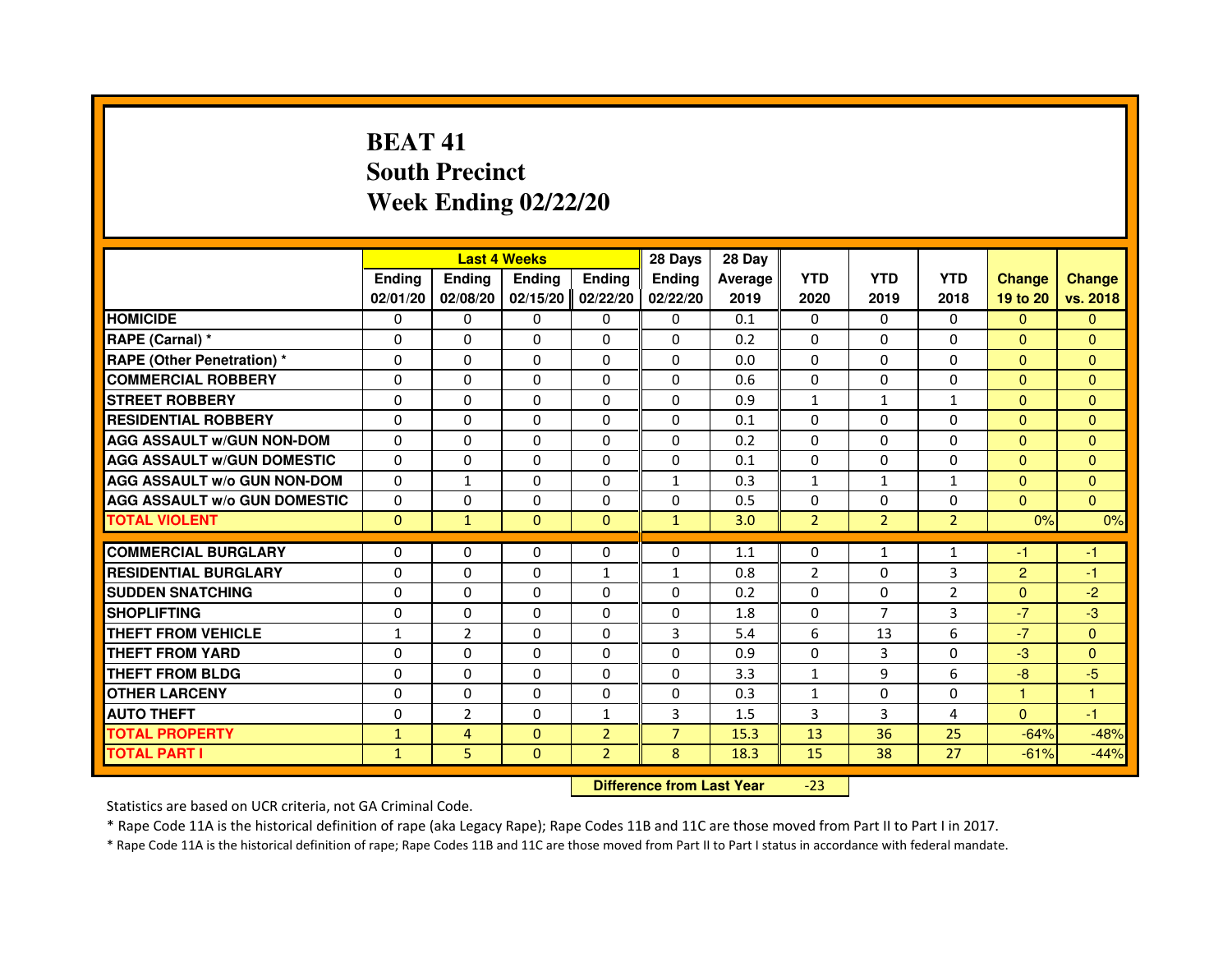# **BEAT 42 South PrecinctWeek Ending 02/22/20**

|                                     |               |              | <b>Last 4 Weeks</b> |                     | 28 Days        | 28 Day  |                |                |                |               |                |
|-------------------------------------|---------------|--------------|---------------------|---------------------|----------------|---------|----------------|----------------|----------------|---------------|----------------|
|                                     | <b>Endina</b> | Ending       | <b>Endina</b>       | <b>Endina</b>       | <b>Endina</b>  | Average | <b>YTD</b>     | <b>YTD</b>     | <b>YTD</b>     | <b>Change</b> | <b>Change</b>  |
|                                     | 02/01/20      | 02/08/20     |                     | $02/15/20$ 01/11/19 | 01/11/19       | 2019    | 2020           | 2019           | 2018           | 19 to 20      | vs. 2018       |
| <b>HOMICIDE</b>                     | $\Omega$      | 0            | 0                   | 0                   | 0              | 0.1     | 0              | $\Omega$       | $\Omega$       | $\Omega$      | $\Omega$       |
| RAPE (Carnal) *                     | $\Omega$      | $\Omega$     | $\Omega$            | $\Omega$            | $\Omega$       | 0.2     | $\Omega$       | $\Omega$       | $\Omega$       | $\Omega$      | $\Omega$       |
| <b>RAPE (Other Penetration)*</b>    | $\Omega$      | $\Omega$     | $\Omega$            | 0                   | $\Omega$       | 0.1     | $\mathbf{1}$   | 0              | $\mathbf{1}$   | 1             | $\Omega$       |
| <b>COMMERCIAL ROBBERY</b>           | 1             | $\Omega$     | 0                   | $\Omega$            | $\mathbf{1}$   | 0.2     | $\overline{2}$ | $\mathbf{1}$   | $\mathbf{1}$   | 1             | 1              |
| <b>STREET ROBBERY</b>               | $\Omega$      | $\Omega$     | $\Omega$            | $\Omega$            | $\Omega$       | 0.4     | $\Omega$       | $\mathbf{1}$   | 1              | $-1$          | $-1$           |
| <b>RESIDENTIAL ROBBERY</b>          | $\mathbf{1}$  | 0            | 0                   | 0                   | $\mathbf{1}$   | 0.1     | $\mathbf{1}$   | 0              | 0              | 1             | 1              |
| <b>AGG ASSAULT W/GUN NON-DOM</b>    | $\mathbf{1}$  | $\Omega$     | $\Omega$            | $\Omega$            | $\mathbf{1}$   | 0.4     | $\mathbf{1}$   | $\Omega$       | $\Omega$       | $\mathbf{1}$  | $\mathbf{1}$   |
| <b>AGG ASSAULT W/GUN DOMESTIC</b>   | $\Omega$      | $\Omega$     | $\Omega$            | $\Omega$            | $\Omega$       | 0.1     | $\Omega$       | $\Omega$       | $\Omega$       | $\Omega$      | $\Omega$       |
| AGG ASSAULT w/o GUN NON-DOM         | $\Omega$      | $\Omega$     | 0                   | $\Omega$            | $\Omega$       | 0.2     | $\Omega$       | $\mathbf{1}$   | 0              | $-1$          | $\Omega$       |
| <b>AGG ASSAULT W/o GUN DOMESTIC</b> | $\Omega$      | $\Omega$     | $\mathbf{1}$        | $\Omega$            | $\mathbf{1}$   | 0.3     | $\mathbf{1}$   | $\Omega$       | $\Omega$       | 1             | 1              |
| <b>TOTAL VIOLENT</b>                | 3             | $\mathbf{0}$ | $\mathbf{1}$        | $\Omega$            | $\overline{4}$ | 2.1     | 6              | 3              | 3              | 100%          | 100%           |
|                                     |               |              |                     |                     |                |         |                |                |                |               |                |
| <b>COMMERCIAL BURGLARY</b>          | 0             | 0            | 0                   | 0                   | 0              | 0.9     | 0              | 0              | 0              | $\Omega$      | $\mathbf{0}$   |
| <b>RESIDENTIAL BURGLARY</b>         | $\Omega$      | 0            | $\Omega$            | 0                   | $\Omega$       | 0.8     | $\Omega$       | $\mathbf{1}$   | 0              | $-1$          | $\Omega$       |
| <b>SUDDEN SNATCHING</b>             | $\Omega$      | $\Omega$     | $\Omega$            | $\Omega$            | $\Omega$       | 0.2     | $\Omega$       | $\overline{2}$ | 0              | $-2$          | $\Omega$       |
| <b>SHOPLIFTING</b>                  | 13            | 3            | $\mathbf{1}$        | $\overline{7}$      | 24             | 18.6    | 36             | 51             | 36             | $-15$         | $\Omega$       |
| THEFT FROM VEHICLE                  | $\mathbf{1}$  | $\Omega$     | $\Omega$            | $\mathbf{1}$        | 2              | 3.2     | 4              | 6              | 6              | $-2$          | $-2$           |
| <b>THEFT FROM YARD</b>              | $\Omega$      | $\Omega$     | 0                   | $\mathbf{1}$        | $\mathbf{1}$   | 0.7     | $\overline{2}$ | 1              | 4              | 1             | $-2$           |
| <b>THEFT FROM BLDG</b>              | $\mathbf{1}$  | 0            | $\mathbf{1}$        | $\overline{2}$      | 4              | 2.3     | $\overline{7}$ | 8              | $\Omega$       | $-1$          | $\overline{7}$ |
| <b>OTHER LARCENY</b>                | $\Omega$      | $\Omega$     | $\Omega$            | $\Omega$            | $\Omega$       | 0.8     | $\Omega$       | $\mathbf{1}$   | $\Omega$       | $-1$          | $\Omega$       |
| <b>AUTO THEFT</b>                   | $\Omega$      | $\Omega$     | 3                   | $\Omega$            | 3              | 2.0     | 3              | 3              | $\overline{2}$ | $\Omega$      | $\mathbf{1}$   |
| <b>TOTAL PROPERTY</b>               | 15            | 3            | 5                   | 11                  | 34             | 29.5    | 52             | 73             | 48             | $-29%$        | 8%             |
| <b>TOTAL PART I</b>                 | 18            | 3            | 6                   | 11                  | 38             | 31.5    | 58             | 76             | 51             | $-24%$        | 14%            |

 **Difference from Last Year**-18

Statistics are based on UCR criteria, not GA Criminal Code.

\* Rape Code 11A is the historical definition of rape (aka Legacy Rape); Rape Codes 11B and 11C are those moved from Part II to Part I in 2017.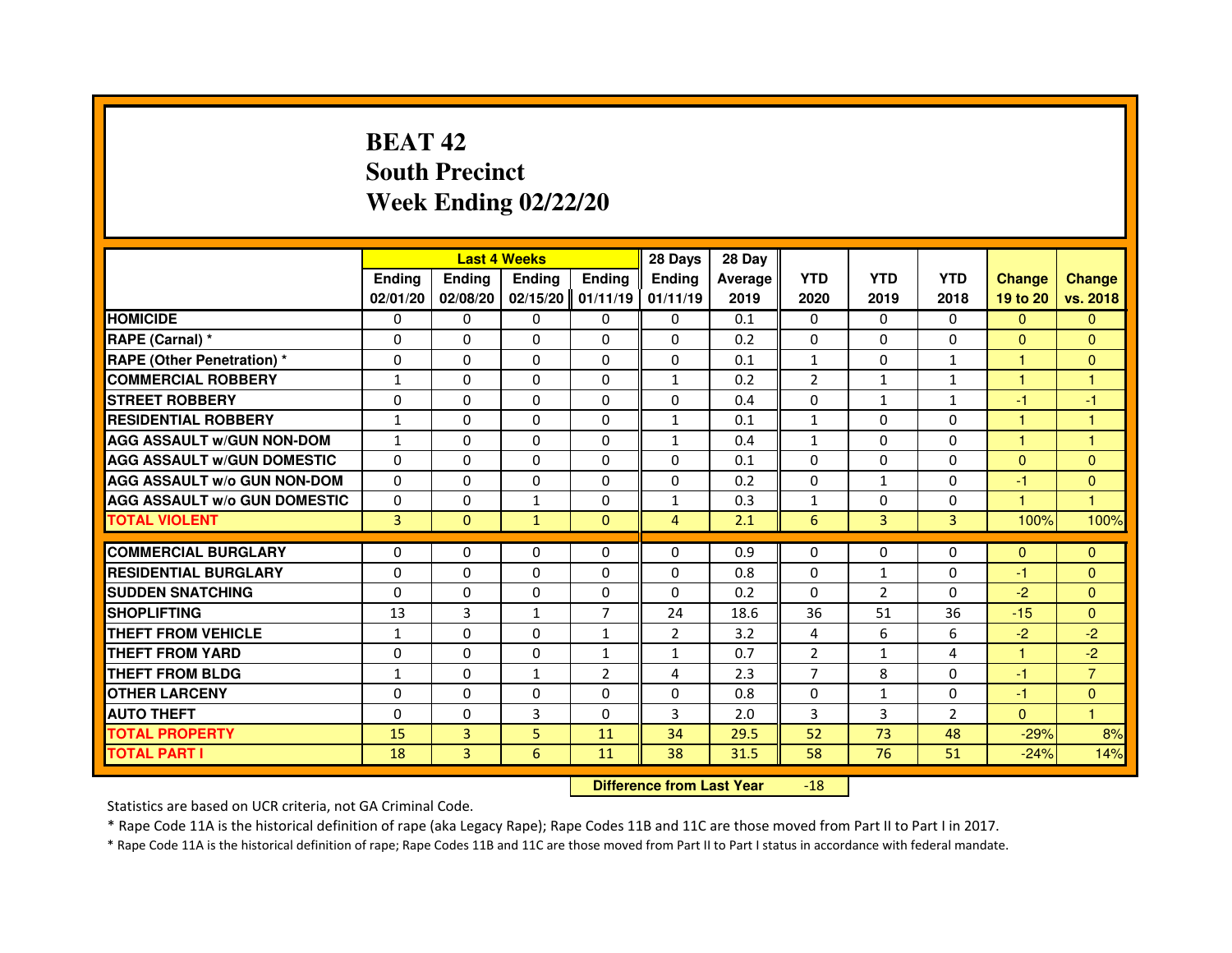# **BEAT 43 South PrecinctWeek Ending 02/22/20**

|                                     |                |                | <b>Last 4 Weeks</b> |                | 28 Days        | 28 Day  |                |                |                |                |                |
|-------------------------------------|----------------|----------------|---------------------|----------------|----------------|---------|----------------|----------------|----------------|----------------|----------------|
|                                     | <b>Endina</b>  | Ending         | <b>Endina</b>       | <b>Ending</b>  | <b>Endina</b>  | Average | <b>YTD</b>     | <b>YTD</b>     | <b>YTD</b>     | <b>Change</b>  | <b>Change</b>  |
|                                     | 02/01/20       | 02/08/20       | 02/15/20   02/22/20 |                | 02/22/20       | 2019    | 2020           | 2019           | 2018           | 19 to 20       | vs. 2018       |
| <b>HOMICIDE</b>                     | 0              | 0              | $\mathbf{0}$        | 0              | 0              | 0.2     | $\mathbf{0}$   | $\mathbf{1}$   | $\mathbf{0}$   | $-1$           | $\mathbf{0}$   |
| RAPE (Carnal) *                     | $\Omega$       | $\Omega$       | $\Omega$            | $\Omega$       | $\Omega$       | 0.2     | $\Omega$       | $\Omega$       | $\mathbf{1}$   | $\Omega$       | $-1$           |
| <b>RAPE (Other Penetration) *</b>   | $\Omega$       | $\Omega$       | $\Omega$            | $\Omega$       | 0              | 0.1     | $\Omega$       | $\Omega$       | $\Omega$       | $\Omega$       | $\Omega$       |
| <b>COMMERCIAL ROBBERY</b>           | 0              | 0              | 0                   | $\mathbf{1}$   | 1              | 0.3     | $\overline{2}$ | 0              | $\Omega$       | $\overline{2}$ | $\overline{2}$ |
| <b>STREET ROBBERY</b>               | 0              | 0              | $\Omega$            | 0              | 0              | 0.7     | 0              | $\overline{2}$ | $\Omega$       | $-2$           | $\Omega$       |
| <b>RESIDENTIAL ROBBERY</b>          | 0              | 0              | 0                   | 0              | 0              | 0.1     | $\Omega$       | $\Omega$       | $\Omega$       | $\Omega$       | $\Omega$       |
| <b>AGG ASSAULT w/GUN ON-DOM</b>     | $\mathbf{1}$   | $\Omega$       | $\mathbf 0$         | 0              | $\mathbf{1}$   | 0.6     | 3              | $\Omega$       | $\Omega$       | 3              | 3              |
| <b>AGG ASSAULT W/GUN DOMESTIC</b>   | $\Omega$       | 0              | 0                   | 0              | 0              | 0.2     | $\Omega$       | $\mathbf{0}$   | $\Omega$       | $\Omega$       | $\Omega$       |
| <b>AGG ASSAULT W/o GUN NON-DOM</b>  | $\Omega$       | $\Omega$       | 0                   | $\Omega$       | $\Omega$       | 0.6     | $\Omega$       | $\mathbf{1}$   | 1              | $-1$           | $-1$           |
| <b>AGG ASSAULT W/o GUN DOMESTIC</b> | $\Omega$       | $\mathbf{1}$   | $\overline{2}$      | $\mathbf{1}$   | 4              | 0.6     | 5              | $\mathbf{1}$   | $\mathbf{1}$   | $\overline{4}$ | $\overline{4}$ |
| <b>TOTAL VIOLENT</b>                | $\mathbf{1}$   | $\mathbf{1}$   | $\overline{2}$      | $\overline{2}$ | 6              | 3.5     | 10             | 5              | 3              | 100%           | 233%           |
|                                     |                |                |                     |                |                |         |                |                |                |                |                |
| <b>COMMERCIAL BURGLARY</b>          | 0              | 0              | 0                   | 0              | 0              | 1.2     | 0              | 3              | 3              | $-3$           | $-3$           |
| <b>RESIDENTIAL BURGLARY</b>         | 0              | 0              | 0                   | 0              | 0              | 2.1     | 6              | 3              | 7              | 3              | $-1$           |
| <b>SUDDEN SNATCHING</b>             | 0              | $\Omega$       | 0                   | 0              | 0              | 0.2     | $\Omega$       | $\Omega$       | $\Omega$       | $\Omega$       | $\Omega$       |
| <b>SHOPLIFTING</b>                  | $\Omega$       | $\overline{2}$ | $\Omega$            | 0              | $\overline{2}$ | 6.8     | 6              | 20             | 10             | $-14$          | $-4$           |
| <b>THEFT FROM VEHICLE</b>           | $\mathbf{1}$   | 3              | 3                   | $\mathbf{1}$   | 8              | 2.7     | 9              | 5              | $\overline{2}$ | $\overline{4}$ | $\overline{7}$ |
| <b>THEFT FROM YARD</b>              | 0              | 0              | 1                   | $\mathbf{1}$   | $\overline{2}$ | 1.2     | 3              | $\mathbf{1}$   | $\mathbf{1}$   | $\overline{2}$ | $\overline{2}$ |
| <b>THEFT FROM BLDG</b>              | $\Omega$       | 0              | 0                   | 0              | 0              | 2.1     | $\mathbf{1}$   | 6              | $\overline{7}$ | $-5$           | $-6$           |
| <b>OTHER LARCENY</b>                | 0              | $\Omega$       | $\Omega$            | 0              | 0              | 0.5     | $\Omega$       | $\Omega$       | $\Omega$       | $\Omega$       | $\Omega$       |
| <b>AUTO THEFT</b>                   | $\mathbf 0$    | $\mathbf 0$    | $\Omega$            | 0              | $\Omega$       | 1.8     | $\Omega$       | $\overline{2}$ | $\overline{2}$ | $-2$           | $-2$           |
| <b>TOTAL PROPERTY</b>               | $\mathbf{1}$   | 5              | 4                   | $\overline{2}$ | 12             | 18.6    | 25             | 40             | 32             | $-38%$         | $-22%$         |
| <b>TOTAL PART I</b>                 | $\overline{2}$ | 6              | 6                   | $\overline{4}$ | 18             | 22.1    | 35             | 45             | 35             | $-22%$         | 0%             |

 **Difference from Last Year**-10

Statistics are based on UCR criteria, not GA Criminal Code.

\* Rape Code 11A is the historical definition of rape (aka Legacy Rape); Rape Codes 11B and 11C are those moved from Part II to Part I in 2017.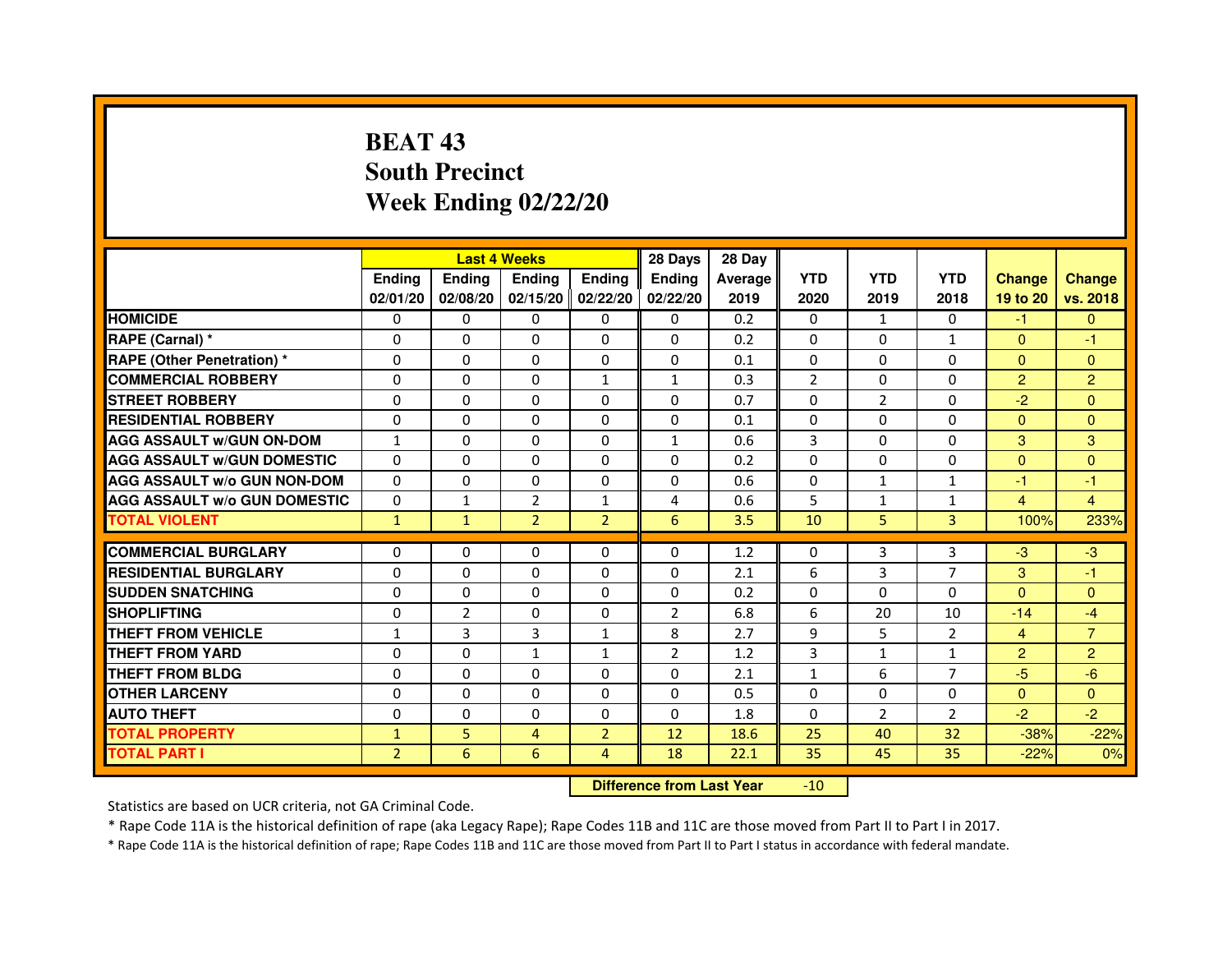# **BEAT 44 South PrecinctWeek Ending 02/22/20**

|                                     |               |               | <b>Last 4 Weeks</b> |                   | 28 Days        | 28 Day  |                |                |                |                |                |
|-------------------------------------|---------------|---------------|---------------------|-------------------|----------------|---------|----------------|----------------|----------------|----------------|----------------|
|                                     | <b>Ending</b> | <b>Endina</b> | <b>Ending</b>       | <b>Ending</b>     | <b>Ending</b>  | Average | <b>YTD</b>     | <b>YTD</b>     | <b>YTD</b>     | <b>Change</b>  | <b>Change</b>  |
|                                     | 02/01/20      | 02/08/20      |                     | 02/15/20 02/22/20 | 02/22/20       | 2019    | 2020           | 2019           | 2018           | 19 to 20       | vs. 2018       |
| <b>HOMICIDE</b>                     | $\Omega$      | $\mathbf{0}$  | $\mathbf{0}$        | $\Omega$          | $\mathbf{0}$   | 0.1     | $\mathbf{0}$   | $\mathbf{1}$   | $\Omega$       | $-1$           | $\mathbf{0}$   |
| RAPE (Carnal) *                     | 0             | $\Omega$      | $\Omega$            | $\Omega$          | $\Omega$       | 0.2     | $\Omega$       | $\mathbf{1}$   | $\Omega$       | $-1$           | $\Omega$       |
| <b>RAPE (Other Penetration)*</b>    | 0             | $\mathbf{0}$  | $\Omega$            | $\mathbf{0}$      | $\mathbf{0}$   | 0.0     | $\mathbf{1}$   | 0              | $\mathbf{1}$   | $\mathbf{1}$   | $\Omega$       |
| <b>COMMERCIAL ROBBERY</b>           | 0             | 0             | 0                   | $\Omega$          | $\Omega$       | 0.0     | $\Omega$       | $\Omega$       | $\Omega$       | $\Omega$       | $\Omega$       |
| <b>STREET ROBBERY</b>               | 0             | 0             | 0                   | 0                 | 0              | 0.5     | $\overline{2}$ | $\mathbf{1}$   | $\Omega$       | 1              | $\overline{2}$ |
| <b>RESIDENTIAL ROBBERY</b>          | 0             | $\Omega$      | $\Omega$            | $\Omega$          | $\Omega$       | 0.0     | $\mathbf{1}$   | $\Omega$       | $\mathbf{1}$   | $\mathbf{1}$   | $\Omega$       |
| <b>AGG ASSAULT W/GUN NON-DOM</b>    | $\Omega$      | $\Omega$      | $\mathbf{1}$        | $\Omega$          | $\mathbf{1}$   | 0.8     | 3              | $\overline{2}$ | $\mathbf{1}$   | $\mathbf{1}$   | $\overline{2}$ |
| <b>AGG ASSAULT W/GUN DOMESTIC</b>   | $\Omega$      | 0             | 0                   | 0                 | 0              | 0.2     | $\Omega$       | $\mathbf{1}$   | $\mathbf{1}$   | $-1$           | $-1$           |
| <b>AGG ASSAULT W/o GUN NON-DOM</b>  | 0             | 0             | 0                   | $\mathbf{1}$      | $\mathbf{1}$   | 0.4     | $\Omega$       | $\Omega$       | $\mathbf{1}$   | $\Omega$       | $-1$           |
| <b>AGG ASSAULT W/o GUN DOMESTIC</b> | $\mathbf{1}$  | 0             | $\mathbf{1}$        | 0                 | $\overline{2}$ | 1.2     | $\overline{2}$ | $\overline{2}$ | $\Omega$       | $\Omega$       | $\overline{2}$ |
| <b>TOTAL VIOLENT</b>                | $\mathbf{1}$  | $\mathbf{0}$  | $\overline{2}$      | $\mathbf{1}$      | 4              | 3.3     | 9              | 8              | 5              | 13%            | 80%            |
|                                     |               |               |                     |                   |                |         |                |                |                |                |                |
| <b>COMMERCIAL BURGLARY</b>          | 0             | 0             | 0                   | 0                 | 0              | 0.8     | $\mathbf{1}$   | 2              | $\Omega$       | $-1$           |                |
| <b>RESIDENTIAL BURGLARY</b>         | 0             | $\mathbf{1}$  | 1                   | 1                 | 3              | 1.5     | 6              | 0              | 2              | 6              | $\overline{4}$ |
| <b>SUDDEN SNATCHING</b>             | 0             | $\Omega$      | 0                   | 0                 | 0              | 0.2     | 0              | $\mathbf{1}$   | $\Omega$       | $-1$           | $\Omega$       |
| <b>SHOPLIFTING</b>                  | $\Omega$      | $\Omega$      | $\mathbf{1}$        | $\Omega$          | $\mathbf{1}$   | 2.7     | 3              | $\mathbf{1}$   | 10             | $\overline{2}$ | $-7$           |
| THEFT FROM VEHICLE                  | 0             | 0             | 4                   | $\mathbf{1}$      | 5              | 6.5     | 8              | 14             | $\overline{7}$ | $-6$           | 1              |
| THEFT FROM YARD                     | 0             | 0             | $\Omega$            | $\Omega$          | $\Omega$       | 0.7     | $\Omega$       | $\mathbf{1}$   | $\Omega$       | $-1$           | $\Omega$       |
| <b>THEFT FROM BLDG</b>              | 0             | $\Omega$      | $\mathbf{1}$        | 0                 | $\mathbf{1}$   | 1.4     | $\mathbf{1}$   | 4              | $\mathbf{1}$   | $-3$           | $\Omega$       |
| <b>OTHER LARCENY</b>                | 0             | $\mathbf{1}$  | 0                   | $\Omega$          | $\mathbf{1}$   | 0.8     | $\mathbf{1}$   | 2              | $\overline{2}$ | $-1$           | $-1$           |
| <b>AUTO THEFT</b>                   | $\Omega$      | 1             | $\mathbf{1}$        | 1                 | 3              | 2.7     | 3              | 3              | $\overline{2}$ | $\Omega$       | $\mathbf{1}$   |
| <b>TOTAL PROPERTY</b>               | $\Omega$      | 3             | 8                   | 3                 | 14             | 17.3    | 23             | 28             | 24             | $-18%$         | $-4%$          |
| <b>TOTAL PART I</b>                 | $\mathbf{1}$  | 3             | 10                  | 4                 | 18             | 20.6    | 32             | 36             | 29             | $-11%$         | 10%            |

 **Difference from Last Year**

-4

Statistics are based on UCR criteria, not GA Criminal Code.

\* Rape Code 11A is the historical definition of rape (aka Legacy Rape); Rape Codes 11B and 11C are those moved from Part II to Part I in 2017.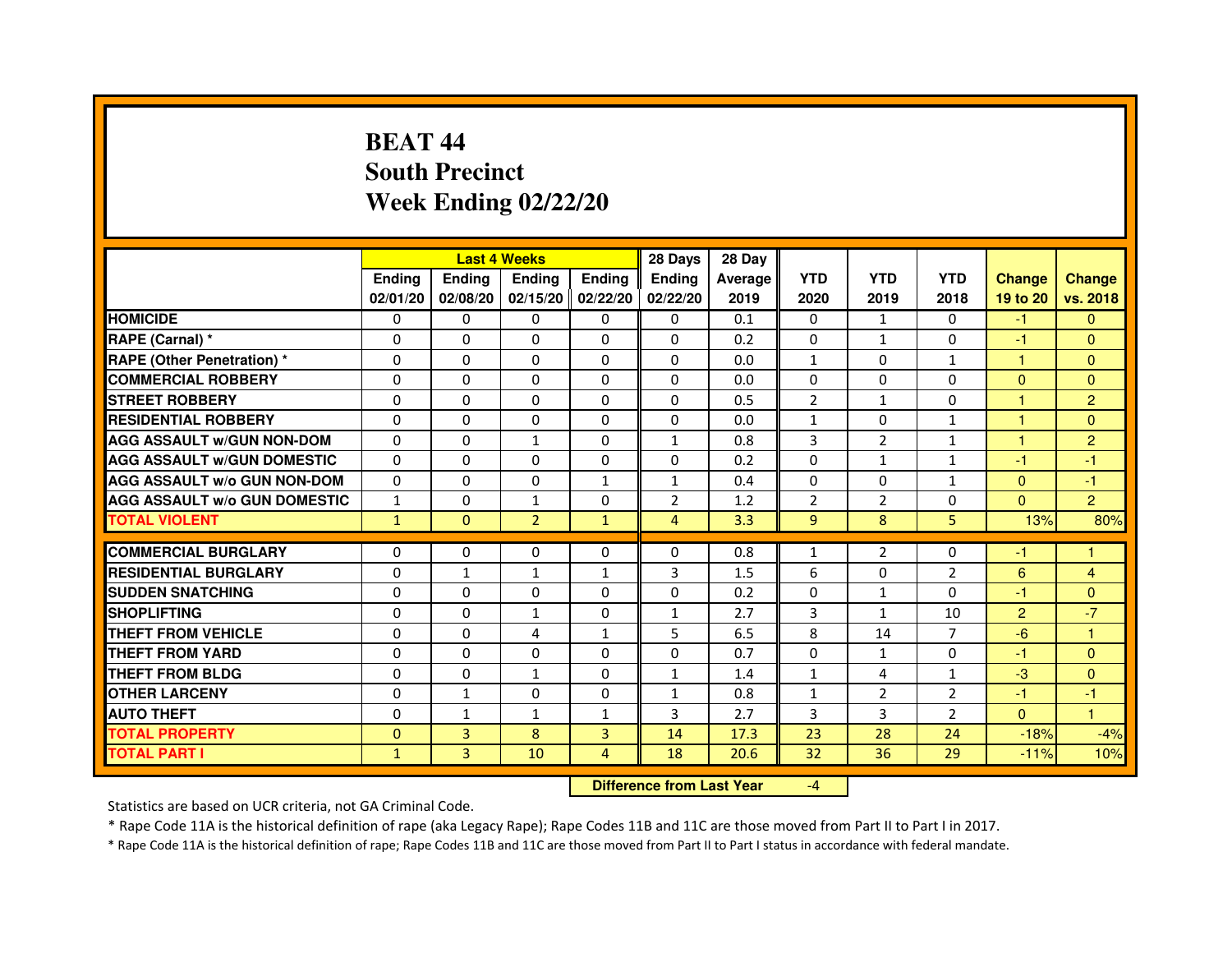# **BEAT 45 South PrecinctWeek Ending 02/22/20**

|                                     |                | <b>Last 4 Weeks</b> |                |                   | 28 Days        | 28 Day  |                |                |                |               |                |
|-------------------------------------|----------------|---------------------|----------------|-------------------|----------------|---------|----------------|----------------|----------------|---------------|----------------|
|                                     | <b>Endina</b>  | <b>Endina</b>       | <b>Endina</b>  | <b>Ending</b>     | <b>Endina</b>  | Average | <b>YTD</b>     | <b>YTD</b>     | <b>YTD</b>     | <b>Change</b> | <b>Change</b>  |
|                                     | 02/01/20       | 02/08/20            |                | 02/15/20 02/22/20 | 02/22/20       | 2019    | 2020           | 2019           | 2018           | 19 to 20      | vs. 2018       |
| <b>HOMICIDE</b>                     | 0              | 1                   | 0              | 0                 | $\mathbf{1}$   | 0.0     | $\mathbf{1}$   | 0              | $\mathbf{0}$   | 1             | 1              |
| RAPE (Carnal) *                     | $\Omega$       | $\Omega$            | $\Omega$       | $\Omega$          | $\Omega$       | 0.1     | $\mathbf{1}$   | $\Omega$       | $\mathbf{1}$   | $\mathbf{1}$  | $\Omega$       |
| RAPE (Other Penetration) *          | 0              | $\mathbf{1}$        | 0              | $\Omega$          | $\mathbf{1}$   | 0.0     | $\mathbf{1}$   | 0              | $\Omega$       | $\mathbf{1}$  | 1              |
| <b>COMMERCIAL ROBBERY</b>           | 1              | 0                   | 0              | 0                 | $\mathbf{1}$   | 0.2     | $\mathbf{1}$   | 0              | $\mathbf{1}$   | 1             | $\Omega$       |
| <b>STREET ROBBERY</b>               | 0              | 0                   | 0              | 0                 | 0              | 0.3     | 0              | $\mathbf{1}$   | 0              | -1            | $\Omega$       |
| <b>RESIDENTIAL ROBBERY</b>          | 0              | $\Omega$            | 0              | $\Omega$          | $\Omega$       | 0.1     | $\Omega$       | $\Omega$       | $\Omega$       | $\Omega$      | $\Omega$       |
| <b>AGG ASSAULT w/GUN NON-DOM</b>    | $\Omega$       | $\Omega$            | $\Omega$       | $\Omega$          | $\Omega$       | 0.5     | $\Omega$       | $\mathbf{1}$   | $\Omega$       | $-1$          | $\Omega$       |
| <b>AGG ASSAULT w/GUN DOMESTIC</b>   | $\Omega$       | 0                   | $\Omega$       | 0                 | $\Omega$       | 0.2     | $\Omega$       | $\mathbf{1}$   | $\Omega$       | $-1$          | $\Omega$       |
| <b>AGG ASSAULT W/o GUN NON-DOM</b>  | 0              | 0                   | 0              | 0                 | $\Omega$       | 0.2     | $\mathbf{1}$   | $\Omega$       | $\Omega$       | 1             | 1              |
| <b>AGG ASSAULT W/o GUN DOMESTIC</b> | $\Omega$       | $\Omega$            | 0              | $\Omega$          | $\Omega$       | 0.5     | $\mathbf{1}$   | $\overline{2}$ | 1              | $-1$          | $\Omega$       |
| <b>TOTAL VIOLENT</b>                | $\mathbf{1}$   | $\overline{2}$      | $\Omega$       | $\mathbf{0}$      | 3              | 1.9     | 6              | 5              | $\overline{3}$ | 20%           | 100%           |
|                                     |                |                     |                |                   |                |         |                |                |                |               |                |
| <b>COMMERCIAL BURGLARY</b>          | 0              | 0                   | $\Omega$       | 0                 | $\Omega$       | 0.2     | $\Omega$       | $\mathbf{1}$   | $\Omega$       | $-1$          | $\Omega$       |
| <b>RESIDENTIAL BURGLARY</b>         | 0              | $\Omega$            | $\mathbf{1}$   | $\Omega$          | 1              | 1.2     | $\overline{2}$ | $\overline{2}$ | $\overline{4}$ | $\Omega$      | $-2$           |
| <b>SUDDEN SNATCHING</b>             | 0              | 0                   | 0              | 0                 | 0              | 0.1     | 0              | $\Omega$       | $\Omega$       | $\Omega$      | $\Omega$       |
| <b>SHOPLIFTING</b>                  | $\Omega$       | $\mathbf{1}$        | $\overline{2}$ | 0                 | 3              | 8.0     | 3              | 23             | 4              | $-20$         | $-1$           |
| <b>THEFT FROM VEHICLE</b>           | 0              | $\mathbf{1}$        | $\Omega$       | $\mathbf{1}$      | $\overline{2}$ | 3.1     | 5              | 4              | 11             | $\mathbf{1}$  | $-6$           |
| <b>THEFT FROM YARD</b>              | $\Omega$       | 0                   | $\Omega$       | $\Omega$          | $\Omega$       | 1.2     | $\mathbf{1}$   | 6              | $\mathbf{1}$   | $-5$          | $\Omega$       |
| <b>THEFT FROM BLDG</b>              | 0              | 0                   | 0              | $\overline{2}$    | $\overline{2}$ | 1.2     | $\overline{2}$ | $\mathbf{1}$   | $\Omega$       | 1             | $\overline{2}$ |
| <b>OTHER LARCENY</b>                | 0              | 0                   | 0              | $\Omega$          | $\Omega$       | 0.5     | $\mathbf{1}$   | 0              | 1              | 1             | $\Omega$       |
| <b>AUTO THEFT</b>                   | 0              | 0                   | 0              | $\Omega$          | 0              | 1.0     | $\overline{2}$ | $\mathbf{1}$   | 3              | 1             | $-1$           |
| <b>TOTAL PROPERTY</b>               | $\overline{0}$ | $\overline{2}$      | 3              | 3                 | 8              | 16.3    | 16             | 38             | 24             | $-58%$        | $-33%$         |
| <b>TOTAL PART I</b>                 | $\mathbf{1}$   | 4                   | $\overline{3}$ | 3                 | 11             | 18.2    | 22             | 43             | 27             | $-49%$        | $-19%$         |

 **Difference from Last Year**-21

Statistics are based on UCR criteria, not GA Criminal Code.

\* Rape Code 11A is the historical definition of rape (aka Legacy Rape); Rape Codes 11B and 11C are those moved from Part II to Part I in 2017.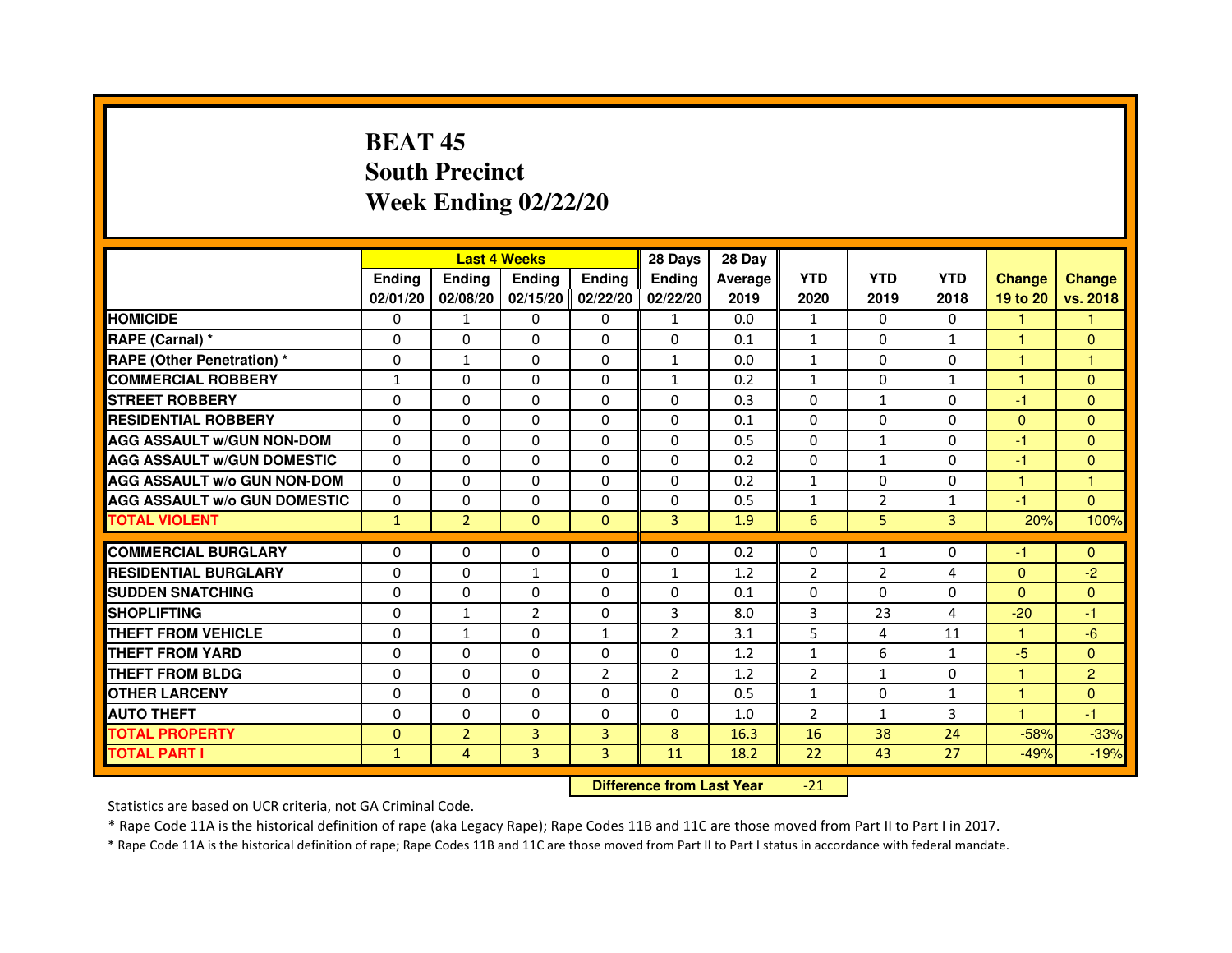# **BEAT 46 South PrecinctWeek Ending 02/22/20**

|                                     |                | <b>Last 4 Weeks</b> |                |                | 28 Days        | 28 Day  |                |                |                |                      |                      |
|-------------------------------------|----------------|---------------------|----------------|----------------|----------------|---------|----------------|----------------|----------------|----------------------|----------------------|
|                                     | <b>Endina</b>  | Ending              | <b>Endina</b>  | <b>Ending</b>  | <b>Endina</b>  | Average | <b>YTD</b>     | <b>YTD</b>     | <b>YTD</b>     | <b>Change</b>        | <b>Change</b>        |
|                                     | 02/01/20       | 02/08/20            | 02/15/20       | 02/22/20       | 02/22/20       | 2019    | 2020           | 2019           | 2018           | 19 to 20             | vs. 2019             |
| <b>HOMICIDE</b>                     | $\mathbf{0}$   | 0                   | 0              | 0              | 0              | 0.2     | 0              | $\overline{2}$ | 0              | $-2$                 | $\mathbf{0}$         |
| RAPE (Carnal) *                     | $\Omega$       | $\Omega$            | $\Omega$       | $\Omega$       | $\Omega$       | 0.2     | $\mathbf{1}$   | $\mathbf{0}$   | $\mathbf{1}$   | $\mathbf{1}$         | $\mathbf{0}$         |
| RAPE (Other Penetration) *          | $\Omega$       | $\Omega$            | $\Omega$       | $\Omega$       | $\mathbf{0}$   | 0.0     | $\Omega$       | $\mathbf{0}$   | $\mathbf{1}$   | $\Omega$             | $-1$                 |
| <b>COMMERCIAL ROBBERY</b>           | 0              | $\mathbf{0}$        | 0              | 0              | 0              | 0.2     | 0              | $\mathbf{1}$   | 2              | -1                   | $-2$                 |
| <b>STREET ROBBERY</b>               | $\Omega$       | $\Omega$            | 0              | $\Omega$       | $\Omega$       | 0.2     | $\mathbf{1}$   | $\Omega$       | 0              | 1                    | 1                    |
| <b>RESIDENTIAL ROBBERY</b>          | 0              | $\Omega$            | 0              | $\Omega$       | $\Omega$       | 0.0     | $\Omega$       | $\Omega$       | $\Omega$       | $\Omega$             | $\mathbf{0}$         |
| <b>AGG ASSAULT W/GUN NON-DOM</b>    | $\Omega$       | $\Omega$            | $\Omega$       | $\Omega$       | $\Omega$       | 0.3     | $\mathbf{1}$   | $\mathbf{1}$   | $\Omega$       | $\mathbf{0}$         | $\mathbf{1}$         |
| <b>AGG ASSAULT W/GUN DOMESTIC</b>   | $\Omega$       | $\Omega$            | $\Omega$       | $\Omega$       | $\Omega$       | 0.2     | $\Omega$       | $\Omega$       | 0              | $\mathbf{0}$         | $\mathbf{0}$         |
| <b>AGG ASSAULT W/o GUN NON-DOM</b>  | 0              | 0                   | 0              | 0              | $\Omega$       | 0.4     | $\Omega$       | 0              | $\Omega$       | $\Omega$             | $\Omega$             |
| <b>AGG ASSAULT W/o GUN DOMESTIC</b> | 0              | $\mathbf{0}$        | 0              | 0              | 0              | 0.9     | 0              | 2              | 0              | $-2$                 | $\Omega$             |
| <b>TOTAL VIOLENT</b>                | $\mathbf{0}$   | $\mathbf{0}$        | $\mathbf{0}$   | $\mathbf{0}$   | $\mathbf{0}$   | 2.5     | 3              | 6              | $\overline{4}$ | $-50%$               | $-25%$               |
|                                     |                |                     |                |                |                |         |                |                |                |                      |                      |
| <b>COMMERCIAL BURGLARY</b>          | 0              | $\mathbf{0}$        | 0              | $\mathbf{0}$   | 0              | 0.8     | 0              | 2              | $\overline{2}$ | $-2$                 | $-2$                 |
| <b>RESIDENTIAL BURGLARY</b>         | 0              | $\mathbf{1}$        | 0              | $\Omega$       | $\mathbf{1}$   | 2.2     | $\overline{2}$ | $\mathbf{1}$   | 9              | $\blacktriangleleft$ | $-7$                 |
| <b>SUDDEN SNATCHING</b>             | $\mathbf{1}$   | $\Omega$            | 0              | $\Omega$       | $\mathbf{1}$   | 0.3     | $\mathbf{1}$   | $\Omega$       | $\mathbf{1}$   | 1                    | $\Omega$             |
| <b>SHOPLIFTING</b>                  | $\overline{2}$ | $\mathbf{1}$        | $\overline{2}$ | $\overline{2}$ | $\overline{7}$ | 9.6     | 14             | 24             | 19             | $-10$                | $-5$                 |
| <b>THEFT FROM VEHICLE</b>           | $\Omega$       | $\Omega$            | $\mathbf{1}$   | $\mathbf{1}$   | $\overline{2}$ | 4.1     | 3              | 8              | 5              | $-5$                 | $-2$                 |
| <b>THEFT FROM YARD</b>              | $\Omega$       | $\Omega$            | $\mathbf{1}$   | $\Omega$       | $\mathbf{1}$   | 0.6     | $\mathbf{1}$   | $\mathbf{1}$   | $\Omega$       | $\Omega$             | $\mathbf{1}$         |
| <b>THEFT FROM BLDG</b>              | 0              | 0                   | 0              | 0              | 0              | 2.1     | 3              | $\overline{2}$ | 4              | 1                    | -1                   |
| <b>OTHER LARCENY</b>                | 0              | $\mathbf{0}$        | $\Omega$       | $\Omega$       | 0              | 0.8     | $\mathbf{1}$   | 0              | 0              | $\blacktriangleleft$ | $\blacktriangleleft$ |
| <b>AUTO THEFT</b>                   | $\Omega$       | $\Omega$            | 1              | $\Omega$       | $\mathbf{1}$   | 1.9     | $\mathbf{1}$   | $\overline{7}$ | $\overline{7}$ | $-6$                 | $-6$                 |
| <b>TOTAL PROPERTY</b>               | 3              | $\overline{2}$      | 5              | 3              | 13             | 22.3    | 26             | 45             | 47             | $-42%$               | $-45%$               |
| <b>TOTAL PART I</b>                 | 3              | $\overline{2}$      | 5              | 3              | 13             | 24.8    | 29             | 51             | 51             | $-43%$               | $-43%$               |

 **Difference from Last Year**-22

Statistics are based on UCR criteria, not GA Criminal Code.

\* Rape Code 11A is the historical definition of rape (aka Legacy Rape); Rape Codes 11B and 11C are those moved from Part II to Part I in 2017.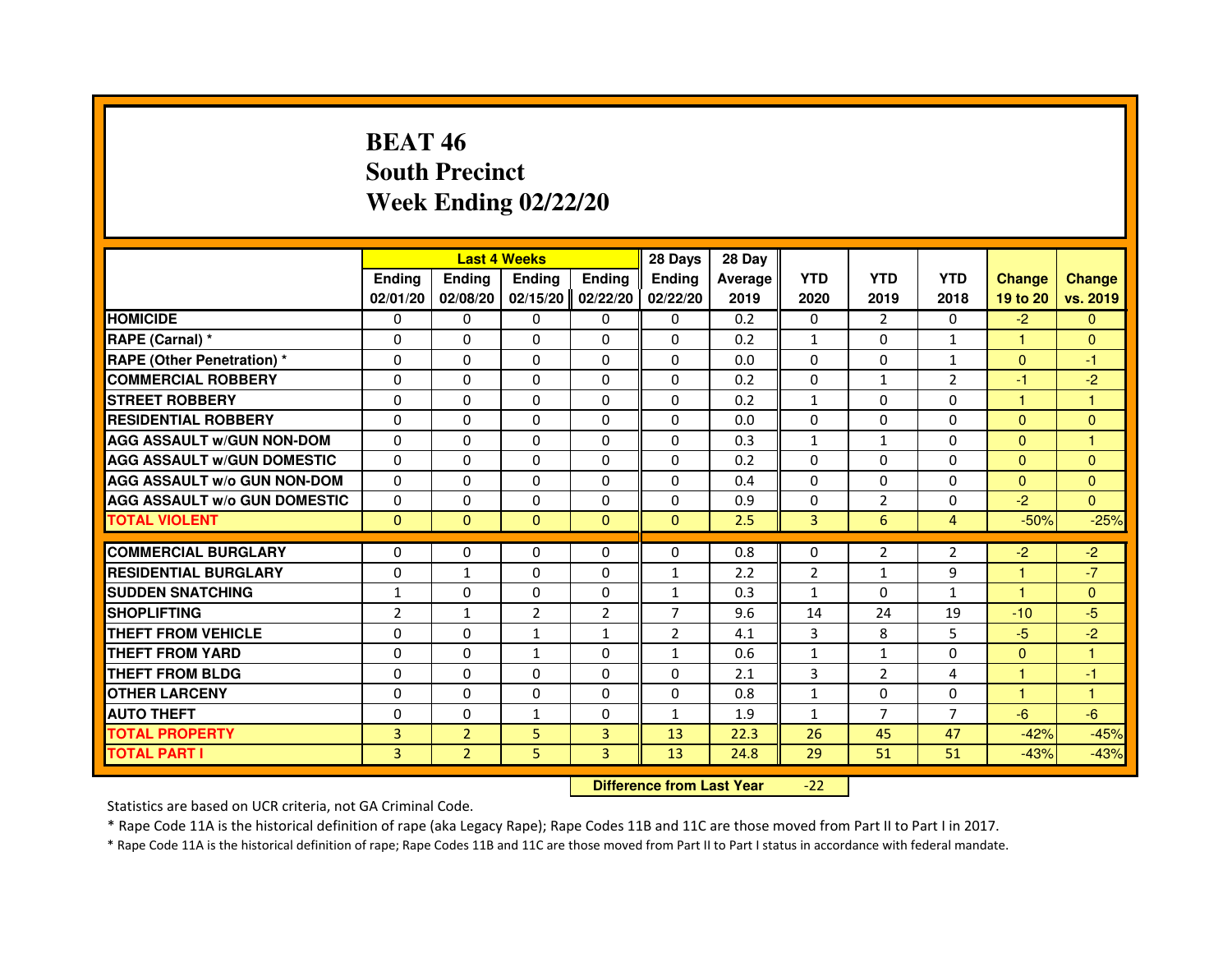# **BEAT 47 South PrecinctWeek Ending 02/22/20**

|                                     |                |                                  | <b>Last 4 Weeks</b> |                | 28 Days        | 28 Day  |                |                |                |                |                |
|-------------------------------------|----------------|----------------------------------|---------------------|----------------|----------------|---------|----------------|----------------|----------------|----------------|----------------|
|                                     | <b>Ending</b>  | Ending                           | <b>Ending</b>       | <b>Ending</b>  | Ending         | Average | <b>YTD</b>     | <b>YTD</b>     | <b>YTD</b>     | <b>Change</b>  | <b>Change</b>  |
|                                     | 02/01/20       | 02/08/20                         | 02/15/20            | 02/22/20       | 02/22/20       | 2019    | 2020           | 2019           | 2018           | 19 to 20       | vs. 2018       |
| <b>HOMICIDE</b>                     | 0              | $\Omega$                         | 0                   | 0              | $\mathbf{0}$   | 0.0     | $\mathbf{0}$   | $\Omega$       | $\Omega$       | $\mathbf{0}$   | $\mathbf{0}$   |
| RAPE (Carnal) *                     | 0              | 0                                | 0                   | 0              | 0              | 0.0     | 0              | 0              | 0              | $\Omega$       | $\mathbf{0}$   |
| RAPE (Other Penetration) *          | $\Omega$       | $\Omega$                         | $\Omega$            | $\Omega$       | $\Omega$       | 0.0     | $\Omega$       | $\Omega$       | $\Omega$       | $\Omega$       | $\overline{0}$ |
| <b>COMMERCIAL ROBBERY</b>           | 0              | $\Omega$                         | $\Omega$            | $\Omega$       | $\Omega$       | 0.0     | $\Omega$       | $\Omega$       | $\Omega$       | $\overline{0}$ | $\mathbf{0}$   |
| <b>STREET ROBBERY</b>               | $\Omega$       | $\Omega$                         | $\Omega$            | $\Omega$       | $\Omega$       | 0.1     | $\Omega$       | $\Omega$       | $\Omega$       | $\Omega$       | $\mathbf{0}$   |
| <b>RESIDENTIAL ROBBERY</b>          | 0              | 0                                | 0                   | 0              | 0              | 0.0     | 0              | 0              | $\Omega$       | $\Omega$       | $\mathbf{0}$   |
| <b>AGG ASSAULT w/GUN NON-GUN</b>    | $\Omega$       | $\Omega$                         | $\Omega$            | $\Omega$       | $\Omega$       | 0.2     | $\Omega$       | $\Omega$       | 0              | $\Omega$       | $\Omega$       |
| <b>AGG ASSAULT W/GUN DOMESTIC</b>   | $\Omega$       | $\Omega$                         | $\Omega$            | $\Omega$       | $\Omega$       | 0.1     | $\Omega$       | $\Omega$       | $\Omega$       | $\Omega$       | $\Omega$       |
| <b>AGG ASSAULT W/o GUN NON-DOM</b>  | $\Omega$       | $\Omega$                         | $\Omega$            | $\Omega$       | $\Omega$       | 0.3     | $\mathbf{1}$   | $\Omega$       | $\Omega$       | $\mathbf{1}$   | $\mathbf{1}$   |
| <b>AGG ASSAULT w/o GUN DOMESTIC</b> | $\Omega$       | $\Omega$                         | $\Omega$            | $\Omega$       | $\Omega$       | 0.4     | $\Omega$       | $\mathbf{1}$   | $\Omega$       | $-1$           | $\mathbf{0}$   |
| <b>TOTAL VIOLENT</b>                | $\mathbf{0}$   | $\mathbf{0}$                     | $\mathbf{0}$        | $\overline{0}$ | $\mathbf{0}$   | 1.1     | $\mathbf{1}$   | $\mathbf{1}$   | $\mathbf{0}$   | 0%             | #DIV/0!        |
| <b>COMMERCIAL BURGLARY</b>          | 0              | 0                                | 0                   | 0              | 0              | 0.1     | 0              | 0              | 0              | $\mathbf{0}$   | $\mathbf{0}$   |
| <b>RESIDENTIAL BURGLARY</b>         | 0              | $\Omega$                         | $\Omega$            | $\Omega$       | 0              | 0.3     | $\mathbf{1}$   | $\mathbf{1}$   | $\overline{2}$ | $\mathbf{0}$   | $-1$           |
| <b>SUDDEN SNATCHING</b>             | $\Omega$       | $\Omega$                         | $\Omega$            | $\Omega$       | $\Omega$       | 0.0     | $\Omega$       | $\Omega$       | 0              | $\Omega$       | $\mathbf{0}$   |
| <b>SHOPLIFTING</b>                  | 0              | $\Omega$                         | $\Omega$            | 0              | $\Omega$       | 0.1     | $\Omega$       | 0              | $\mathbf{1}$   | $\Omega$       | -1             |
| <b>THEFT FROM VEHICLE</b>           | 0              | 0                                | $\mathbf{1}$        | $\mathbf{1}$   | $\overline{2}$ | 1.3     | 2              | $\Omega$       | 5              | $\overline{2}$ | $-3$           |
| <b>THEFT FROM YARD</b>              | $\mathbf{1}$   | $\Omega$                         | $\Omega$            | $\Omega$       | $\mathbf{1}$   | 0.7     | $\overline{2}$ | $\Omega$       | $\mathbf{1}$   | $\overline{2}$ | $\mathbf{1}$   |
| <b>THEFT FROM BLDG</b>              | $\mathbf{1}$   | $\Omega$                         | $\Omega$            | $\Omega$       | $\mathbf{1}$   | 0.5     | $\mathbf{1}$   | $\Omega$       | $\mathbf{1}$   | $\mathbf{1}$   | $\Omega$       |
| <b>OTHER LARCENY</b>                | 0              | $\Omega$                         | $\Omega$            | $\Omega$       | $\Omega$       | 0.8     | $\Omega$       | $\mathbf{1}$   | 0              | -1             | $\overline{0}$ |
| <b>AUTO THEFT</b>                   | $\Omega$       | $\Omega$                         | $\Omega$            | $\Omega$       | $\Omega$       | 0.5     | $\Omega$       | $\Omega$       | $\Omega$       | $\Omega$       | $\Omega$       |
| <b>TOTAL PROPERTY</b>               | $\overline{2}$ | $\mathbf{0}$                     | $\mathbf{1}$        | $\mathbf{1}$   | $\overline{4}$ | 4.2     | 6              | $\overline{2}$ | 10             | 200%           | $-40%$         |
| <b>TOTAL PART I</b>                 | $\overline{2}$ | $\mathbf{0}$                     | $\mathbf{1}$        | $\mathbf{1}$   | $\overline{4}$ | 5.3     | $\overline{7}$ | 3              | 10             | 133%           | $-30%$         |
|                                     |                | <b>Difference from Last Year</b> |                     | $\overline{4}$ |                |         |                |                |                |                |                |

 **Difference from Last Year**

Statistics are based on UCR criteria, not GA Criminal Code.

\* Rape Code 11A is the historical definition of rape (aka Legacy Rape); Rape Codes 11B and 11C are those moved from Part II to Part I in 2017.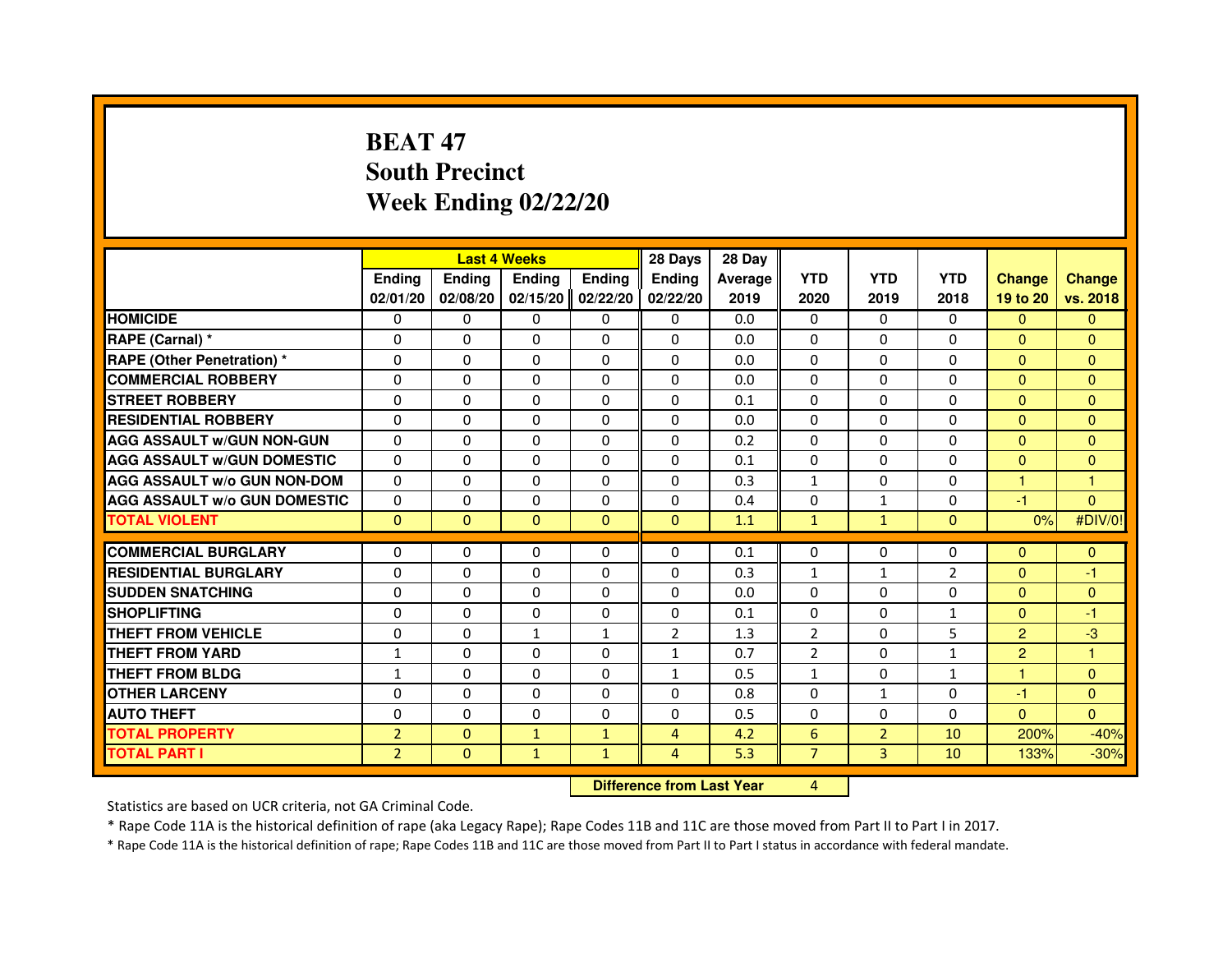#### **BEAT 51 East PrecinctWeek Ending 02/22/20**

|                                     |                |                | <b>Last 4 Weeks</b> |                 | 28 Days                | 28 Day  |                |              |                |                      |                |
|-------------------------------------|----------------|----------------|---------------------|-----------------|------------------------|---------|----------------|--------------|----------------|----------------------|----------------|
|                                     | <b>Ending</b>  | <b>Ending</b>  | <b>Ending</b>       | <b>Ending</b>   | <b>Endina</b>          | Average | <b>YTD</b>     | <b>YTD</b>   | <b>YTD</b>     | <b>Change</b>        | <b>Change</b>  |
|                                     | 02/01/20       | 02/08/20       | 02/15/20            | 02/22/20        | 02/22/20               | 2019    | 2020           | 2019         | 2018           | 19 to 20             | vs. 2018       |
| <b>HOMICIDE</b>                     | $\mathbf{0}$   | $\mathbf{0}$   | $\Omega$            | $\mathbf{0}$    | $\Omega$               | 0.2     | $\Omega$       | 1            | $\mathbf{0}$   | $-1$                 | $\mathbf{0}$   |
| RAPE (Carnal) *                     | $\Omega$       | 0              | $\Omega$            | $\Omega$        | $\Omega$               | 0.2     | $\Omega$       | $\Omega$     | $\mathbf{1}$   | $\Omega$             | $-1$           |
| <b>RAPE (Other Penetration) *</b>   | 0              | 0              | 0                   | $\Omega$        | $\Omega$               | 0.1     | 0              | $\Omega$     | $\mathbf{1}$   | $\Omega$             | $-1$           |
| <b>COMMERCIAL ROBBERY</b>           | $\Omega$       | $\Omega$       | $\Omega$            | $\Omega$        | $\Omega$               | 0.1     | $\Omega$       | $\Omega$     | $\Omega$       | $\Omega$             | $\Omega$       |
| <b>STREET ROBBERY</b>               | $\Omega$       | $\Omega$       | $\Omega$            | $\Omega$        | $\Omega$               | 1.2     | $\mathbf{1}$   | $\Omega$     | $\Omega$       | $\mathbf{1}$         | $\mathbf{1}$   |
| <b>RESIDENTIAL ROBBERY</b>          | $\Omega$       | $\Omega$       | $\Omega$            | $\Omega$        | $\Omega$               | 0.2     | $\Omega$       | $\Omega$     | 0              | $\Omega$             | $\Omega$       |
| <b>AGG ASSAULT W/GUN NON-DOM</b>    | 1              | $\Omega$       | 0                   | $\Omega$        | 1                      | 1.7     | $\overline{2}$ | 3            | 1              | -1                   | -1             |
| <b>AGG ASSAULT W/GUN DOMESTIC</b>   | $\Omega$       | $\Omega$       | $\Omega$            | $\Omega$        | $\Omega$               | 0.5     | 0              | 0            | 0              | $\Omega$             | $\Omega$       |
| <b>AGG ASSAULT W/o GUN NON-DOM</b>  | $\Omega$       | $\Omega$       | $\mathbf{1}$        | $\Omega$        | $\mathbf{1}$           | 1.5     | $\overline{2}$ | $\mathbf{1}$ | $\mathbf{1}$   | $\mathbf{1}$         | $\overline{1}$ |
| <b>AGG ASSAULT W/o GUN DOMESTIC</b> | $\Omega$       | $\mathbf{1}$   | $\Omega$            | $\Omega$        | $\mathbf{1}$           | 0.8     | 3              | $\mathbf{1}$ | $\mathbf{1}$   | $\overline{2}$       | $\overline{2}$ |
| <b>TOTAL VIOLENT</b>                | $\mathbf{1}$   | $\mathbf{1}$   | $\mathbf{1}$        | $\mathbf{0}$    | 3                      | 6.4     | 8              | 6            | 5              | 33%                  | 60%            |
| <b>COMMERCIAL BURGLARY</b>          | $\Omega$       | 0              | 0                   | $\Omega$        | $\Omega$               | 0.2     | $\overline{2}$ | 1            | $\overline{2}$ | $\blacktriangleleft$ | $\overline{0}$ |
| <b>RESIDENTIAL BURGLARY</b>         | $\Omega$       | $\Omega$       | $\Omega$            | $\Omega$        | $\Omega$               | 2.8     | 5              | 10           | 4              | $-5$                 | $\overline{1}$ |
| <b>SUDDEN SNATCHING</b>             | 0              | 0              | 0                   | $\Omega$        | $\Omega$               | 0.0     | 0              | $\Omega$     | $\mathbf{1}$   | $\Omega$             | $-1$           |
| <b>SHOPLIFTING</b>                  | 1              | $\Omega$       | $\mathbf{1}$        | $\Omega$        | $\overline{2}$         | 2.0     | 5              | 3            | 4              | $\overline{2}$       | 1              |
| <b>THEFT FROM VEHICLE</b>           | $\mathbf{1}$   | $\mathbf{1}$   | $\Omega$            | $\Omega$        | 2                      | 2.2     | 6              | 5            | 5              | $\mathbf{1}$         | $\overline{1}$ |
| <b>THEFT FROM YARD</b>              | $\mathbf{1}$   | 2              | $\mathbf{1}$        | $\Omega$        | 4                      | 1.2     | 6              | $\mathbf{1}$ | $\Omega$       | 5                    | 6              |
| <b>THEFT FROM BLDG</b>              | $\Omega$       | $\mathbf{1}$   | $\Omega$            | 3               | 4                      | 1.3     | 8              | $\mathbf{1}$ | 5              | $\overline{7}$       | 3              |
| <b>OTHER LARCENY</b>                | $\Omega$       | $\Omega$       | $\Omega$            | $\Omega$        | $\Omega$               | 1.4     | $\overline{2}$ | 4            | 3              | $-2$                 | $-1$           |
| <b>AUTO THEFT</b>                   | 0              | 0              | $\mathbf{1}$        | $\Omega$        | 1                      | 2.3     | $\overline{2}$ | 6            | 4              | $-4$                 | $-2$           |
| <b>TOTAL PROPERTY</b>               | 3              | $\overline{4}$ | 3                   | 3               | 13                     | 13.3    | 36             | 31           | 28             | 16%                  | 29%            |
| <b>TOTAL PART I</b>                 | $\overline{4}$ | 5              | $\overline{4}$      | 3               | 16                     | 19.8    | 44             | 37           | 33             | 19%                  | 33%            |
|                                     |                |                |                     | <b>PARALLEL</b> | a a dheanailte an Main |         | $\sim$         |              |                |                      |                |

**Difference from Last Year** 7

Statistics are based on UCR criteria, not GA Criminal Code.

\* Rape Code 11A is the historical definition of rape (aka Legacy Rape); Rape Codes 11B and 11C are those moved from Part II to Part I in 2017.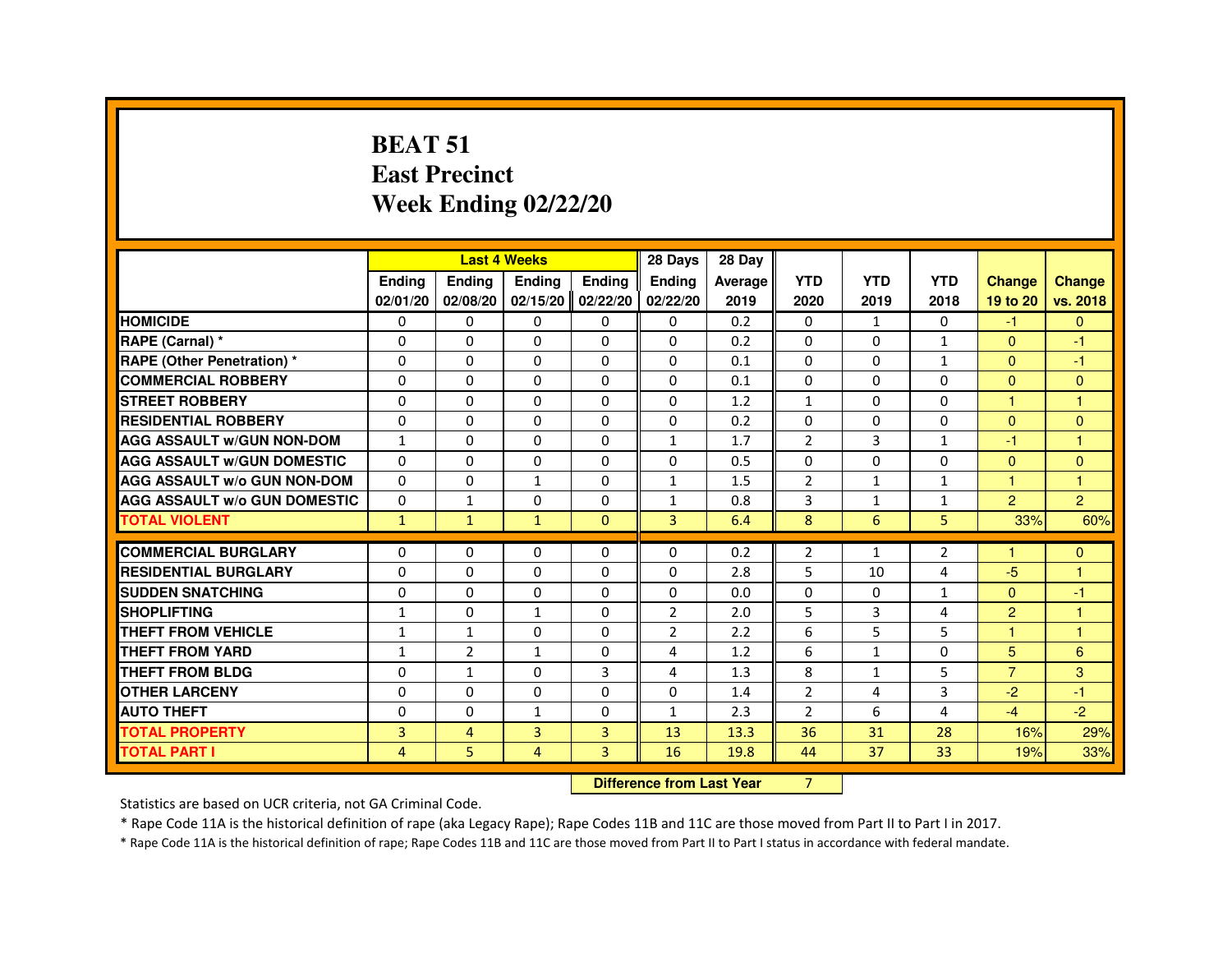# **BEAT 52 East PrecinctWeek Ending 02/22/20**

|                                     |                | <b>Last 4 Weeks</b> |                                  |               | 28 Days        | 28 Day  |                |                |              |                |                |
|-------------------------------------|----------------|---------------------|----------------------------------|---------------|----------------|---------|----------------|----------------|--------------|----------------|----------------|
|                                     | <b>Ending</b>  | <b>Ending</b>       | <b>Ending</b>                    | <b>Ending</b> | <b>Ending</b>  | Average | <b>YTD</b>     | <b>YTD</b>     | <b>YTD</b>   | <b>Change</b>  | <b>Change</b>  |
|                                     | 02/01/20       | 02/08/20            | 02/15/20                         | 02/22/20      | 02/22/20       | 2019    | 2020           | 2019           | 2018         | 19 to 20       | vs. 2018       |
| <b>HOMICIDE</b>                     | $\mathbf{0}$   | $\Omega$            | $\Omega$                         | $\Omega$      | 0              | 0.1     | $\Omega$       | $\Omega$       | 0            | $\Omega$       | $\Omega$       |
| RAPE (Carnal) *                     | 0              | $\Omega$            | 0                                | $\Omega$      | $\mathbf{0}$   | 0.3     | $\mathbf{0}$   | $\Omega$       | 0            | $\mathbf{0}$   | $\Omega$       |
| <b>RAPE (Other Penetration) *</b>   | $\mathbf 0$    | 0                   | $\Omega$                         | $\Omega$      | $\Omega$       | 0.0     | $\Omega$       | $\Omega$       | $\Omega$     | $\Omega$       | $\Omega$       |
| <b>COMMERCIAL ROBBERY</b>           | $\mathbf 0$    | $\mathbf{0}$        | $\Omega$                         | $\mathbf{0}$  | $\mathbf{0}$   | 0.2     | $\mathbf{0}$   | $\mathbf{0}$   | $\mathbf{1}$ | $\Omega$       | $-1$           |
| <b>STREET ROBBERY</b>               | $\Omega$       | $\Omega$            | $\Omega$                         | $\Omega$      | $\Omega$       | 0.9     | $\Omega$       | $\Omega$       | $\Omega$     | $\Omega$       | $\mathbf{0}$   |
| <b>RESIDENTIAL ROBBERY</b>          | 0              | $\Omega$            | 0                                | $\Omega$      | $\Omega$       | 0.2     | $\Omega$       | $\overline{2}$ | $\Omega$     | $-2$           | $\Omega$       |
| <b>AGG ASSAULT W/GUN NON-DOM</b>    | $\Omega$       | 0                   | $\Omega$                         | $\Omega$      | $\Omega$       | 1.1     | $\mathbf{1}$   | $\overline{2}$ | 3            | $-1$           | $-2$           |
| <b>AGG ASSAULT W/GUN DOMESTIC</b>   | $\Omega$       | $\Omega$            | $\Omega$                         | $\Omega$      | $\Omega$       | 0.2     | $\Omega$       | $\Omega$       | $\Omega$     | $\Omega$       | $\Omega$       |
| <b>AGG ASSAULT W/o GUN NON-DOM</b>  | $\Omega$       | 0                   | 0                                | $\mathbf{0}$  | 0              | 0.8     | $\mathbf{1}$   | $\mathbf{1}$   | $\mathbf{1}$ | $\Omega$       | $\mathbf{0}$   |
| <b>AGG ASSAULT W/o GUN DOMESTIC</b> | $\mathbf{1}$   | 1                   | 0                                | $\Omega$      | $\overline{2}$ | 0.8     | 3              | 2              | $\mathbf{1}$ | 1              | $\overline{2}$ |
| <b>TOTAL VIOLENT</b>                | $\mathbf{1}$   | $\mathbf{1}$        | $\mathbf{0}$                     | $\mathbf{0}$  | $\overline{2}$ | 4.6     | 5              | $\overline{7}$ | 6            | $-29%$         | $-17%$         |
| <b>COMMERCIAL BURGLARY</b>          | 0              | 0                   | 0                                | 0             | 0              | 0.1     | 0              | 0              | 0            | $\Omega$       | $\Omega$       |
| <b>RESIDENTIAL BURGLARY</b>         | $\Omega$       | $\Omega$            | $\mathbf{1}$                     | 1             | $\overline{2}$ | 4.4     | 5              | 10             | 6            | $-5$           | $-1$           |
| <b>SUDDEN SNATCHING</b>             | $\Omega$       | $\mathbf{1}$        | $\Omega$                         | $\mathbf{1}$  | $\overline{2}$ | 0.2     | $\overline{2}$ | $\Omega$       | $\Omega$     | $\overline{2}$ | $\overline{2}$ |
| <b>SHOPLIFTING</b>                  | 0              | $\mathbf{1}$        | 0                                | $\mathbf{0}$  | $\mathbf{1}$   | 0.5     | 3              | 0              | 0            | 3              | 3              |
| THEFT FROM VEHICLE                  | 3              | $\mathbf{1}$        | $\mathbf{1}$                     | $\Omega$      | 5              | 4.9     | 9              | 8              | 3            | 1              | 6              |
| <b>THEFT FROM YARD</b>              | $\mathbf{1}$   | 0                   | $\Omega$                         | $\mathbf 0$   | $\mathbf{1}$   | 2.5     | $\overline{2}$ | $\overline{2}$ | 3            | $\Omega$       | $-1$           |
| <b>THEFT FROM BLDG</b>              | $\overline{2}$ | $\overline{2}$      | 0                                | $\mathbf{1}$  | 5              | 2.8     | 6              | 6              | 2            | $\Omega$       | $\overline{4}$ |
| <b>OTHER LARCENY</b>                | $\mathbf{1}$   | $\Omega$            | 0                                | $\Omega$      | $\mathbf{1}$   | 0.8     | $\mathbf{1}$   | $\Omega$       | 3            | 1.             | $-2$           |
| <b>AUTO THEFT</b>                   | $\Omega$       | $\mathbf{1}$        | $\Omega$                         | $\Omega$      | $\mathbf{1}$   | 2.0     | $\overline{2}$ | 4              | 5            | $-2$           | $-3$           |
| <b>TOTAL PROPERTY</b>               | $\overline{7}$ | $6\phantom{1}6$     | $\overline{2}$                   | 3             | 18             | 18.3    | 30             | 30             | 22           | 0%             | 36%            |
| <b>TOTAL PART I</b>                 | 8              | $\overline{7}$      | $\overline{2}$                   | 3             | 20             | 22.9    | 35             | 37             | 28           | $-5%$          | 25%            |
|                                     |                |                     | <b>Difference from Last Year</b> |               | $-2$           |         |                |                |              |                |                |

 **Difference from Last Year**

Statistics are based on UCR criteria, not GA Criminal Code.

\* Rape Code 11A is the historical definition of rape (aka Legacy Rape); Rape Codes 11B and 11C are those moved from Part II to Part I in 2017.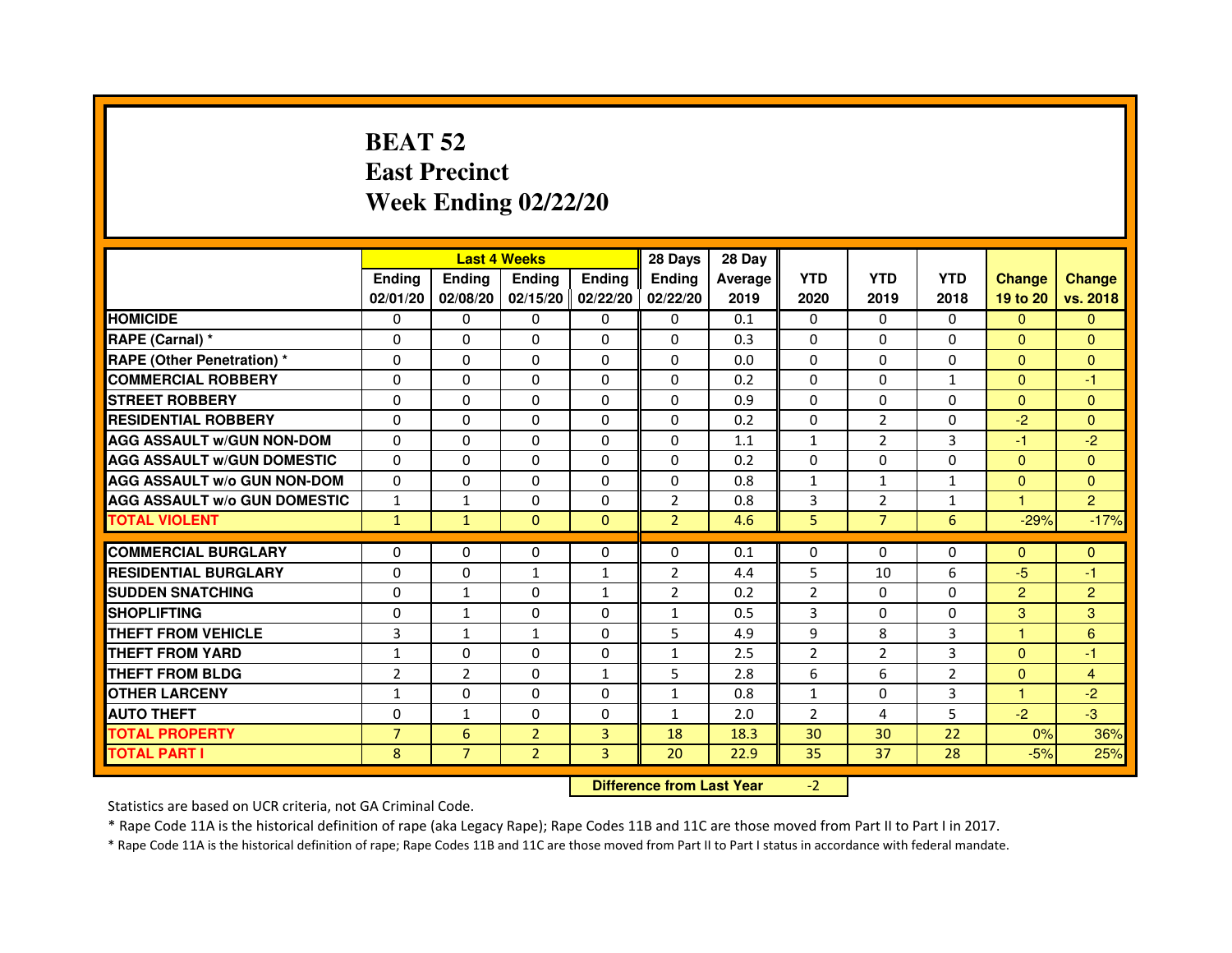# **BEAT 53 East PrecinctWeek Ending 02/22/20**

|                                     |                |                | <b>Last 4 Weeks</b>              |               | 28 Days        | 28 Day  |                |                |                |                |                |
|-------------------------------------|----------------|----------------|----------------------------------|---------------|----------------|---------|----------------|----------------|----------------|----------------|----------------|
|                                     | <b>Ending</b>  | Ending         | Ending                           | <b>Ending</b> | <b>Ending</b>  | Average | <b>YTD</b>     | <b>YTD</b>     | <b>YTD</b>     | <b>Change</b>  | <b>Change</b>  |
|                                     | 02/01/20       | 02/08/20       | 02/15/20                         | 02/22/20      | 02/22/20       | 2019    | 2020           | 2019           | 2018           | 19 to 20       | vs. 2018       |
| <b>HOMICIDE</b>                     | $\Omega$       | $\Omega$       | $\Omega$                         | $\Omega$      | $\mathbf{0}$   | 0.0     | $\Omega$       | 0              | $\Omega$       | $\Omega$       | $\Omega$       |
| RAPE (Carnal) *                     | 0              | 0              | 0                                | 0             | 0              | 0.0     | 0              | 0              | $\Omega$       | $\Omega$       | $\overline{0}$ |
| <b>RAPE (Other Penetration) *</b>   | $\Omega$       | 0              | $\Omega$                         | 1             | 1              | 0.1     | $\mathbf{1}$   | 0              | $\Omega$       | $\mathbf{1}$   | 1              |
| <b>COMMERCIAL ROBBERY</b>           | 0              | $\Omega$       | $\Omega$                         | $\Omega$      | $\Omega$       | 0.0     | $\Omega$       | $\Omega$       | $\Omega$       | $\mathbf{0}$   | $\mathbf{0}$   |
| <b>STREET ROBBERY</b>               | $\mathbf{1}$   | $\Omega$       | $\Omega$                         | $\Omega$      | $\mathbf{1}$   | 0.8     | $\mathbf{1}$   | $\mathbf{1}$   | $\mathbf{1}$   | $\Omega$       | $\mathbf{0}$   |
| <b>RESIDENTIAL ROBBERY</b>          | $\mathbf{1}$   | 0              | $\Omega$                         | 0             | 1              | 0.0     | $\mathbf{1}$   | $\Omega$       | $\Omega$       | $\mathbf{1}$   | 1              |
| <b>AGG ASSAULT w/GUN NON-DOM</b>    | $\Omega$       | $\Omega$       | $\Omega$                         | $\Omega$      | $\Omega$       | 1.3     | $\overline{2}$ | $\overline{2}$ | $\Omega$       | $\Omega$       | $\overline{2}$ |
| <b>AGG ASSAULT W/GUN DOMESTIC</b>   | $\mathbf{1}$   | $\Omega$       | $\Omega$                         | $\Omega$      | $\mathbf{1}$   | 0.2     | $\mathbf{1}$   | $\Omega$       | $\Omega$       | $\mathbf{1}$   | 1              |
| <b>AGG ASSAULT W/o GUN NON-DOM</b>  | $\Omega$       | $\Omega$       | $\Omega$                         | $\Omega$      | $\Omega$       | 0.6     | $\overline{2}$ | $\Omega$       | 2              | $\overline{2}$ | $\Omega$       |
| <b>AGG ASSAULT W/o GUN DOMESTIC</b> | $\Omega$       | $\Omega$       | $\Omega$                         | $\Omega$      | $\Omega$       | 1.7     | $\mathbf{1}$   | $\overline{2}$ | $\mathbf{1}$   | $-1$           | $\Omega$       |
| <b>TOTAL VIOLENT</b>                | 3              | $\mathbf{0}$   | $\mathbf{0}$                     | $\mathbf{1}$  | 4              | 4.7     | 9              | 5              | $\overline{4}$ | 80%            | 125%           |
| <b>COMMERCIAL BURGLARY</b>          | 0              | $\mathbf{1}$   | 0                                | 0             | $\mathbf{1}$   | 0.2     | $\mathbf{1}$   | 0              | 1              | 1              | $\mathbf{0}$   |
| <b>RESIDENTIAL BURGLARY</b>         | $\mathbf{1}$   | $\mathbf{1}$   | $\Omega$                         | $\Omega$      | $\overline{2}$ | 3.8     | 4              | 8              | 6              | $-4$           | $-2$           |
| <b>SUDDEN SNATCHING</b>             | $\Omega$       | $\Omega$       | $\Omega$                         | $\Omega$      | $\Omega$       | 0.2     | $\Omega$       | $\Omega$       | $\mathbf{1}$   | $\Omega$       | $-1$           |
| <b>SHOPLIFTING</b>                  | $\Omega$       | $\Omega$       | $\Omega$                         | $\Omega$      | $\Omega$       | 0.3     | $\Omega$       | $\Omega$       | $\overline{2}$ | $\Omega$       | $-2$           |
| THEFT FROM VEHICLE                  | 0              | $\mathbf{1}$   | $\Omega$                         | 3             | 4              | 3.7     | $\overline{7}$ | 9              | 10             | $-2$           | $-3$           |
| <b>THEFT FROM YARD</b>              | $\mathbf{1}$   | $\Omega$       | $\Omega$                         | $\Omega$      | 1              | 1.4     | $\overline{2}$ | $\mathbf{1}$   | 5              | 1              | $-3$           |
| <b>THEFT FROM BLDG</b>              | $\Omega$       | $\Omega$       | $\Omega$                         | $\Omega$      | $\Omega$       | 2.7     | $\Omega$       | 8              | 4              | $-8$           | $-4$           |
| <b>OTHER LARCENY</b>                | $\Omega$       | $\mathbf{1}$   | 0                                | $\Omega$      | 1              | 1.1     | $\overline{2}$ | 3              | $\overline{2}$ | $-1$           | $\Omega$       |
| <b>AUTO THEFT</b>                   | $\Omega$       | $\Omega$       | $\mathbf{1}$                     | $\Omega$      | $\mathbf{1}$   | 1.3     | $\overline{2}$ | 6              | 4              | $-4$           | $-2$           |
| <b>TOTAL PROPERTY</b>               | $\overline{2}$ | $\overline{4}$ | $\mathbf{1}$                     | 3             | 10             | 14.6    | 18             | 35             | 35             | $-49%$         | $-49%$         |
| <b>TOTAL PART I</b>                 | 5              | $\overline{4}$ | $\mathbf{1}$                     | 4             | 14             | 19.3    | 27             | 40             | 39             | $-33%$         | $-31%$         |
|                                     |                |                | <b>Difference from Last Year</b> |               | $-13$          |         |                |                |                |                |                |

 **Difference from Last Year**

Statistics are based on UCR criteria, not GA Criminal Code.

\* Rape Code 11A is the historical definition of rape (aka Legacy Rape); Rape Codes 11B and 11C are those moved from Part II to Part I in 2017.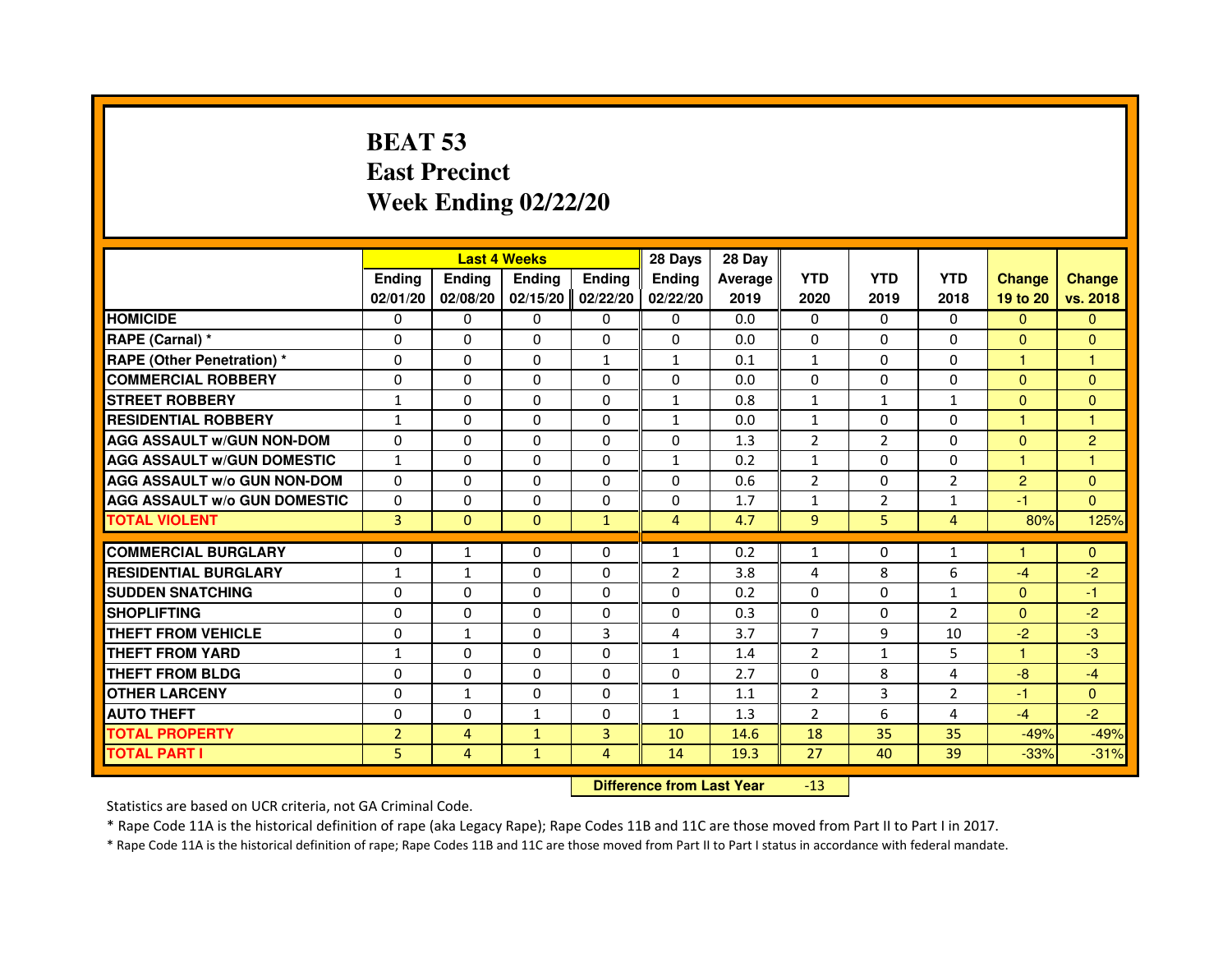# **BEAT 54 East PrecinctWeek Ending 02/22/20**

|                                     |                | <b>Last 4 Weeks</b> |                |                     | 28 Days        | 28 Day  |                |                |              |                |                |
|-------------------------------------|----------------|---------------------|----------------|---------------------|----------------|---------|----------------|----------------|--------------|----------------|----------------|
|                                     | <b>Endina</b>  | Ending              | <b>Endina</b>  | <b>Endina</b>       | <b>Endina</b>  | Average | <b>YTD</b>     | <b>YTD</b>     | <b>YTD</b>   | <b>Change</b>  | <b>Change</b>  |
|                                     | 02/01/20       | 02/08/20            |                | $02/15/20$ 02/22/20 | 02/22/20       | 2019    | 2020           | 2019           | 2018         | 19 to 20       | vs. 2018       |
| <b>HOMICIDE</b>                     | 0              | 0                   | 0              | 0                   | 0              | 0.0     | $\mathbf{0}$   | 0              | 2            | $\mathbf{0}$   | $-2$           |
| RAPE (Carnal) *                     | $\Omega$       | $\Omega$            | $\Omega$       | $\Omega$            | $\Omega$       | 0.2     | $\Omega$       | $\mathbf{1}$   | $\Omega$     | $-1$           | $\Omega$       |
| <b>RAPE (Other Penetration) *</b>   | 0              | $\Omega$            | $\Omega$       | $\Omega$            | $\Omega$       | 0.0     | $\Omega$       | $\Omega$       | $\Omega$     | $\Omega$       | $\Omega$       |
| <b>COMMERCIAL ROBBERY</b>           | 0              | 0                   | 0              | 0                   | $\Omega$       | 0.3     | 3              | $\mathbf{1}$   | 1            | $\overline{2}$ | $\overline{2}$ |
| <b>STREET ROBBERY</b>               | 0              | $\mathbf{1}$        | 0              | $\Omega$            | $\mathbf{1}$   | 0.7     | $\mathbf{1}$   | 3              | $\Omega$     | $-2$           | 1              |
| <b>RESIDENTIAL ROBBERY</b>          | 0              | $\Omega$            | 0              | $\Omega$            | 0              | 0.2     | 0              | 0              | 0            | $\Omega$       | $\Omega$       |
| <b>AGG ASSAULT W/GUN NON-DOM</b>    | $\Omega$       | $\mathbf{1}$        | $\Omega$       | $\Omega$            | $\mathbf{1}$   | 1.7     | $\mathbf{1}$   | 5              | 3            | $-4$           | $-2$           |
| <b>AGG ASSAULT W/GUN DOMESTIC</b>   | $\Omega$       | 0                   | 0              | 0                   | 0              | 0.2     | 0              | $\Omega$       | $\mathbf{1}$ | $\Omega$       | $-1$           |
| <b>AGG ASSAULT W/o GUN NON-DOM</b>  | $\Omega$       | $\mathbf{1}$        | $\Omega$       | 0                   | 1              | 0.8     | $\mathbf{1}$   | $\Omega$       | $\Omega$     | 1              | 1              |
| <b>AGG ASSAULT W/o GUN DOMESTIC</b> | $\Omega$       | 0                   | $\mathbf{1}$   | $\Omega$            | 1              | 0.2     | $\mathbf{1}$   | $\mathbf{1}$   | 1            | $\Omega$       | $\Omega$       |
| <b>TOTAL VIOLENT</b>                | $\Omega$       | 3                   | $\mathbf{1}$   | $\mathbf{0}$        | $\overline{4}$ | 4.2     | $\overline{7}$ | 11             | 8            | $-36%$         | $-13%$         |
|                                     |                |                     |                |                     |                |         |                |                |              |                |                |
| <b>COMMERCIAL BURGLARY</b>          | 0              | 0                   | $\Omega$       | 0                   | $\Omega$       | 0.5     | $\Omega$       | $\Omega$       | $\Omega$     | $\Omega$       | $\Omega$       |
| <b>RESIDENTIAL BURGLARY</b>         | 1              | $\overline{2}$      | 0              | $\mathbf{1}$        | 4              | 2.9     | 5              | 4              | 13           | 1.             | -8             |
| <b>SUDDEN SNATCHING</b>             | 0              | 0                   | $\Omega$       | $\Omega$            | $\Omega$       | 0.3     | $\Omega$       | $\overline{2}$ | $\Omega$     | $-2$           | $\Omega$       |
| <b>SHOPLIFTING</b>                  | $\mathbf 0$    | $\overline{2}$      | 4              | $\Omega$            | 6              | 3.1     | 10             | 5              | 13           | 5              | -3             |
| <b>THEFT FROM VEHICLE</b>           | $\overline{2}$ | 4                   | $\mathbf{1}$   | $\overline{2}$      | 9              | 6.4     | 12             | 27             | 6            | $-15$          | 6              |
| <b>THEFT FROM YARD</b>              | 1              | 0                   | $\mathbf{1}$   | $\Omega$            | $\overline{2}$ | 2.1     | 3              | 6              | $\mathbf{1}$ | $-3$           | $\overline{2}$ |
| <b>THEFT FROM BLDG</b>              | 3              | 0                   | $\overline{2}$ | 0                   | 5              | 2.2     | 7              | 3              | 5            | $\overline{4}$ | $\overline{2}$ |
| <b>OTHER LARCENY</b>                | 0              | 3                   | 0              | $\Omega$            | 3              | 0.5     | 3              | $\overline{2}$ | $\mathbf{1}$ | 1              | $\overline{2}$ |
| <b>AUTO THEFT</b>                   | $\mathbf 0$    | 0                   | $\mathbf{1}$   | $\mathbf{1}$        | $\overline{2}$ | 2.4     | 3              | 8              | 5            | $-5$           | $-2$           |
| <b>TOTAL PROPERTY</b>               | $\overline{7}$ | 11                  | 9              | 4                   | 31             | 20.6    | 43             | 57             | 44           | $-25%$         | $-2%$          |
| <b>TOTAL PART I</b>                 | $\overline{7}$ | 14                  | 10             | $\overline{4}$      | 35             | 24.8    | 50             | 68             | 52           | $-26%$         | $-4%$          |

#### **Difference from Last Year**-18

Statistics are based on UCR criteria, not GA Criminal Code.

\* Rape Code 11A is the historical definition of rape (aka Legacy Rape); Rape Codes 11B and 11C are those moved from Part II to Part I in 2017.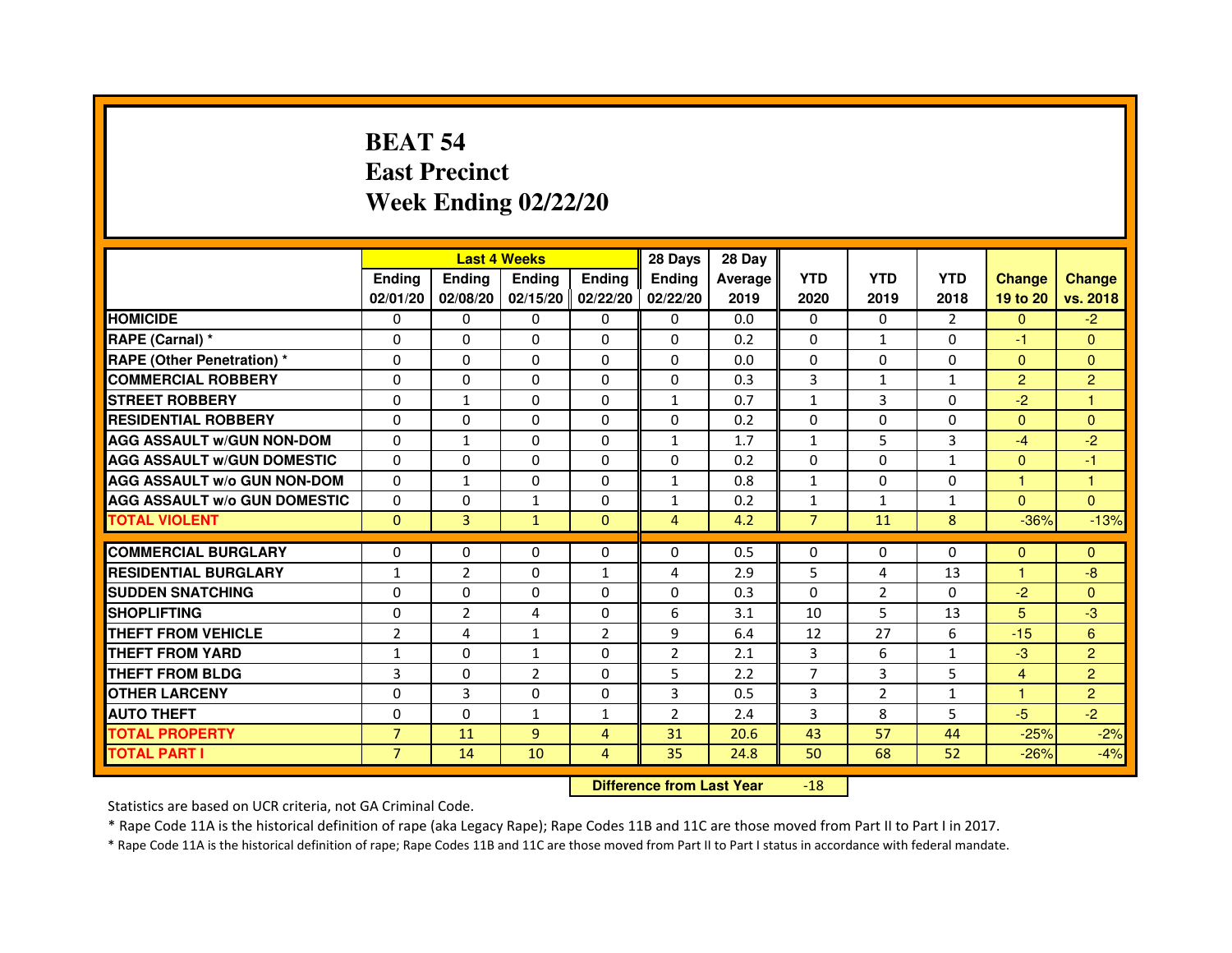# **BEAT 55 East PrecinctWeek Ending 02/22/20**

|                                     |                |                | <b>Last 4 Weeks</b> |                | 28 Days                          | 28 Day  |                |                |                |               |                |
|-------------------------------------|----------------|----------------|---------------------|----------------|----------------------------------|---------|----------------|----------------|----------------|---------------|----------------|
|                                     | <b>Ending</b>  | <b>Ending</b>  | <b>Ending</b>       | <b>Ending</b>  | Ending                           | Average | <b>YTD</b>     | <b>YTD</b>     | <b>YTD</b>     | <b>Change</b> | <b>Change</b>  |
|                                     | 02/01/20       | 02/08/20       | 02/15/20            | 02/22/20       | 02/22/20                         | 2019    | 2020           | 2019           | 2018           | 19 to 20      | vs. 2018       |
| <b>HOMICIDE</b>                     | $\mathbf{0}$   | $\Omega$       | 0                   | $\Omega$       | 0                                | 0.0     | 0              | 0              | $\mathbf{1}$   | $\Omega$      | $-1$           |
| RAPE (Carnal) *                     | $\Omega$       | $\Omega$       | $\Omega$            | $\Omega$       | $\Omega$                         | 0.2     | $\Omega$       | $\mathbf{1}$   | $\Omega$       | $-1$          | $\Omega$       |
| <b>RAPE (Other Penetration) *</b>   | $\Omega$       | $\Omega$       | $\Omega$            | $\Omega$       | $\Omega$                         | 0.0     | $\Omega$       | $\Omega$       | $\Omega$       | $\Omega$      | $\Omega$       |
| <b>COMMERCIAL ROBBERY</b>           | $\Omega$       | $\Omega$       | $\Omega$            | $\Omega$       | $\Omega$                         | 0.1     | $\Omega$       | $\Omega$       | $\Omega$       | $\mathbf{0}$  | $\mathbf{0}$   |
| <b>STREET ROBBERY</b>               | $\Omega$       | $\mathbf{1}$   | $\Omega$            | $\Omega$       | $\mathbf{1}$                     | 0.3     | $\mathbf{1}$   | $\mathbf{1}$   | $\Omega$       | $\Omega$      | 1              |
| <b>RESIDENTIAL ROBBERY</b>          | 0              | 0              | 0                   | 0              | 0                                | 0.1     | 0              | 0              | $\Omega$       | $\Omega$      | $\overline{0}$ |
| <b>AGG ASSAULT w/GUN NON- DOM</b>   | $\Omega$       | $\Omega$       | $\Omega$            | $\Omega$       | $\Omega$                         | 0.2     | $\Omega$       | $\Omega$       | $\overline{2}$ | $\Omega$      | $-2$           |
| <b>AGG ASSAULT W/GUN DOMESTIC</b>   | $\Omega$       | $\Omega$       | $\Omega$            | $\Omega$       | $\Omega$                         | 0.3     | $\Omega$       | $\Omega$       | $\Omega$       | $\Omega$      | $\overline{0}$ |
| <b>AGG ASSAULT W/o GUN NON-DOM</b>  | $\Omega$       | $\mathbf{1}$   | $\Omega$            | $\Omega$       | $\mathbf{1}$                     | 0.4     | $\mathbf{1}$   | $\mathbf{1}$   | $\Omega$       | $\Omega$      | $\mathbf{1}$   |
| <b>AGG ASSAULT W/o GUN DOMESTIC</b> | $\Omega$       | 1              | $\Omega$            | $\Omega$       | $\mathbf{1}$                     | 0.4     | $\mathbf{1}$   | $\mathbf{1}$   | $\Omega$       | $\Omega$      | $\overline{1}$ |
| <b>TOTAL VIOLENT</b>                | $\mathbf{0}$   | $\overline{3}$ | $\mathbf{0}$        | $\mathbf{0}$   | 3                                | 2.0     | 3              | $\overline{4}$ | 3              | $-25%$        | 0%             |
| <b>COMMERCIAL BURGLARY</b>          | 0              | 0              | 0                   | 0              | 0                                | 0.5     | 1              | 0              | $\mathbf{1}$   | 1             | $\mathbf{0}$   |
| <b>RESIDENTIAL BURGLARY</b>         | $\Omega$       | $\Omega$       | $\mathbf{1}$        | $\overline{2}$ | 3                                | 1.8     | 4              | 5              | 4              | $-1$          | $\overline{0}$ |
| <b>SUDDEN SNATCHING</b>             | $\Omega$       | $\Omega$       | $\Omega$            | $\Omega$       | $\Omega$                         | 0.2     | $\Omega$       | $\mathbf{1}$   | $\Omega$       | $-1$          | $\mathbf{0}$   |
| <b>SHOPLIFTING</b>                  | 4              | $\mathbf{1}$   | 4                   | 6              | 15                               | 16.0    | 34             | 23             | 23             | 11            | 11             |
| <b>THEFT FROM VEHICLE</b>           | $\Omega$       | $\Omega$       | $\mathbf{1}$        | $\Omega$       | $\mathbf{1}$                     | 3.6     | $\overline{2}$ | 6              | 9              | $-4$          | $-7$           |
| <b>THEFT FROM YARD</b>              | 0              | 0              | $\Omega$            | $\Omega$       | 0                                | 1.3     | $\overline{2}$ | 3              | 3              | $-1$          | $-1$           |
| <b>THEFT FROM BLDG</b>              | $\Omega$       | $\mathbf{1}$   | $\Omega$            | $\Omega$       | $\mathbf{1}$                     | 1.8     | $\overline{2}$ | $\mathbf{1}$   | 4              | $\mathbf{1}$  | $-2$           |
| <b>OTHER LARCENY</b>                | $\Omega$       | $\Omega$       | $\Omega$            | $\Omega$       | $\Omega$                         | 0.3     | $\mathbf{1}$   | $\Omega$       | 1              | 1             | $\overline{0}$ |
| <b>AUTO THEFT</b>                   | $\Omega$       | $\Omega$       | $\Omega$            | $\mathbf{1}$   | $\mathbf{1}$                     | 0.8     | $\overline{2}$ | $\mathbf{1}$   | $\overline{4}$ | 1             | $-2$           |
| <b>TOTAL PROPERTY</b>               | 4              | $\overline{2}$ | 6                   | 9              | 21                               | 26.2    | 48             | 40             | 49             | 20%           | $-2%$          |
| <b>TOTAL PART I</b>                 | $\overline{4}$ | 5              | 6                   | 9              | 24                               | 28.2    | 51             | 44             | 52             | 16%           | $-2%$          |
|                                     |                |                |                     |                | <b>Difference from Last Year</b> |         | $\overline{7}$ |                |                |               |                |

 **Difference from Last Year**

Statistics are based on UCR criteria, not GA Criminal Code.

\* Rape Code 11A is the historical definition of rape (aka Legacy Rape); Rape Codes 11B and 11C are those moved from Part II to Part I in 2017.